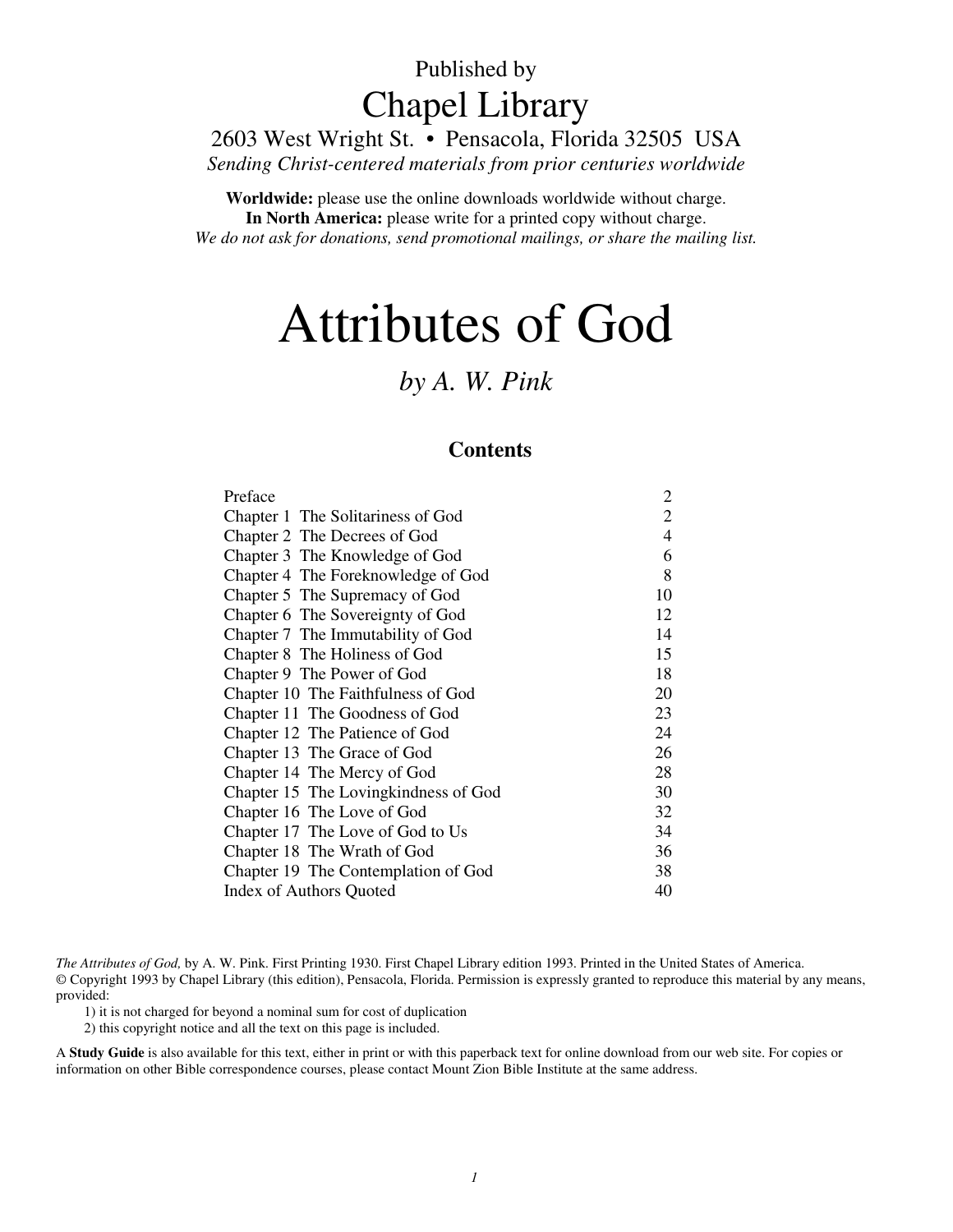# **About the Author**

**Arthur W. Pink** was born in Nottingham, England in 1886, and born again of the Spirit of God in 1908. He studied at Moody Bible Institute in Chicago, USA for only six weeks before beginning his pastoral work in Colorado. From there he pastored churches in California, Kentucky and South Carolina before moving on to Sidney, Australia for a brief period, preaching and teaching. In 1934, He returned to his native land, England, and in 1940 took up permanent residence on the Isle of Lewis, Scotland, remaining there until his death twelve years later in 1952. Most of his works, including *The Attributes Of God,* first appeared as articles in the monthly *Studies In The Scriptures* published from 1922 to 1953.

# **Preface**

"ACQUAINT NOW THYSELF WITH HIM, AND BE AT PEACE: thereby good shall come unto thee" (Job 22:21). "Thus saith the LORD, Let not the wise man glory in his wisdom, neither let the mighty man glory in his might, let not the rich man glory in his riches: But let him that glorieth glory in this, that he understandeth and knoweth Me, that I am the LORD" (Jer 9:23,24). A spiritual and saving knowledge of God is the greatest need of every human creature.

The foundation of all true knowledge of God must be a clear mental apprehension of His perfections as revealed in Holy Scripture. An unknown God can neither be trusted, served, nor worshipped. In this book an effort has been made to set forth some of the principal perfections of the divine character. If the reader is to truly profit from his perusal of the pages that follow, he needs to definitely and earnestly beseech God to bless them to Him, to *apply* His truth to the conscience and heart, so that his life will be transformed thereby.

Something more than a theoretical knowledge of God is needed by us. God is only truly *known* in the soul as we yield ourselves to Him, submit to His authority, and regulate all the details of our lives by His holy precepts and commandments. "Then shall we know, if we follow on [in the path of obedience] to know the LORD" (Hosea 6:3). "If any man will *do His will,* he shall know" (John 7:17). "The people that do *know* their God shall be strong" (Dan 11:32).

- *A.W. Pink, 1930* 

# Chapter 1 **The Solitariness of God**

THE TITLE OF THIS ARTICLE IS PERHAPS NOT SUFFICIENTLY explicit to indicate its theme. This is partly due to the fact that so few today are accustomed to meditate upon the personal perfections of God. Comparatively few of those who occasionally read the Bible are aware of the awe-inspiring and worship-provoking grandeur of the divine character. That God is great in wisdom, wondrous in power, yet full of mercy, is assumed by many to be almost common knowledge; but, to entertain anything approaching an adequate conception of His being, His nature, and His attributes, as these are revealed in Holy Scripture, is something which very, very few people in these degenerate times have attained unto. God is solitary in His excellency. "Who is like unto Thee, O LORD, among the gods? who is like Thee, glorious in holiness, fearful in praises, doing wonders?" (Exo 15:11).

#### **Before all else**

"In the beginning God" (Gen 1:1). There was a time, if "time" it could be called, when God, in the unity of His nature (though subsisting equally in three divine persons), dwelt all alone. "In the beginning God." There was no heaven, where His glory is now particularly manifested. There was no earth to engage His attention. There were no angels to hymn His praises; no universe to be upheld by the word of His power. There was nothing, no one, but God; and *that,* not for a day, a year, or an age, but "from everlasting." During eternity past, God was alone: self-contained, self-sufficient, self-satisfied; in need of nothing. Had a universe, had angels, had human beings been necessary to Him in any way, they also had been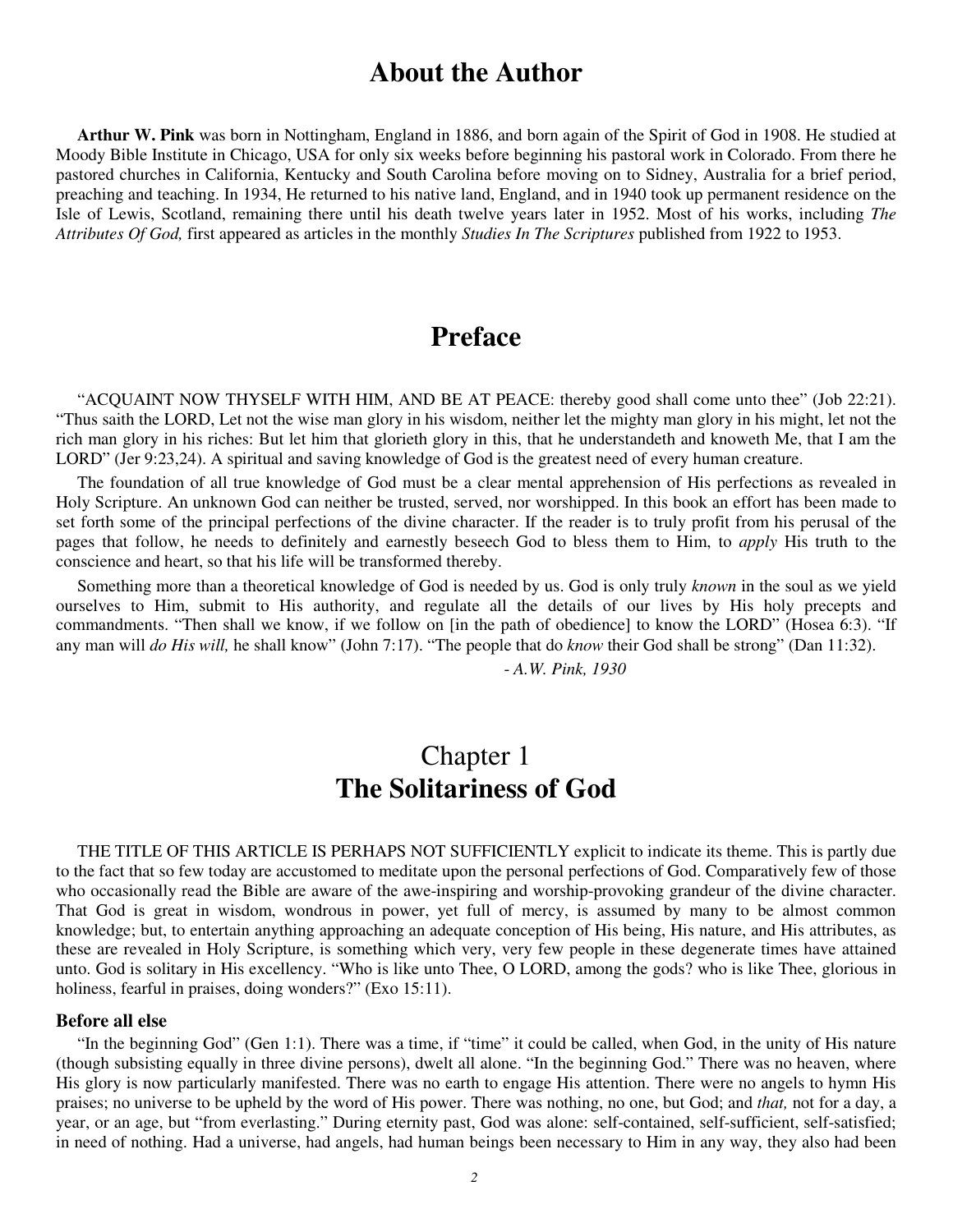called into existence from all eternity. The creating of them when He did, added nothing to God essentially. He changes not (Mal 3:6), therefore His essential glory can be neither augmented nor diminished.

### **His sovereign will**

God was under no constraint, no obligation, no necessity to create. That He chose to do so was purely a sovereign act on His part, caused by nothing outside Himself, determined by nothing but His own mere good pleasure; for He "worketh all things after the counsel of His own will" (Eph 1:11). That He did create was simply for His *manifestative* glory. Do some of our readers imagine that we have gone beyond what Scripture warrants? Then our appeal shall be to the Law and the Testimony: "Stand up and bless the LORD your God for ever and ever: and blessed be Thy glorious name, which is exalted *above all blessing* and praise" (Neh 9:5). God is no gainer even from our worship. He was in no need of that external glory of His grace which arises from His redeemed, for He is glorious enough in Himself without that. What was it that moved Him to predestinate His elect to the praise of the glory of His grace? It was, as Ephesians 1:5 tells us, "according to the good pleasure of His will."

We are well aware that the high ground we are here treading is new and strange to almost all of our readers; for that reason it is well to move slowly. Let our appeal again be to the Scriptures. At the end of Romans 11, where the Apostle brings to a close his long argument on salvation by pure and sovereign grace, he asks, "For who hath known the mind of the Lord? Or who hath been His counselor? Or who hath first given to Him, and it shall be recompensed unto him again?" (vv. 34-35). The force of this is, it is impossible to bring the Almighty under obligations to the creature; God gains nothing from us. "If thou be righteous, what givest thou *Him?* Or what receiveth He of thine hand? Thy wickedness may hurt a man as thou art; and thy righteousness may profit the son of man" (Job 35:7-8), but it certainly cannot affect God, who is all-blessed *in Himself*. "When ye shall have done all those things which are commanded you, say, We are unprofitable servants" (Luke 17:10)—our obedience has profited God nothing.

Nay, we go further; our Lord Jesus Christ added nothing to God in His essential being and glory, either by what He did or suffered. True, blessedly and gloriously true, He *manifested* the glory of God *to us*, but He added naught to God. He Himself expressly declares so, and there is no appeal from His words: "My goodness extendeth not to Thee" (Psa 16:2). The whole of that Psalm is a Psalm of Christ. Christ's goodness or righteousness reached unto His saints in the earth (v.3), but God was high above and beyond it all. God only is "the Blessed One" (Mark 14:61, Greek).

It is perfectly true that God is both honored and dishonored by men; not in His essential being, but in His official character. It is equally true that God has been "glorified" by creation, by providence, and by redemption. This we do not and dare not dispute for a moment. But all of this has to do with His manifestative glory and the recognition of it by us. Yet had God so pleased He might have continued alone for all eternity, *without making known* His glory unto creatures. Whether He should do so or not was determined solely by His own will. He was perfectly blessed in Himself before the first creature was called into being. And what are all the creatures of His hands *unto Him* even now? Let Scripture again make answer:

*Behold, the nations are as a drop of a bucket, and are counted as the small dust of the balance: behold, He taketh up the isles as a very little thing. And Lebanon is not sufficient to burn, nor the beasts thereof sufficient for a burnt offering. All nations before Him are as nothing ; and they are counted to Him less than nothing, and vanity. To whom then will ye liken God? or what likeness will ye compare unto Him? (Isa 40:15-18).* 

*That* is the God of Scripture; alas, He is still "the *unknown* God" (Acts 17:23) to the heedless multitudes.

It is He that sitteth upon the circle of the earth, and the inhabitants thereof are as grasshoppers; that stretcheth out the *heavens as a curtain, and spreadeth them out as a tent to dwell in: that bringeth the princes to nothing; He maketh the judges of the earth as vanity (Isa 40:22,23).* 

How vastly different is the God of Scripture from the "god" of the average pulpit!

Nor is the testimony of the New Testament any different from that of the Old: how could it be, seeing that both have one and the same Author! There too we read, "Which in His times He shall shew, who is the blessed and *only* Potentate, the King of kings, and Lord of lords: Who only hath immortality, dwelling in the light which no man can approach unto; whom no man hath seen, nor can see: to whom be honour and power everlasting. Amen" (I Tim 6:15,16). Such an One is to be revered, worshipped, adored. He is solitary in His majesty, unique in His excellency, peerless in His perfections. He sustains all, but is Himself independent of all. He gives to all, but is enriched by none.

#### **By revelation**

Such a God cannot be found out by searching. He can be known only as He is *revealed* to the heart by the Holy Spirit through the Word. It is true that creation demonstrates a Creator so plainly that men are "without excuse"; yet, we still have to say with Job, "Lo, these are parts of His ways: but *how little* a portion is heard of Him? but the thunder of His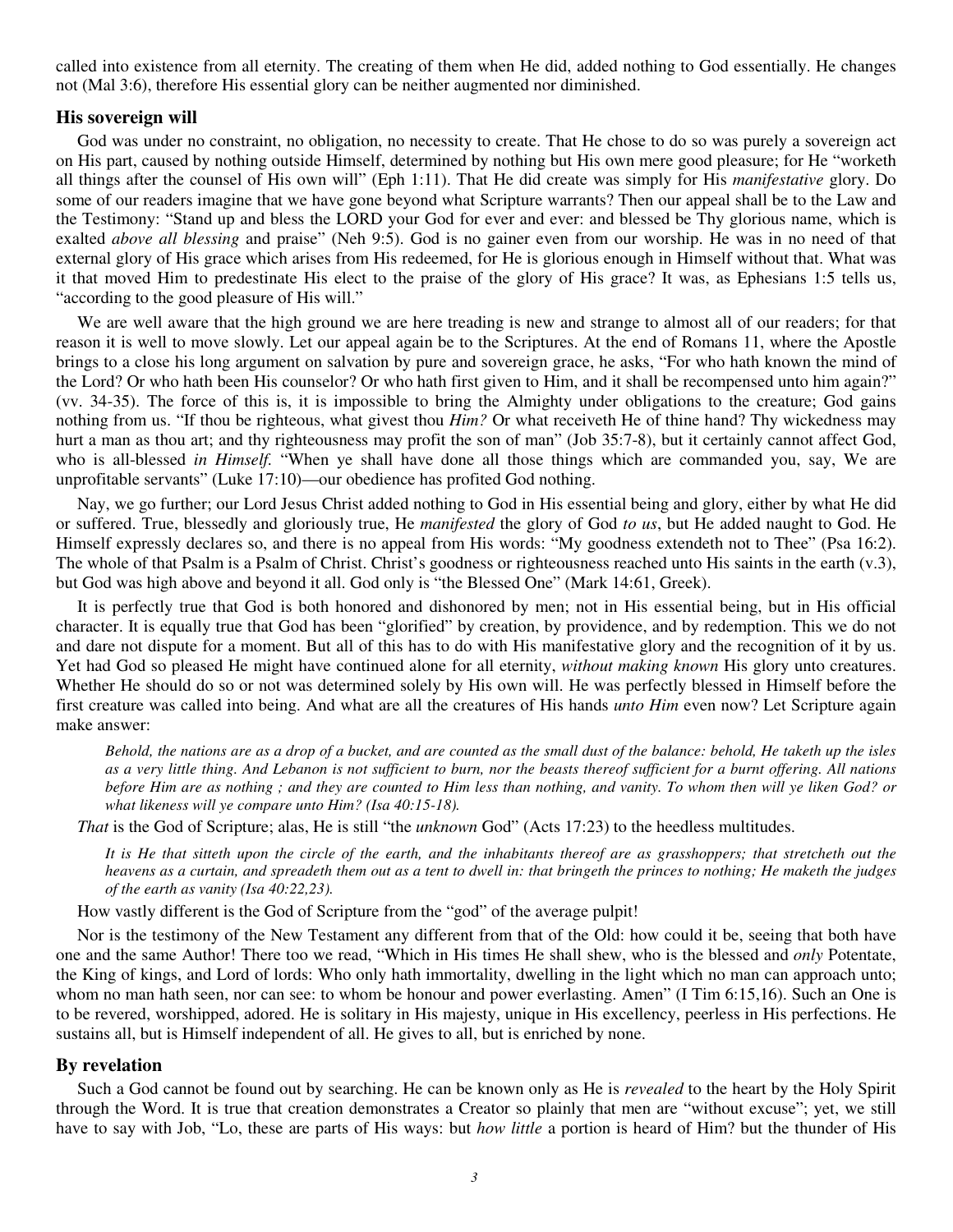power who can understand?" (26:14). The so-called argument from design by well-meaning "Apologists" has, we believe, done much more harm than good, for it has attempted to bring down the great God to the level of finite comprehension, and thereby has lost sight of His solitary excellence.

Analogy has been drawn between a savage finding a watch upon the sands, and from a close examination of it he infers a watch-maker. So far so good. But attempt to go further: suppose that savage sits down on the sand and endeavors to form to himself a conception of this watch-maker, his personal affections and manners; his disposition, acquirements, and moral character—all that goes to make up a personality; could he ever think or reason out a real man—*the* man who made the watch, so that he could say, "I am acquainted with him?" It seems trifling to ask such questions, but is the eternal and infinite God so much more within the grasp of human reason? No, indeed. The God of Scripture can only be known by those to whom He *makes Himself known* .

Nor is God known by the intellect. "God is Spirit" (John 4:24), and therefore can only be known spiritually. But fallen man is not spiritual; he is carnal. He is dead to all that is spiritual. Unless he is born again, supernaturally brought from death unto life, miraculously translated out of darkness into light, he cannot even see the things of God (John 3:3), still less apprehend them (I Cor 2:14). The Holy Spirit has to shine in our hearts (not intellects) in order to give us "the knowledge of the glory of God in the face of Jesus Christ" (II Cor 4:6). And even that spiritual knowledge is but fragmentary. The regenerated soul has to *grow* in grace and in the knowledge of the Lord Jesus (II Peter 3:18). The principal prayer and aim of Christians should be that we "walk worthy of the Lord unto all pleasing, being fruitful in every good work, and *increasing* in the knowledge of God" (Col 1:10).

# Chapter 2 **The Decrees of God**

THE DECREE OF GOD IS HIS PURPOSE OR DETERMINATION with respect to future things. We have used the singular number as Scripture does (Rom 8:28; Eph 3:11), because there was only one act of His infinite mind about future things. But *we* speak as if there had been many, because our minds are only capable of thinking of *successive* revolutions, as thoughts and occasions arise, or in reference to the various *objects* of His decree, which being many seem to us to require a distinct purpose for each one. But an infinite understanding does not proceed by steps, from one stage to another: "Known unto God are *all* His works from the beginning of the world" (Acts 15:18).

#### **The decrees of God**

The Scriptures make mention of the decrees of God in many passages, and under a variety of terms. The word "decree" is found in Psalm 2:7. In Ephesians 3:11 we read of His "eternal purpose." In Acts 2:23 of His "determinate counsel and foreknowledge." In Ephesians 1:9 of the mystery of His "will." In Romans 8:29 that He also did "predestinate." In Ephesians 1:9 of His "good pleasure." God's decrees are called His "counsel" to signify they are consummately wise. They are called God's "will" to show He was under no control, but acted according to His own pleasure. When a man's will is the rule of his conduct, it is usually capricious and unreasonable; but *wisdom* is always associated with "will" in the divine proceedings, and accordingly, God's decrees are said to be "the counsel of His own will" (Eph 1:11).

The decrees of God relate to all future things without exception: whatever is done in time was foreordained before time began. God's purpose was concerned with everything, whether great or small, whether good or evil, although with reference to the latter we must be careful to state that while God is the Orderer and Controller of sin, He is *not* the Author of it in the same way that He is the Author of good. Sin could not proceed from a holy God by positive and direct creation, but only by decretive permission and negative action. God's decree is as comprehensive as His government, extending to all creatures and all events. It was concerned about our life and death; about our state in time, and our state in eternity. As God works *all* things after the counsel of His own will, we learn from His works what His counsel is (was), as we judge of an architect's plan by inspecting the building which was erected under his directions.

God did not merely decree to make man, place him upon the earth, and then leave him to his own uncontrolled guidance; instead, He fixed all the circumstances in the lot of individuals, and all the particulars which will comprise the history of the human race from its commencement to its close. He did not merely decree that general laws should be established for the government of the world, but He settled the *application* of those laws to all particular cases. Our days are numbered, and so are the hairs of our heads. We may learn what is the *extent* of the divine decrees from the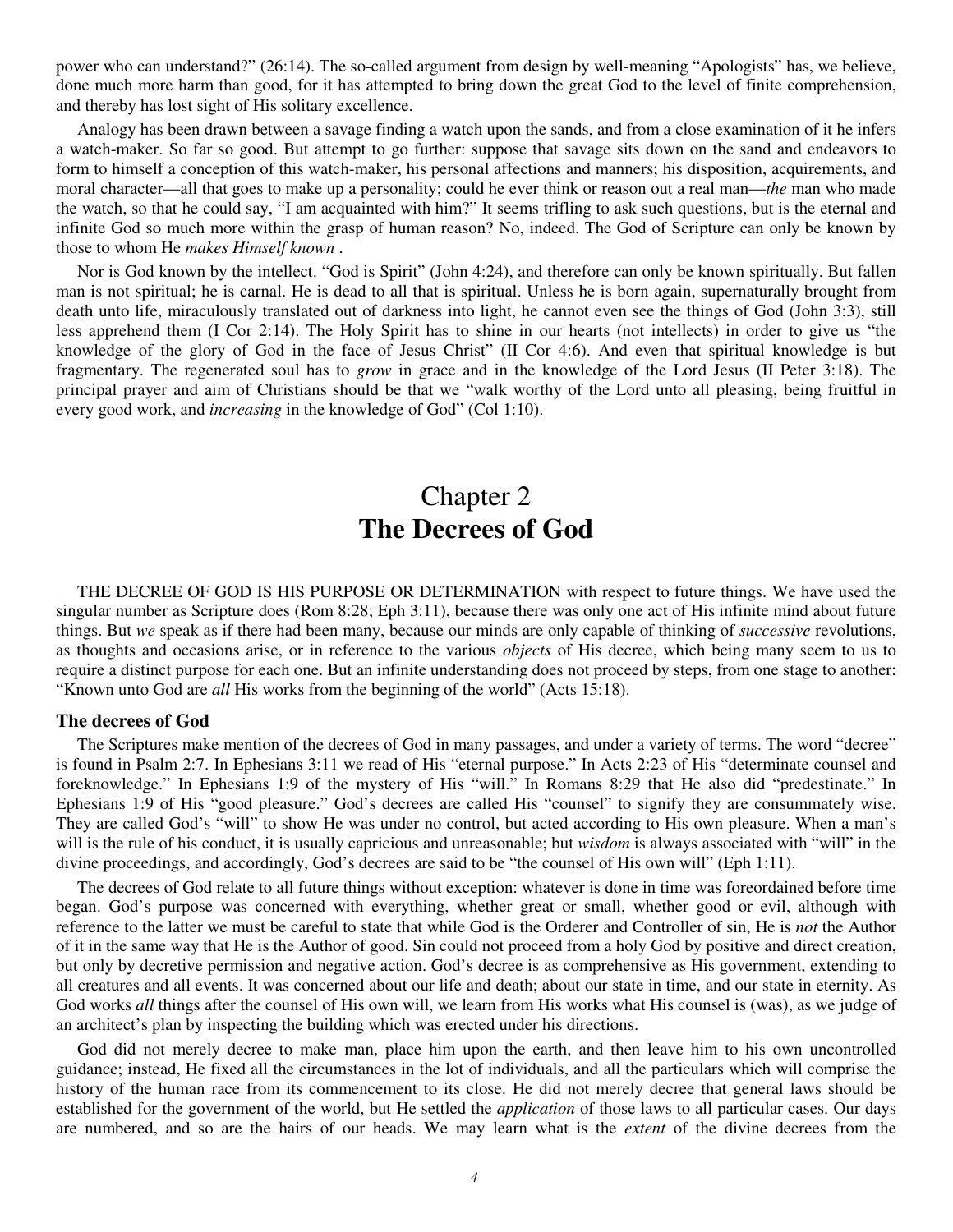dispensations of providence, in which they are executed. The care of Providence reaches to the most insignificant creatures, and the most minute events—the death of a sparrow, and the fall of a hair.

#### **Properties of divine decrees**

Let us now consider some of the *properties* of the divine decrees. First, they are *eternal.* To suppose any of them to be made in time is to suppose that some new occasion has occurred; some unforeseen event or combination of circumstances has arisen, which has induced the Most High to form a new resolution. This would argue that the knowledge of the Deity is limited, and that He is growing wiser in the progress of time—which would be horrible blasphemy. No man who believes that the divine understanding is infinite, comprehending the past, the present, and the future, will ever assent to the erroneous doctrine of temporal decrees. God is not ignorant of future events which will be executed by human volitions; He has foretold them in innumerable instances, and prophecy is but the *manifestation* of His eternal prescience. Scripture affirms that believers were chosen in Christ before the world began (Eph 1:4), yea, that grace was "given" to them then (II Tim 1:9).

Secondly, the decrees of God are *wise.* Wisdom is shown in the selection of the best possible ends and of the fittest means of accomplishing them. That this character belongs to the decrees of God is evident from what we know of them. They are disclosed to us *by their execution,* and every proof of wisdom in the works of God is a proof of the wisdom of the *plan,* in conformity to which they are performed. As the Psalmist declared, "O LORD, how manifold are Thy works! in wisdom hast Thou made them all" (104:24). It is indeed but a very small part of them which falls under our observation, yet, we ought to proceed here as we do in other cases, and judge of the whole by the specimen, of what is unknown, by what is known. He who perceives the workings of admirable skill in the parts of a machine which he has an opportunity to examine, is naturally led to believe that the other parts are equally admirable. In like manner we should satisfy our minds as to God's works when doubts obtrude themselves upon us, and repel any objections that may be suggested by something that we cannot reconcile to *our* notions of what is good and wise. When we reach the bounds of the finite and gaze toward the mysterious realm of the infinite, let us exclaim, "O the depth of the riches both of the wisdom and knowledge of God!" (Rom 11:33).

Thirdly, they are *free.* "Who hath directed the Spirit of the LORD, or being His counselor hath taught Him? With whom took He counsel, and who instructed Him, and taught Him in the path of judgment, and taught Him knowledge, and shewed to Him the way of understanding?" (Isa 40:13-14). God was alone when He made His decrees, and His determinations were influenced by no external cause. He was free to decree or not to decree, and to decree one thing and not another. This liberty we must ascribe to Him who is Supreme, Independent, and Sovereign in all His doings.

Fourthly, they are *absolute and unconditional.* The execution of them is not suspended upon any condition which may, or may not be, performed. In every instance where God has decreed an end, He has also decreed every means to that end. The One who decreed the salvation of His elect also decreed to work faith in them (II Thess 2:13). "My counsel shall stand, and I will do *all* My pleasure" (Isa 46:10): but that could not be, if His counsel depended upon a condition which might not be performed. But God "worketh all things after the counsel of His own will" (Eph 1:11).

#### **Man's responsibility**

Side by side with the immutability and invincibility of God's decrees, Scripture plainly teaches that man is a responsible creature and answerable for his actions. And if our thoughts are formed from God's Word the maintenance of the one will not lead to the denial of the other. That there is a real difficulty in defining where the one ends and the other begins is freely granted. This is ever the case where there is a conjunction of the divine and the human. Real prayer is indited [dictated] by the Spirit, yet it is also the cry of a human heart. The Scriptures are the inspired Word of God, yet they were written by men who were something more than machines in the hand of the Spirit. Christ is both God and man. He is Omniscient, yet "increased in wisdom" (Luke 2:52). He was Almighty, yet was "crucified through weakness" (II Cor 13:4). He was the Prince of life, yet He died. High mysteries are these, yet faith receives them unquestioningly.

It has often been pointed out in the past that every objection made against the eternal decrees of God applies with equal force against His eternal foreknowledge.

Whether God has decreed all things that ever come to pass or not, all that own the being of a God, own that He knows all things beforehand. Now, it is self-evident that if He knows all things beforehand, He either doth approve of them or doth not approve of them; that is, He either is willing they should be, or He is not willing they should be. But to will that they *should be*  is to decree them (Jonathan Edwards).

Finally, attempt, with me, to assume and then to contemplate the opposite. To *deny* the divine decrees would be to predicate a world and all its concerns regulated by *UN-*designed chance or blind fate. Then what peace, what assurance, what comfort would there be for our poor hearts and minds? What refuge would there be to fly to in the hour of need and trial? None at all. There would be nothing better than the black darkness and abject horror of atheism.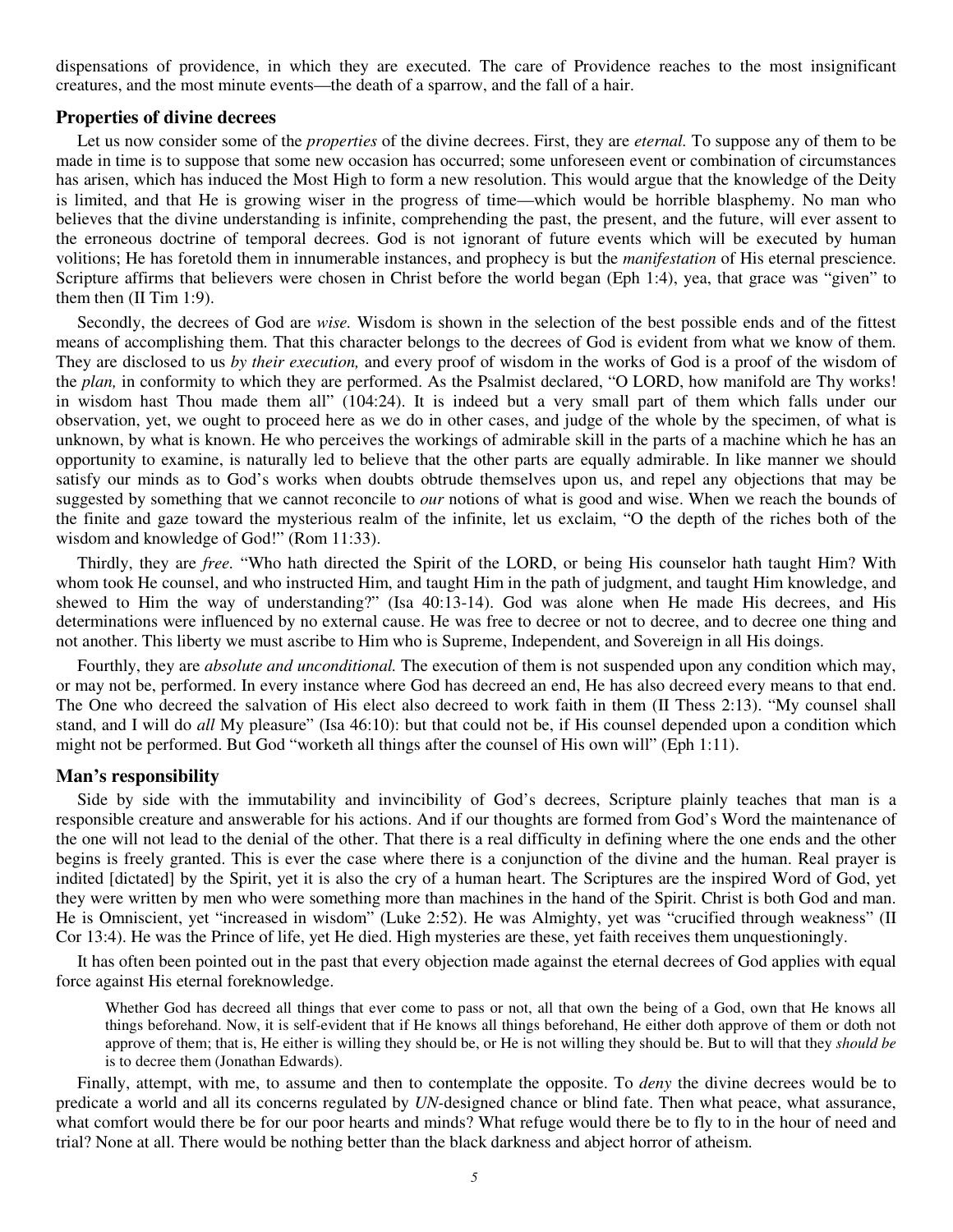O my reader, how thankful should we be that everything *is* determined by infinite wisdom and goodness! What praise and gratitude are due unto God *for* His divine decrees. It is because of them that *"we know* that all things work together for good to them that love God, to them who are the called according to His purpose" (Rom 8:28). Well may we exclaim, "For of Him, and through Him, and to Him, are all things: *to Whom be glory* for ever. Amen" (Rom 11:36).

# Chapter 3 **The Knowledge of God**

#### **God's omniscience**

GOD IS OMNISCIENT. HE KNOWS EVERYTHING: EVERYTHING possible, everything actual; all events and all creatures, of the past, the present, and the future. He is perfectly acquainted with every detail in the life of every being in heaven, in earth, and in hell. "He knoweth what is in the darkness" (Dan 2:22). Nothing escapes His notice, nothing can be hidden from Him, nothing is forgotten by Him. Well may we say with the Psalmist, "Such knowledge is too wonderful for me; it is high, I cannot attain unto it" (Psa 139:6). His knowledge is perfect. He never errs, never changes, never overlooks anything. "Neither is there any creature that is not manifest in His sight: but all things are naked and opened unto the eyes of Him with whom we have to do" (Heb 4:13). Yes, such is the God "with whom we have to do"!

"Thou knowest my downsitting and mine uprising, Thou understandest my thought afar off. Thou compassest my path and my lying down, and art acquainted with *all* my ways. For there is not a word in my tongue, but, lo, O LORD, Thou knowest it altogether" (Psa 139:2-4). What a wondrous Being is the God of Scripture! Each of His glorious attributes should render Him honorable in our esteem. The apprehension of His omniscience ought to bow us in adoration before Him. Yet how little do we meditate upon this divine perfection! Is it because the very thought of it fills us with uneasiness?

How solemn is this fact: nothing can be concealed from God! "For I know the things that come into your mind, every one of them" (Eze 11:5). Though He be invisible to us, we are not so to Him. Neither the darkness of night, the closest curtains, nor the deepest dungeon can hide any sinner from the eyes of Omniscience. The trees of the garden were not able to conceal our first parents. No human eye beheld Cain murder his brother, but his Maker witnessed his crime. Sarah might laugh derisively in the seclusion of her tent, yet was it heard by Jehovah. Achan stole a wedge of gold and carefully hid it in the earth, but God brought it to light. David was at much pains to cover up his wickedness, but ere long the allseeing God sent one of His servants to say to him, "Thou art the man"! And to writer and reader is also said, "Be sure *your* sin will find you out" (Num 32:23).

Men would strip Deity of His omniscience if they could—what a proof that "the carnal mind is enmity against God" (Rom 8:7)! The wicked do as naturally hate this divine perfection as much as they are naturally compelled to acknowledge it. They wish there might be no Witness of their sins, no Searcher of their hearts, no Judge of their deeds. They seek to banish such a God from their thoughts: "They consider not in their hearts that I remember all their wickedness" (Hosea 7:2). How solemn is Psalm 90:8! Good reason has every Christ-rejecter for trembling before it: "Thou hast set our iniquities before Thee, our *secret* sins in the light of Thy countenance."

But to the believer, the fact of God's omniscience is a truth fraught with much comfort. In times of perplexity he says with Job, "But He *knoweth* the way that I take" (23:10). It may be profoundly mysterious to me, quite incomprehensible to my friends, but *"He* knoweth"! In times of weariness and weakness believers assure themselves, "He knoweth our frame; He remembereth that we are dust" (Psa 103:14). In times of doubt and suspicion they appeal to this very attribute, saying, "Search me, O God, and know my heart: try me, and know my thoughts: and see if there be any wicked way in me, and lead me in the way everlasting" (Psa 139:23,24). In time of sad failure, when our actions have belied our hearts, when our deeds have repudiated our devotion, and the searching question comes to us, "Lovest thou Me?", we say, as Peter did, "Lord, Thou knowest *all* things; Thou *knowest* that I love Thee" (John 21:17).

Here is encouragement to prayer. There is no cause for fearing that the petitions of the righteous will not be heard, or that their sighs and tears shall escape the notice of God, since He knows the thoughts and intents of the heart. There is no danger of the individual saint being overlooked amidst the multitude of supplicants who daily and hourly present their various petitions, for an *infinite* Mind is as capable of paying the same attention to millions as if only one individual were seeking its attention. So too the lack of appropriate language, the inability to give expression to the deepest longing of the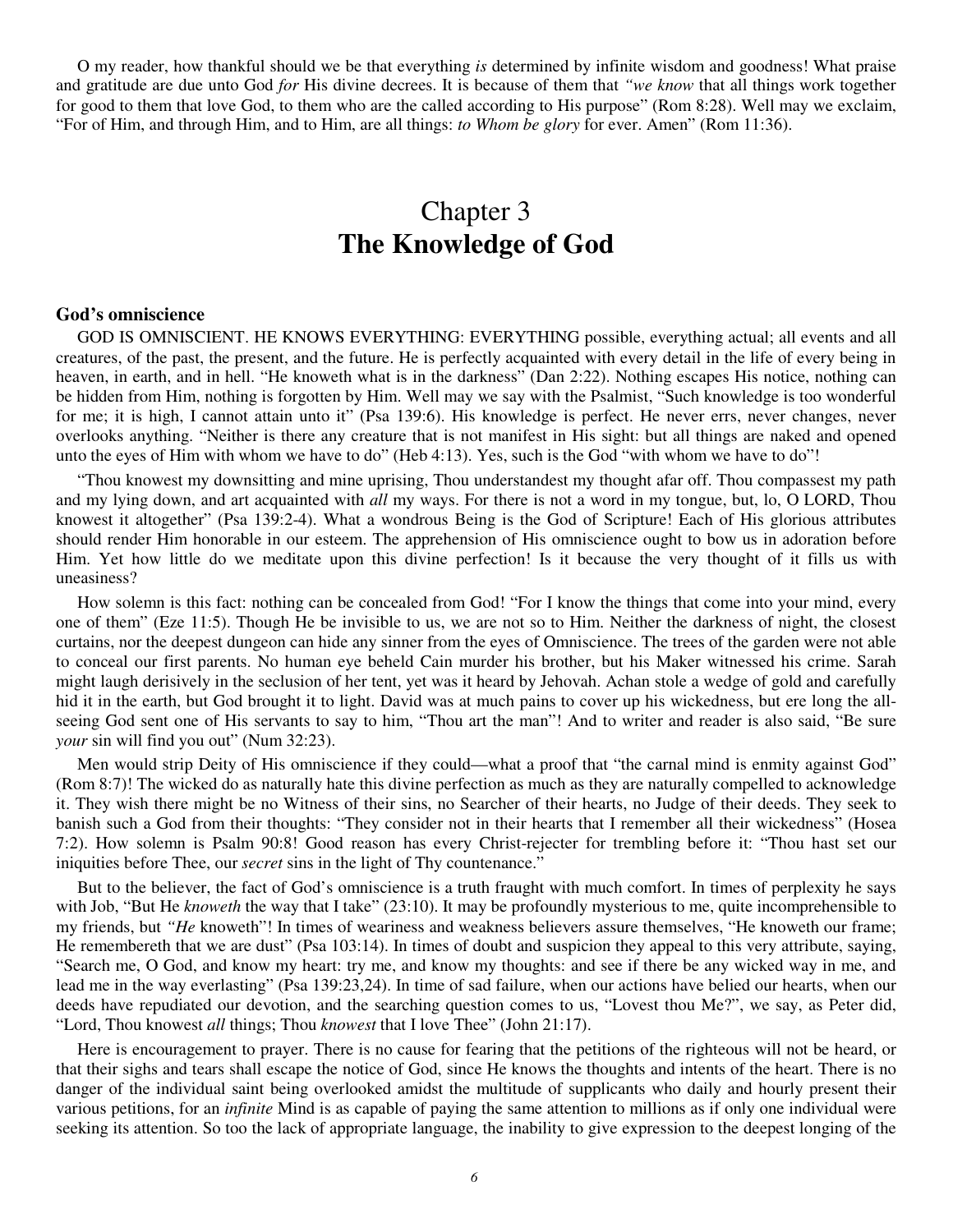soul, will not jeopardize our prayers, for "It shall come to pass, that before they call, I will answer; and while they are yet speaking, I will hear" (Isa 65:24).

### **Past and future**

"Great is our Lord, and of great power: His understanding is infinite" (Psa 147:5). God not only knows whatsoever has happened in the past in every part of His vast domains, and He is not only thoroughly acquainted with everything that is now transpiring throughout the entire universe, but He is also perfectly cognizant of every event, from the least to the greatest, that ever will happen in the ages to come. God's knowledge of the future is as complete as is His knowledge of the past and the present, and that, because the future depends entirely upon Himself. Were it in anywise possible for something to occur apart from either the direct agency or permission of God, then that something would be independent of Him, and He would at once cease to be Supreme.

Now the divine knowledge of the future is not a mere abstraction, but something which is inseparably connected with and accompanied by His purpose. God has Himself designed whatsoever shall yet be, and what He has designed *must* be effectuated. As His most sure Word affirms, "He doeth according to His will in the army of heaven, and among the inhabitants of the earth: and *none* can stay His hand" (Dan 4:35). And again, "There are many devices in a man's heart; nevertheless the counsel of the LORD, that *shall* stand" (Pro 19:21). The wisdom and power of God being alike infinite, the accomplishment of whatever He hath purposed is absolutely guaranteed. It is no more possible for the divine counsels to fail in their execution than it would be for the thrice holy God to lie.

Nothing relating to the future is in anywise uncertain so far as the actualization of God's counsels are concerned. None of His decrees are left contingent either on creatures or secondary causes. There is no future event which is only a mere possibility, that is, something which may or may not come to pass: "Known unto God are *all* His works from the beginning" (Acts 15:18). Whatever God has decreed is inexorably certain, for He is without variableness, or shadow of turning (James 1:17). Therefore we are told at the very beginning of that book, which unveils to us so much of the future, of "Things which *must* shortly come to pass" (Rev 1:1).

The perfect knowledge of God is exemplified and illustrated in every prophecy recorded in His Word. In the Old Testament are to be found scores of predictions concerning the history of Israel, which were fulfilled to their minutest detail, centuries after they were made. In them too are scores more foretelling the earthly career of Christ, and they too were accomplished literally and perfectly. Such prophecies could only have been given by One who knew the end from the beginning, and whose knowledge rested upon the unconditional certainty of the accomplishment of everything foretold. In like manner, both Old and New Testament contain many other announcements yet future, and they too *"must*  be fulfilled" (Luke 24:44), must because foretold by Him who decreed them.

It should, however, be pointed out that neither God's knowledge nor His cognition of the future, considered simply in themselves, are causative. Nothing has ever come to pass, or ever will, merely because God knew it. The *cause* of all things is the *will* of God. The man who really believes the Scriptures knows beforehand that the seasons will continue to follow each other with unfailing regularity to the end of earth's history (Gen 8:22), yet his knowledge is not the cause of their succession. So God's knowledge does not arise from things because they are or will be, but because He has *ordained*  them to be. God knew and foretold the crucifixion of His Son many hundreds of years before He became incarnate, and this, because in the divine purpose, He was a Lamb slain from the foundation of the world: hence we read of His being "delivered by the determinate counsel and foreknowledge of God" (Acts 2:23).

A word or two by way of application. The infinite knowledge of God should fill us with *amazement.* How far exalted above the wisest man is the Lord! None of us knows what a day may bring forth, but all futurity is open to His omniscient gaze. The infinite knowledge of God ought to fill us with holy *awe.* Nothing we do, say, or even think, escapes the cognizance of Him with whom we have to do: "The eyes of the LORD are in every place, beholding the evil and the good" (Pro 15:3). What a curb this would be unto us, did we but meditate upon it more frequently! Instead of acting recklessly, we should say with Hagar, "Thou God seest me" (Gen 16:13). The apprehension of God's infinite knowledge should fill the Christian with *adoration.* The whole of my life stood open to His view from the beginning. He foresaw my every fall, my every sin, my every backsliding; yet, nevertheless, fixed His heart upon me. Oh, how the realization of this should bow me in wonder and worship before Him!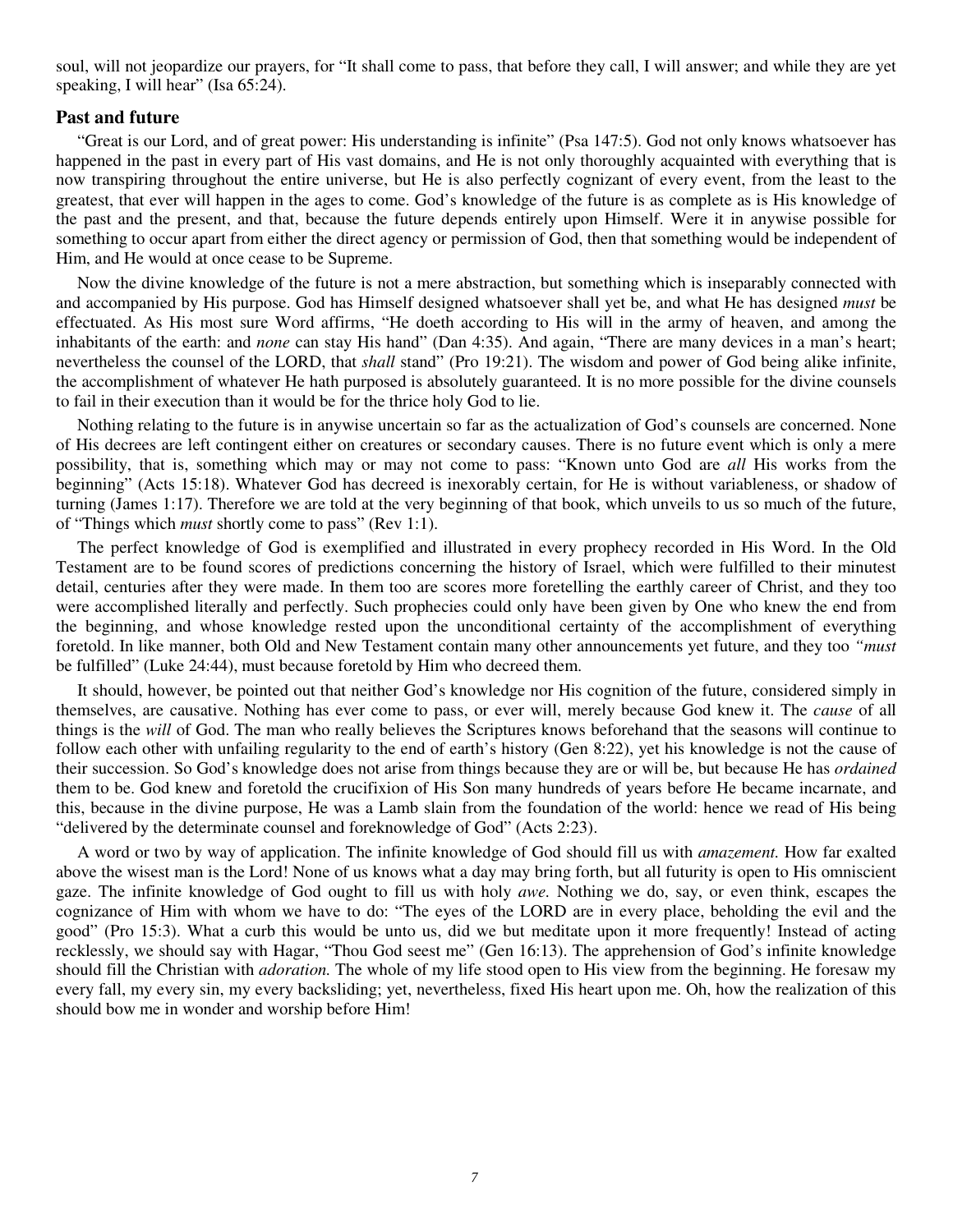# Chapter 4 **The Foreknowledge of God**

WHAT CONTROVERSIES HAVE BEEN ENGENDERED BY THIS subject in the past! But what truth of Holy Scripture is there which has not been made the occasion of theological and ecclesiastical battles? The deity of Christ, His virgin birth, His atoning death, His second advent; the believer's justification, sanctification, security; the church, its organization, officers, discipline; baptism, the Lord's supper and a score of other precious truths might be mentioned. Yet, the controversies which have been waged over them did not close the mouths of God's faithful servants; why, then, should we avoid the vexing question of God's foreknowledge, because, forsooth, there are some who will charge us with fomenting strife? Let others contend if they will, our duty is to bear witness according to the light vouchsafed us.

### **Error dispelled**

There are two things concerning the foreknowledge of God about which many are in ignorance: the *meaning* of the term, and its Scriptural *scope.* Because this ignorance is so widespread, it is an easy matter for preachers and teachers to palm off perversions of this subject, even upon the people of God. There is only one safeguard against error, and that is to be established in the faith; and for that, there has to be prayerful and diligent study, and a receiving with meekness the engrafted Word of God. Only then are we fortified against the attacks of those who assail us. There are those today who are *misusing this very truth in order to discredit and deny the absolute sovereignty of God in the salvation of sinners.* Just as higher critics are repudiating the divine inspiration of the Scriptures; evolutionists, the work of God in creation; so some pseudo Bible teachers are perverting His foreknowledge in order to set aside His unconditional election unto eternal life.

When the solemn and blessed subject of divine foreordination is expounded, when God's eternal choice of certain ones to be conformed to the image of His Son is set forth, the enemy sends along some man to argue that election is based upon the foreknowledge of God, and this "foreknowledge" is interpreted to mean that God foresaw certain ones would be more pliable than others, that they would respond more readily to the strivings of the Spirit, and that because God knew they would believe, He accordingly, predestinated *them* unto salvation. But such a statement is radically wrong. It repudiates the truth of total depravity, for it argues that there is something good in some men. It takes away the independency of God, for it makes His decrees *rest upon* what He discovers in the creature. It completely turns things upside down, for in saying God foresaw certain sinners would believe in Christ, and that because of this, He predestinated them unto salvation, is the very reverse of the truth. Scripture affirms that God, in His high sovereignty, singled out certain ones to be recipients of His distinguishing favors (Acts 13:48), and therefore He determined to bestow upon them the gift of faith. False theology makes God's foreknowledge of our believing the *cause* of His election to salvation; whereas, God's election is the cause, and our believing in Christ is the *effect* .

### **Truth proclaimed**

Ere proceeding further with our discussion of this much misunderstood theme, let us pause and define our terms. What is meant by "foreknowledge"? "To know beforehand," is the ready reply of many. But we must not jump to conclusions, nor must we turn to Webster's dictionary as the final court of appeal, for it is not a matter of the etymology of the term employed. What is needed is to find out how the word is *used* in Scripture. The Holy Spirit's usage of an expression always defines its meaning and scope. It is failure to apply this simple rule which is responsible for so much confusion and error. So many people assume they already know the signification of a certain word used in Scripture, and then they are too dilatory to *test* their assumptions by means of a concordance. Let us amplify this point.

Take the word "flesh." Its meaning appears to be so obvious that many would regard it as a waste of time to look up its various connections in Scripture. It is hastily assumed that the word is synonymous with the physical body, and so no inquiry is made. But, in fact, "flesh" in Scripture frequently includes far more than what is corporeal; all that is embraced by the term can only be ascertained by a diligent comparison of *every* occurrence of it and by a study of each separate context. Take the word "world." The average reader of the Bible imagines this word is the equivalent for the human race, and consequently, many passages where the term is found are wrongly interpreted. Take the word "immortality." Surely *it*  requires no study! Obviously it has reference to the indestructibility of the soul. Ah, my reader, it is foolish and wrong to assume anything where the Word of God is concerned. If the reader will take the trouble to carefully examine each passage where "mortal" and "immortal" are found, it will be seen that these words are never applied to the soul, but always to the body.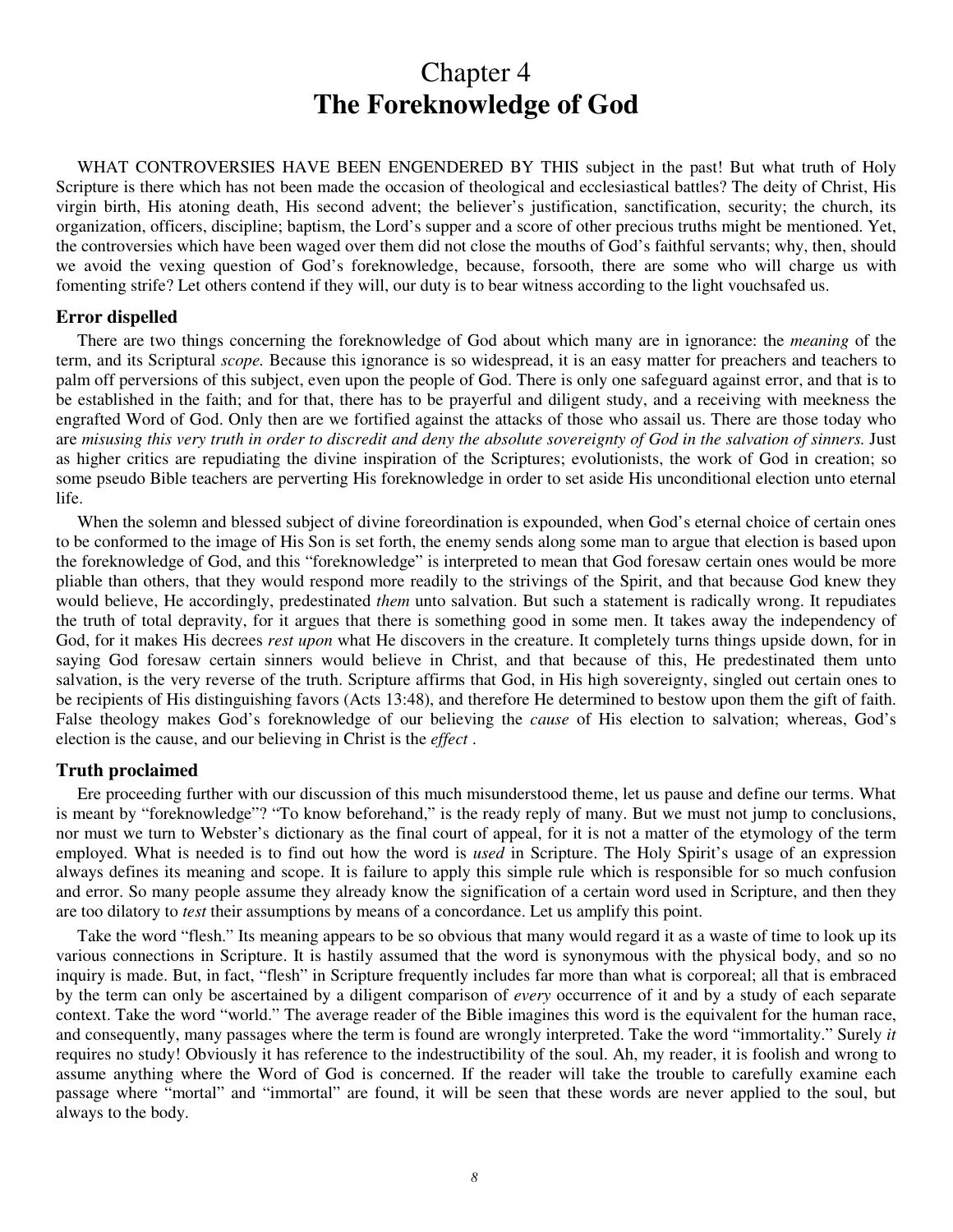Now what has been said on "flesh," the "world," "immortality," applies with equal force to the terms "know" and "foreknow." Instead of imagining that these words signify no more than a simple cognition, the different passages in which they occur require to be carefully weighed. The word "foreknowledge" is not found in the Old Testament. But "know" occurs there frequently. When that term is used in connection with God, it often signifies *to regard with favor,*  denoting not mere cognition but an *affection* for the object in view. "I *know* thee by name" (Exo 33:17). "Ye have been rebellious against the LORD from the day that I *knew* you" (Deut 9:24). "Before I formed thee in the belly I *knew* thee" (Jer 1:5). "They have made princes, and I *knew* it not" (Hosea 8:4). "You only have I *known* of all the families of the earth" (Amos 3:2). In these passages "knew" signifies either *loved* or *appointed* .

In like manner, the word "know" is frequently used in the New Testament, in the same sense as in the Old Testament. "Then will I profess unto them, I *never knew* you" (Matt 7:23). "I am the good shepherd and *know* My sheep and am *known* of Mine" (John 10:14). "If any man love God, the same is *known* of Him" (I Cor 8:3). "The Lord *knoweth* them that are His" (II Tim 2:19).

### **Foreknowledge defined**

Now the word "foreknowledge" as it is used in the New Testament is less ambiguous than in its simple form "to know." If every passage in which it occurs is carefully studied, it will be discovered that it is a moot point whether it ever has reference to the mere perception of events which are yet to take place. The fact is that "foreknowledge" is *never* used in Scripture in connection with events or actions; instead, it always has reference to *persons.* It is persons God is said to "foreknow," not the actions of those persons. In proof of this we shall now quote each passage where this expression is found.

The first occurrence is in Acts 2:23. There we read, "Him being delivered by the determinate counsel and foreknowledge of God, ye have taken, and by wicked hands have crucified and slain." If careful attention is paid to the wording of this verse, it will be seen that the Apostle was not there speaking of God's foreknowledge of the *act* of the crucifixion, but of the *Person* crucified: "Him [Christ] being delivered by..."

The second occurrence is in Romans 8:29,30. "For *whom* He did foreknow, He also did predestinate to be conformed to the image of His Son, that He might be the Firstborn among many brethren. Moreover *whom* He did predestinate, them He also called." Weigh well the pronoun that is used here. It is not *what* He did foreknow, but *whom* He did. It is not the surrendering of their wills nor the believing of their hearts, but the *persons* themselves, that are here in view.

"God hath not cast away His people which He foreknew"—(Rom 11:2). Once more the plain reference is to persons, and to persons only.

The last mention is in I Peter 1:2: "Elect according to the foreknowledge of God the Father." *Who* are "elect according to the foreknowledge of God the Father"? The previous verse tells us: the reference is to the "strangers scattered," i.e., the Diaspora, the Dispersion, the believing Jews. Thus, here too the reference is to persons, and not to their foreseen acts.

Now in view of these passages (and there are no more) *what Scriptural ground* is there for anyone saying God "foreknew" the *acts* of certain ones, viz., their "repenting and believing," and that because of those acts He elected them unto salvation? The answer is: None whatever. Scripture *never* speaks of repentance and faith as being foreseen or foreknown by God. Truly, He did know from all eternity that certain ones would repent and believe, yet this is not what Scripture refers to as the *object* of God's foreknowledge. The word uniformly refers to God's foreknowing *persons* ; then let us "hold fast the form of sound words" (II Tim 1:13).

Another thing to which we desire to call particular attention is that the first two passages quoted above show plainly and teach implicitly that God's foreknowledge *is not causative,* that instead, something else lies behind, precedes it, and that something is His own *sovereign decree.* Christ was "delivered by the [1] determinate counsel and [2] foreknowledge of God" (Acts 2:23). His counsel or decree was the ground of His foreknowledge. So again in Rom. 8:29. That verse opens with the word "for," which tells us to look back to what immediately precedes. What, then, does the previous verse say? This: "All things work together for good to them...who are the called according to His purpose." Thus God's foreknowledge is *based upon* His "purpose" or decree (see Psa 2:7).

God foreknows what *will be* because He has decreed what *shall be.* It is therefore a reversing of the order of Scripture, a putting of the cart before the horse, to affirm that God elects because He foreknows people. The truth is, He foreknows because He has elected. This removes the ground or cause of election from outside the creature, and places it in God's own sovereign will. God purposed in Himself to elect a certain people, not because of anything good in them or from them, either actual or foreseen, but solely out of His own mere pleasure. As to *why* He chose the ones He did, we do not know, and can only say, "Even so, Father: for so it seemed good in *Thy* sight." The plain truth in Romans 8:29 is that God, before the foundation of the world, singled out certain sinners and appointed them unto salvation (II Thess 2:13). This is clear from the concluding words of the verse: "Predestinate to be conformed to the image of His Son." God did not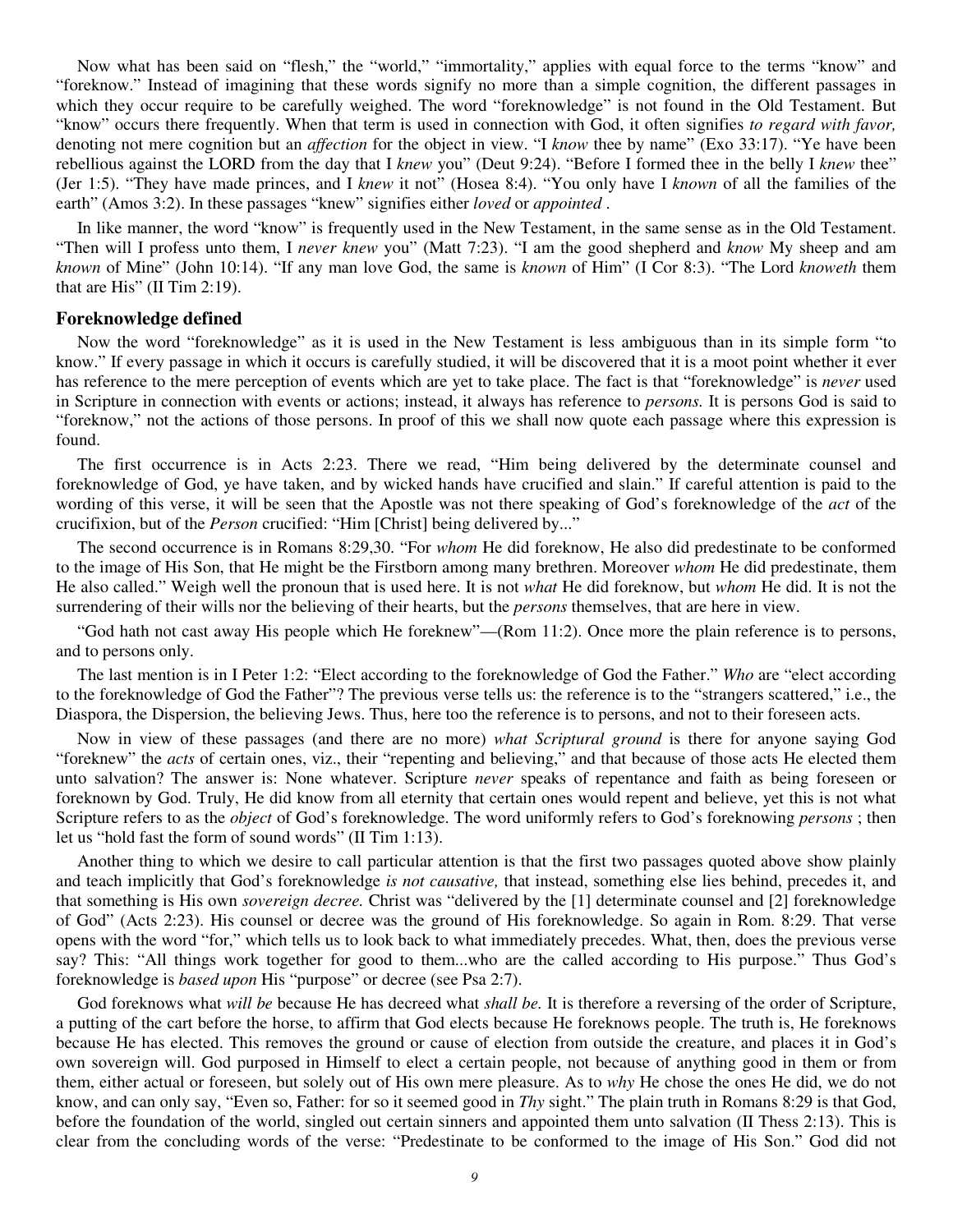predestinate those whom He foreknew *were* "conformed," but, on the contrary, those whom He "foreknew" (i.e., loved and elected) He predestinated " *to be* conformed." Their conformity to Christ is not the cause, but the effect of God's foreknowledge and predestination.

God did not elect any sinner because He foresaw that he would believe, for the simple but sufficient reason that *no*  sinner ever does believe until God gives him faith; just as no man sees until God gives him sight. Sight is God's gift, seeing is the consequence of my using His gift. So faith is God's gift (Eph 2:8,9), believing is the consequence of my using His gift. If it were true that God had elected certain ones to be saved *because* in due time they would believe, then that would make believing a *meritorious* act, and in that event the saved sinner *would* have ground for "boasting," which Scripture emphatically denies (Eph 2:9).

Surely God's Word is plain enough in teaching that believing is *not* a meritorious act. It affirms that Christians are a people who "have believed *through grace* " (Acts 18:27). If, then, they have believed "through grace," there is absolutely nothing meritorious about "believing," and if nothing meritorious, it could not be the ground or cause which moved God to choose them. No; God's choice proceeds not from anything in *us,* or anything from us, but solely from His own sovereign pleasure. Once more, in Romans 11:5, we read of "a remnant according to the election of grace." There it is, plain enough; election itself is *of grace,* and grace is *unmerited* favor, something for which we had no claim upon God whatsoever.

It thus appears that it is highly important for us to have clear and spiritual views of the foreknowledge of God. Erroneous conceptions about it lead inevitably to thoughts most dishonoring to Him. The popular idea of divine foreknowledge is altogether inadequate. God not only knew the end from the beginning, but He planned, fixed, predestinated everything from the beginning. And, as cause stands to effect, so God's purpose is the ground of His prescience. If then the reader be a real Christian, he is so because God chose him in Christ before the foundation of the world (Eph 1:4), and chose not because He foresaw you *would* believe, but chose simply because it pleased Him to choose; chose you notwithstanding your natural unbelief. This being so, *all* the glory and praise belongs alone to Him. You have no ground for taking *any* credit to yourself. You have "believed *through grace* " (Acts 18:27), and that, because your very election was "of grace" (Rom 11:5).

# Chapter 5 **The Supremacy of God**

#### **Most do not know Him**

IN ONE OF HIS LETTERS TO ERASMUS, LUTHER SAID, "YOUR thoughts of God are too human." Probably that renowned scholar resented such a rebuke, the more so, since it proceeded from a miner's son; nevertheless, it was thoroughly deserved. We too, though having no standing among the religious leaders of this degenerate age, prefer the same charge against the majority of the preachers of our day, and against those who, instead of searching the Scriptures for themselves, lazily accept the teaching of others. The most dishonoring and degrading conceptions of the rule and reign of the Almighty are now held almost everywhere. To countless thousands, even among those professing to be Christians, the God of the Scriptures is quite unknown.

Of old, God complained to an apostate Israel, "Thou thoughtest that I was altogether such an one as thyself" (Psa 50:21). Such must now be His indictment against an apostate Christendom. Men imagine that the Most High is moved by sentiment, rather that actuated by principle. They suppose that His omnipotence is such an idle fiction that Satan is thwarting His designs on every side. They think that if He has formed any plan or purpose at all, then it must be like theirs, constantly subject to change. They openly declare that whatever power He possesses must be restricted, lest He invade the citadel of man's "free will" and reduce him to a "machine." They lower the all-efficacious atonement, which has actually redeemed everyone for whom it was made, to a mere "remedy," which sin-sick souls may use if they feel disposed to; and they enervate the invincible work of the Holy Spirit to an "offer" of the Gospel which sinners may accept or reject as they please.

The "god" of this twentieth century no more resembles the Supreme Sovereign of Holy Writ than does the dim flickering of a candle the glory of the midday sun. The "god" who is now talked about in the average pulpit, spoken of in the ordinary Sunday School, mentioned in much of the religious literature of the day, and preached in most of the so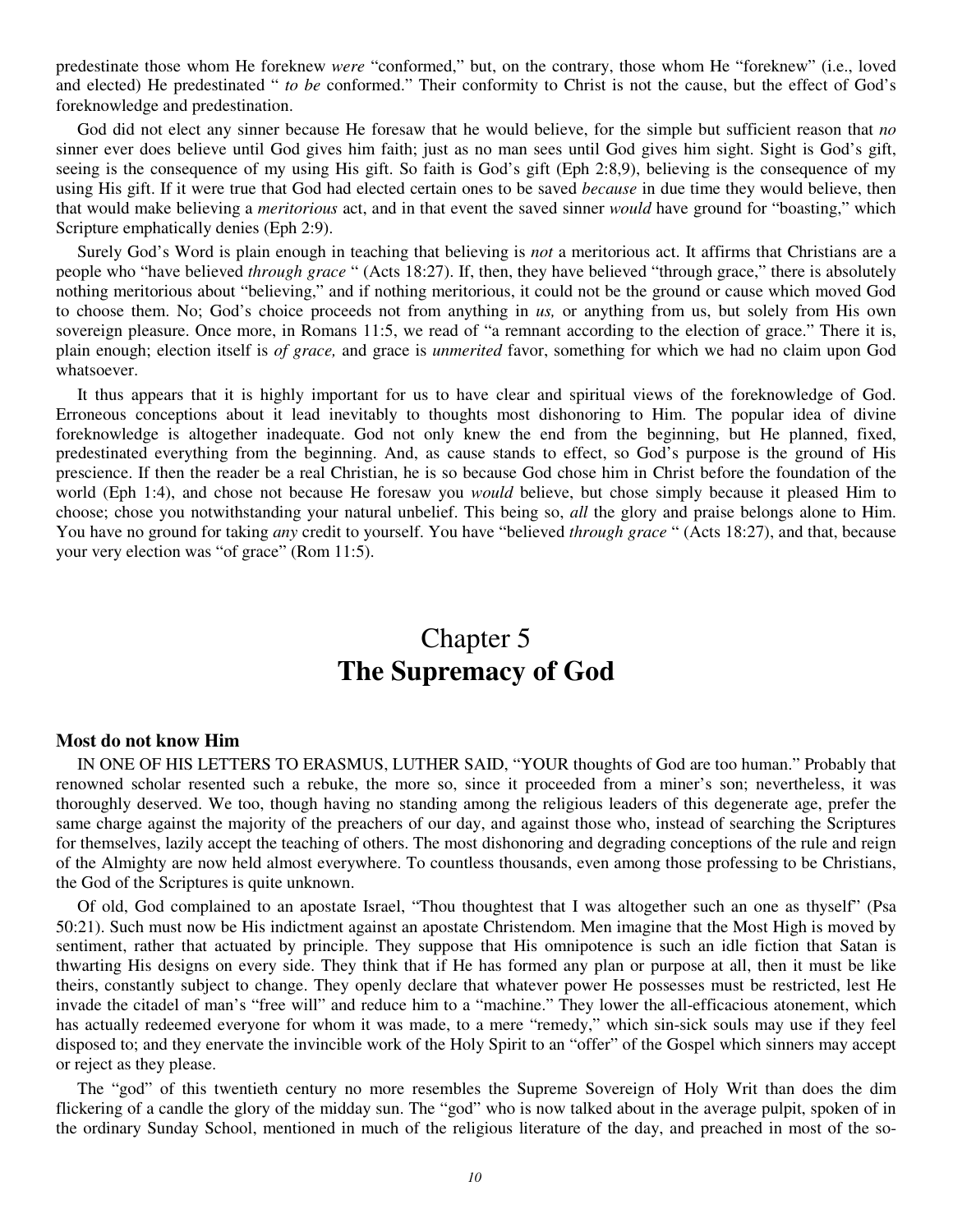called Bible Conferences is the figment of human imagination, an invention of maudlin sentimentality. The heathen outside of the pale of Christendom form "gods" out of wood and stone, while the millions of heathen inside Christendom manufacture a "god" out of their own carnal mind. In reality, they are but atheists, for there is no other possible alternative between an absolutely supreme God, and no God at all. A "god" whose will is resisted, whose designs are frustrated, whose purpose is checkmated, possesses no title to Deity, and so far from being a fit object of worship, merits naught but contempt.

#### **King of kings and Lord of lords**

The supremacy of the true and living God might well be argued from the infinite distance which separates the mightiest creatures from the almighty Creator. He is the Potter, they are but the clay in His hands, to be molded into vessels of honour, or to be dashed into pieces (Psa 2:9) as He pleases. Were all the denizens of heaven and all the inhabitants of the earth to combine in revolt against Him, it would occasion Him no uneasiness, and would have less effect upon His eternal and unassailable Throne than has the spray of Mediterranean's waves upon the towering rocks of Gibraltar. So puerile and powerless is the creature to affect the Most High. Scripture itself tells us that when the Gentile heads unite with apostate Israel to defy Jehovah and His Christ, "He that sitteth in the heavens shall *laugh"* (Psa 2:4).

The absolute and universal supremacy of God is plainly and positively affirmed in many Scriptures. "Thine, O LORD, is the greatness, and the power, and the glory, and the victory, and the majesty: for all that is in the heaven and in the earth is Thine; Thine is the Kingdom, O LORD, and Thou art exalted as Head above all...And Thou reignest over all" (I Chron 29:11,12)—note, "reignest" now, not "will do so in the millennium." "O LORD God of our fathers, art not Thou God in heaven? and rulest not Thou over all the kingdoms of the heathen? and in Thine hand is there not power and might, so that none [not even the Devil himself] is able to withstand Thee?" (II Chron 20:6). Before Him presidents and popes, kings and emperors, are less than grasshoppers.

"But He is in one mind, and who can turn Him? and what His soul desireth, *even that* He doeth" (Job 23:13). Ah, my reader, the God of Scripture is no make-believe monarch, no mere imaginary sovereign, but King of kings, and Lord of lords. "I know that Thou canst do every thing, and that *no* thought can be withholden from Thee" (Job 42:2)—that is, "no thought of Thine can be hindered" (margin); or, as another has translated it, "no purpose of Thine can be frustrated." All that He has designed He does. All that He has decreed He performs. "But our God is in the heavens: He hath done *whatsoever* He hath pleased" (Psa. 115:3); and why has He? Because "there is no wisdom nor understanding nor counsel against the LORD" (Pro 21:30).

#### **Whatsoever the Lord pleased**

God's supremacy over the works of His hands is vividly depicted in Scripture. Inanimate matter, irrational creatures, all perform their Maker's bidding. At His pleasure the Red Sea divided and its waters stood up as walls (Exo 14); the earth opened her mouth, and guilty rebels went down alive into the pit (Num 16). When He so ordered, the sun stood still (Josh 10); and on another occasion went *backward* ten degrees on the dial of Ahaz (Isa 38:8). To exemplify His supremacy, He made ravens carry food to Elijah (I Kings 17), iron to swim on top of the waters (II Kings 6:5), lions to be tame when Daniel was cast into their den, fire to burn not when the three Hebrews were flung into its flames. Thus "Whatsoever the LORD pleased, that did He in heaven, and in earth, in the seas, and all deep places" (Psa 135:6).

God's supremacy is also demonstrated in His perfect rule over the *wills* of men. Let the reader ponder carefully Exodus 34:24. Three times in the year all the males of Israel were required to leave their homes and go up to Jerusalem. They lived in the midst of hostile people, who hated them for having appropriated their lands. What then, was to hinder the Canaanites from seizing their opportunity, and during the absence of the men, slaying the women and children and taking possession of their farms? If the hand of the Almighty was not upon the wills even of wicked men, how could He make this promise beforehand, that none should so much as "desire" their lands? Ah, "The king's heart is in the hand of the LORD, as the rivers of water: He turneth it whithersoever He will" (Pro 21:1).

But, it may be objected, do we not read again and again in Scripture how that men defied God, resisted His will, broke His commandments, disregarded His warnings, and turned a deaf ear to all His exhortations? Certainly we do. And does this nullify all that we have said above? If it does, then the Bible plainly contradicts itself. But that cannot be. What the objector refers to is simply the wickedness of man against the *external* Word of God, whereas what we have mentioned above is what God has *purposed in Himself.* The rule of conduct He has given us to walk by, is perfectly fulfilled by none of us; His own eternal "counsels" are accomplished to their minutest details.

The absolute and universal supremacy of God is affirmed with equal plainness and positiveness in the New Testament. There we are told that God "worketh *all* things after the counsel of His own will" (Eph 1:11)—the Greek for "worketh" means "to work effectually." For this reason we read, "For of Him, and through Him, and to Him, are all things: to whom be glory for ever. Amen" (Rom 11:36). Men may boast that they are free agents, with a will of their own, and are at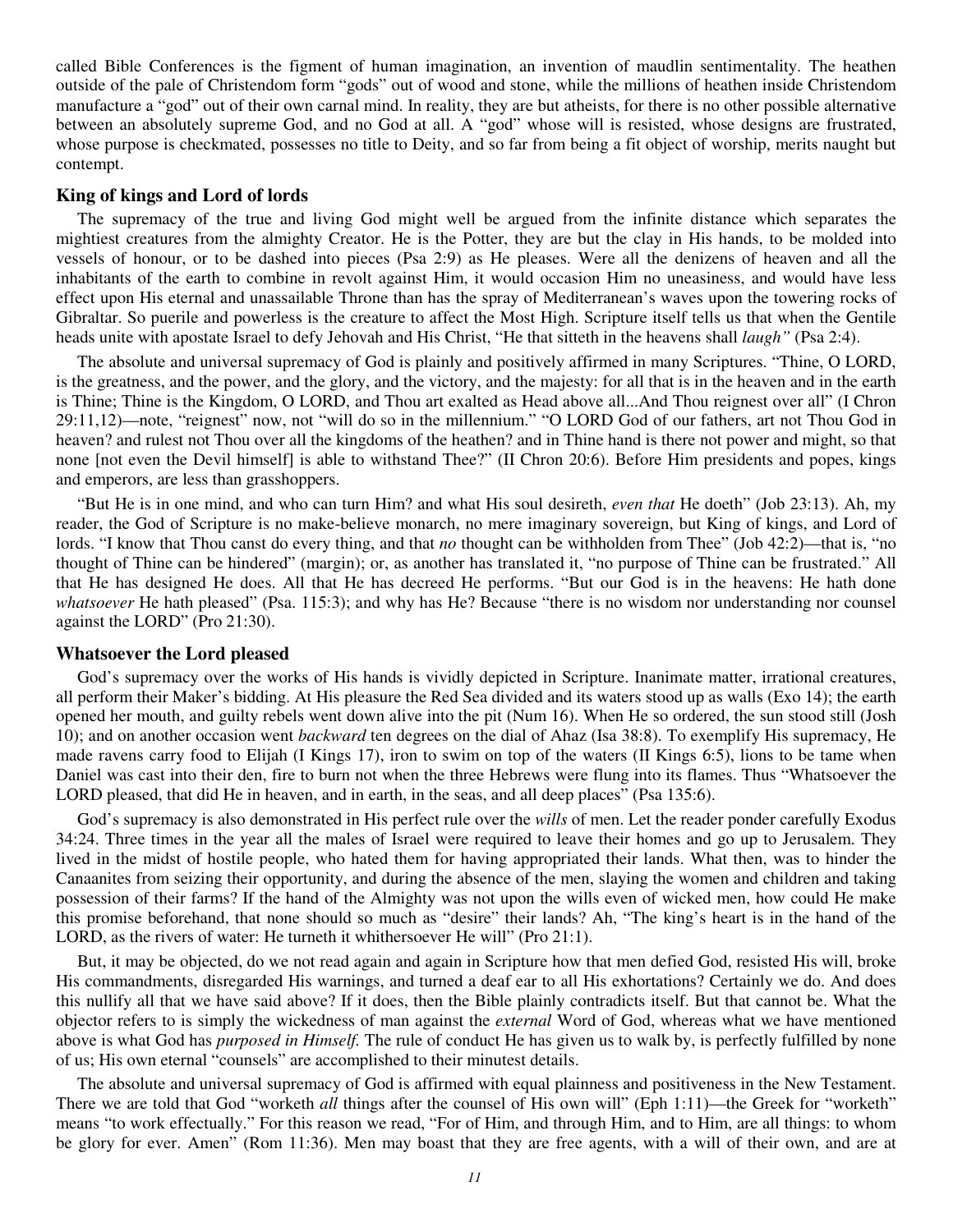liberty to do as they please, but Scripture says to those who boast "we will go into such a city, and continue there a year, and buy and sell...Ye ought to say, *If the Lord* will" (James 4:13,15)!

Here then is a sure resting-place for the heart. Our lives are neither the product of blind fate nor the result of capricious chance, but every detail of them was ordained from all eternity, and is now ordered by the living and reigning God. Not a hair of our heads can be touched without His permission. "A man's heart deviseth his way: *but the LORD directeth his steps" (Pro 16:9). What assurance, what strength, what comfort this should give the real Christian! "My times are in Thy*  hand" (Psa 31:15). Then let me "Rest in the LORD, and wait patiently for Him" (Psa 37:7).

# Chapter 6 **The Sovereignty of God**

### **God's sovereignty defined**

THE SOVEREIGNTY OF GOD MAY BE DEFINED AS THE exercise of His supremacy—see preceding chapter. Being infinitely elevated above the highest creature, He is the Most High, Lord of heaven and earth. Subject to none, influenced by none, absolutely independent; God does as He pleases, only as He pleases, always as He pleases. None can thwart Him, none can hinder Him. So His own Word expressly declares: "My counsel shall stand, and *I will do* all My pleasure" (Isa 46:10); "He doeth according to *His* will in the army of heaven, and among the inhabitants of the earth: and none can stay His hand" (Dan 4:35). divine sovereignty means that God is God in fact, as well as in name, that He is on the Throne of the universe, directing all things, working all things "after the counsel of His own will" (Eph 1:11).

Rightly did the late Charles Haddon Spurgeon say in his sermon on Matthew 20:15—

There is no attribute more comforting to His children than that of God's sovereignty. Under the most adverse circumstances, in the most severe trials, they believe that sovereignty has ordained their afflictions, that sovereignty overrules them, and that sovereignty will sanctify them all. There is nothing for which the children ought more earnestly to contend than the doctrine of their Master over all creation—the kingship of God over all the works of His own hands—the throne of God and His right to sit upon that throne.

On the other hand, there is no doctrine more hated by worldlings, no truth of which they have made such a football, as the great, stupendous, but yet most certain doctrine of the sovereignty of the infinite Jehovah. Men will allow God to be everywhere except on His throne. They will allow Him to be in His workshop to fashion worlds and make stars. They will allow Him to be in His almonry to dispense His alms and bestow His bounties. They will allow Him to sustain the earth and bear up the pillars thereof, or light the lamps of heaven, or rule the waves of the ever-moving ocean; but when God ascends His throne, His creatures then gnash their teeth.

And we proclaim an enthroned God, and His right to do as He wills with His own, to dispose of His creatures as He thinks well, without consulting them in the matter; then it is that we are hissed and execrated, and then it is that men turn a deaf ear to us, for God on His throne is not the God they love. But it is God upon the throne that we love to preach. It is God upon His throne whom we trust.

"Whatsoever the LORD pleased, that did He in heaven, and in earth, in the seas, and all deep places" (Psa 135:6). Yes, dear reader, such is the imperial Potentate revealed in Holy Writ. Unrivaled in majesty, unlimited in power, unaffected by anything outside Himself. But we are living in a day when even the most "orthodox" seem afraid to admit the proper Godhood of God. They say that to press the sovereignty of God excludes human responsibility; whereas human responsibility is based upon divine sovereignty, and is the product of it.

#### **Human responsibility and divine sovereignty**

"But our God is in the heavens: He hath done whatsoever *He* hath pleased" (Psa 115:3). He *sovereignly* chose to place each of His creatures on that particular footing which seemed good in His sight. He created angels: some He placed on a conditional footing, others He gave an immutable standing before Him (I Tim 5:21), making Christ their head (Col 2:10). Let it not be overlooked that the angels which sinned (II Peter 2:4), were as much His creatures as the angels that sinned not. Yet God foresaw they *would* fall, nevertheless He placed them on a mutable, creature, conditional footing, and suffered them to fall, though He was not the Author of their sin.

So too, God *sovereignly* placed Adam in the garden of Eden upon a *conditional* footing. Had He so pleased, He could have placed him upon an unconditional footing. He could have placed him on a footing as firm as that occupied by the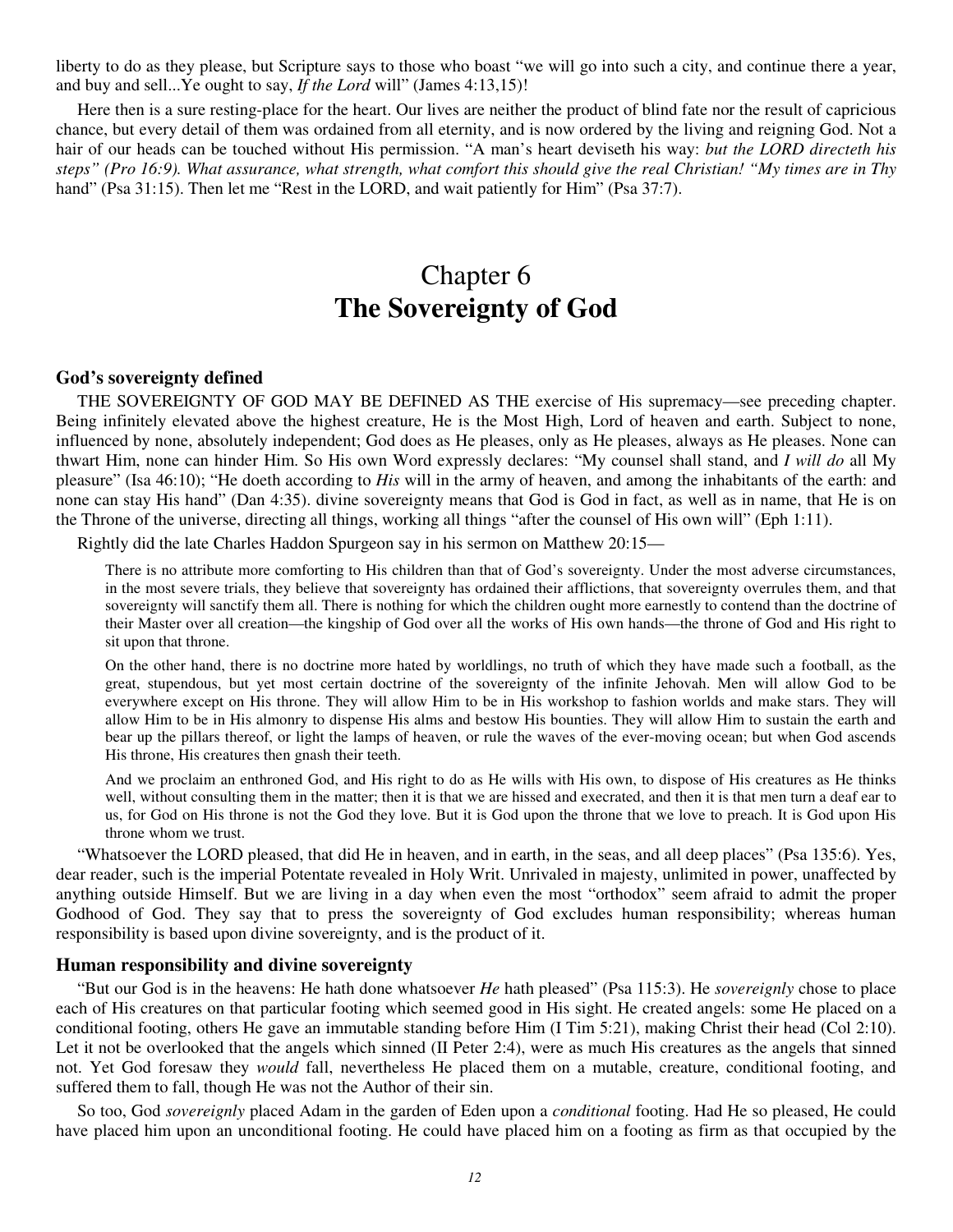unfallen angels. He could have placed him upon a footing as sure and as immutable as that which His saints have in Christ. But, instead, He chose to set him in Eden on the basis of creature responsibility, so that he stood or fell according as he measured up or failed to measure up to his responsibility—obedience to his Maker. Adam stood accountable to God by the law which his Creator had given him. Here was responsibility, unimpaired responsibility, tested out under the most favorable conditions.

Now God did not place Adam upon a footing of conditional, creature responsibility, because it was right He *should* so place him. No, it was right because God did it. God did not even give creatures being because it was right for Him to do so, i.e., because He was under any obligations *to* create; but it was right because He did so. God is sovereign. His will is supreme. So far from God being under any law of "right," He is a law unto Himself, so that whatsoever *He* does *is* right. And woe be to the rebel that calls His sovereignty into question: "Woe unto him that striveth with his Maker! Let the potsherd strive with the potsherds of the earth. Shall the clay say to Him that fashioneth it, What makest Thou?" (Isa 45:9).

Again; the Lord God *sovereignly* placed Israel upon a *conditional* footing. The 19th, 20th and 24th chapters of Exodus afford a clear and full proof of this. They were placed under a covenant of works. God gave to them certain laws, and made national blessing for them depend upon their observance of His statutes. But Israel was stiff-necked and uncircumcised in heart. They rebelled against Jehovah, forsook His law, turned unto false gods, and apostatized. In consequence, divine judgment fell upon them, they were delivered into the hands of their enemies, dispersed abroad throughout the earth, and remain under the heavy frown of God's displeasure to this day.

It was God in the exercise of His high sovereignty that placed Satan and his angels, Adam, and Israel in their respective *responsible* positions. But so far from His sovereignty taking away responsibility from the creature, it was by the exercise thereof that He placed them on this conditional footing, under such responsibilities as He thought proper; by virtue of which sovereignty, He is seen to be God over all. Thus, there is perfect harmony between the sovereignty of God and the responsibility of the creature. Many have most foolishly said that it is quite impossible to show where divine sovereignty ends and creature accountability begins. *Here* is where creature responsibility begins: in the sovereign ordination of the Creator. As to His sovereignty, there is not and never will be any "end" to it!

Let us give further proofs that the responsibility of the creature *is* based upon God's sovereignty. How many things are recorded in Scripture which were right because God *commanded* them, and which would *not* have been right had He not so commanded! What right had Adam to "eat" of the trees of the Garden? The permission of his Maker (Gen 2:16), without which he would have been a thief! What right had Israel to "borrow" of the Egyptians' jewels and raiment (Exo 12:35)? None, unless Jehovah had authorized it (Exo 3:22). What right had Israel to slay so many lambs for sacrifice? None, except that God commanded it. What right had Israel to kill off all the Canaanites? None, save as Jehovah had bidden them. What right has the husband to require submission from his wife? None, unless God had appointed it. And so we might go on. Human responsibility is *based upon* divine sovereignty.

One more example of the exercise of God's absolute sovereignty. God placed His elect upon a *different* footing from Adam or Israel. He placed His elect upon an *UN-*conditional footing. In the Everlasting Covenant Jesus Christ was appointed their Head, took their responsibilities upon Himself, and wrought out a righteousness for them which is perfect, indefeasible, and eternal. Christ was placed upon a conditional footing, for He was "made under the law, to redeem them that were under the law," only with this infinite difference; the others failed; He did not and could not. And *who* placed Christ upon that conditional footing? The Triune God. It was sovereign will that appointed Him, sovereign love that sent Him, sovereign authority that assigned Him His work.

Certain conditions were set before the Mediator. He was to be made in the likeness of sin's flesh; He was to magnify the law and make it honorable; He was to bear all the sins of all God's people in His own body on the tree; He was to make full atonement for them; He was to endure the outpoured wrath of God; He was to die and be buried. On the fulfillment of those conditions, He was promised a reward: Isaiah 53:10-12. He was to be the Firstborn among many brethren; He was to have a people who should share His glory. Blessed be His name for ever, He fulfilled those conditions, and because He did so, the Father stands pledged, on solemn oath, to preserve through time and bless throughout eternity every one of those for whom His incarnate Son mediated. Because He took their place, they now share His. His righteousness is theirs, His standing before God is theirs, His life is theirs. There is not a single condition for them to meet, not a single responsibility for them to discharge in order to attain their eternal bliss. "By one offering He *hath perfected* for ever them that are sanctified [set apart]" (Heb 10:14).

Here then is the sovereignty of God openly displayed before all, displayed in the *different* ways in which He has dealt with His creatures. Part of the angels, Adam, and Israel, were placed upon a conditional footing, continuance in blessing being made dependent upon *their* obedience and fidelity to God. But in sharp contrast from them, the "little flock" (Luke 12:32), have been given an unconditional, an immutable standing in God's covenant, God's counsels, God's Son; their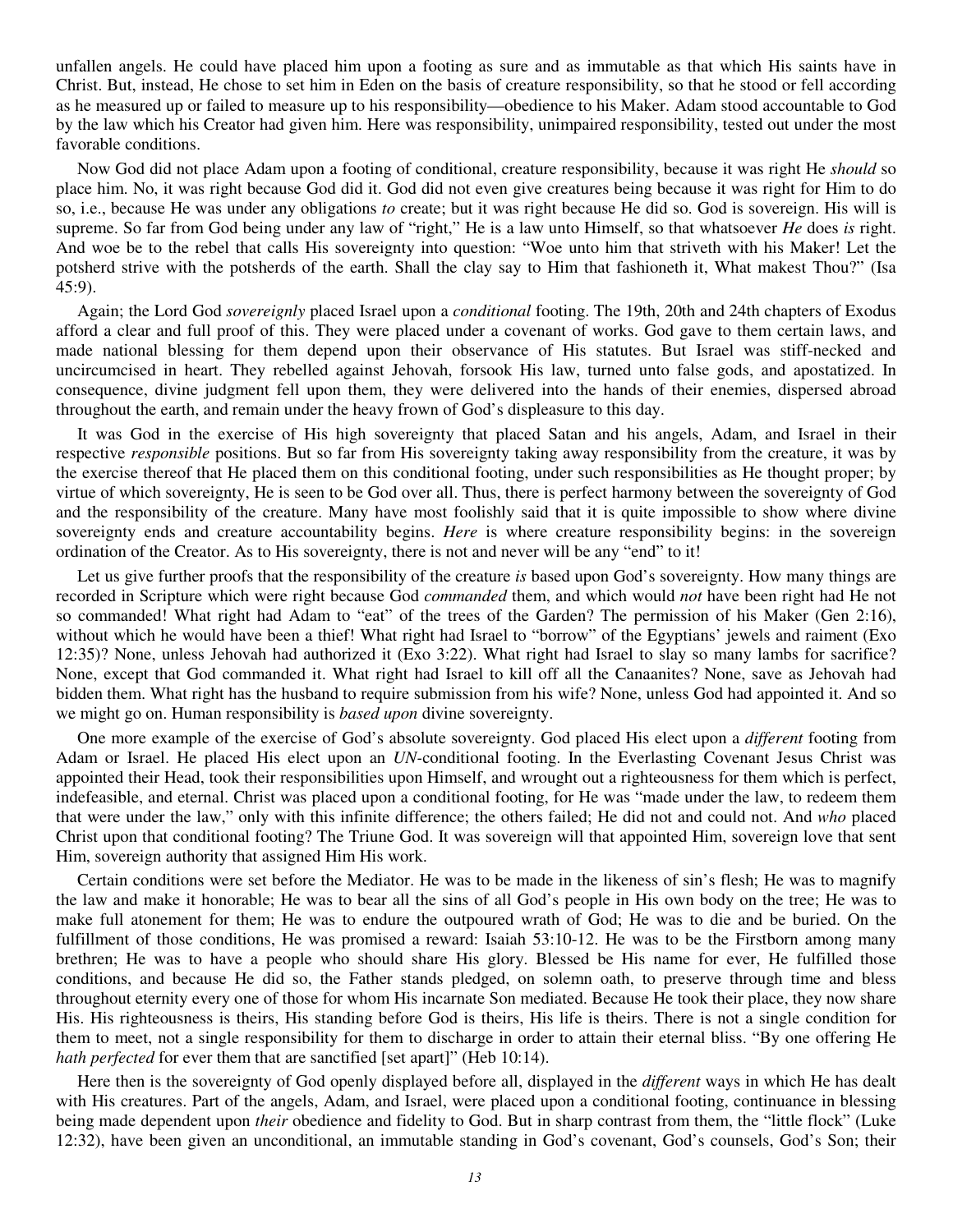blessing being made dependent upon what *Christ* did for them. "The foundation of God standeth sure, having this seal, The Lord knoweth them that are His" (II Tim 2:19). The foundation on which God's elect stand is a perfect one: nothing can be added to it, nor anything taken from it (Eccl 3:14). Here, then, is the highest and grandest display of the absolute sovereignty of God. Verily, He *has* "mercy on whom He will have mercy, and whom He will He hardeneth" (Rom 9:18).

# Chapter 7 **The Immutability of God**

#### **God is distinguished from His creatures**

IMMUTABILITY IS ONE OF THE DIVINE PERFECTIONS WHICH is not sufficiently pondered. It is one of the excellencies of the Creator which distinguishes Him from all His creatures. God is perpetually the same: subject to no change in His being, attributes, or determinations. Therefore God is compared to a "*Rock"* (Deut 32:4, etc.) which remains immovable, when the entire ocean surrounding it is continually in a fluctuating state; even so, though all creatures are subject to change, God is immutable. Because God has no beginning and no ending, He can know no change. He is everlastingly "the Father of lights, with whom is no variableness, neither shadow of turning" (James 1:17).

#### **Aspects of God's immutability**

*First,* God is immutable in His *essence*. His nature and being are infinite, and so, subject to no mutations. There never was a time when He was not; there never will come a time when He shall cease to be. God has neither evolved, grown, nor improved. All that He is today, He has ever been, and ever will be. "I am the LORD, I change not" (Mal 3:6) is His own unqualified affirmation. He cannot change for the better, for He is already perfect; and being perfect, He cannot change for the worse. Altogether unaffected by anything outside Himself, improvement or deterioration is impossible. He is perpetually the same. He only can say, "I AM THAT I AM" (Exo 3:14). He is altogether uninfluenced by the flight of time. There is no wrinkle upon the brow of eternity. Therefore His power can never diminish nor His glory ever fade.

*Secondly,* God is immutable in His *attributes*. Whatever the attributes of God were before the universe was called into existence, they are precisely the same now, and will remain so for ever. Necessarily so; for they are the very perfections, the essential qualities of His being. *Semper idem* (always the same) is written across every one of them. His power is unabated, His wisdom undiminished, His holiness unsullied. The attributes of God can no more change than Deity can cease to be. His veracity is immutable, for His Word is "for ever...settled in heaven" (Psa 119:89). His love is eternal: "I have loved thee with an everlasting love" (Jer 31:3) and "Having loved His own which were in the world, He loved them unto the end" (John 13:1). His mercy ceases not, for it is "everlasting" (Psa 100:5).

*Thirdly,* God is immutable in His *counsel*. His will never varies. Perhaps some are ready to object that we ought to read the following: "And it *repented* the LORD that He had made man" (Gen 6:6). Our first reply is, Then do the Scriptures contradict themselves? No, that cannot be. Numbers 23:19 is plain enough: "God is not a man, that He should lie; neither the son of man, that He should repent." So also in I Samuel 15:29, "The Strength of Israel will not lie nor repent: for He is not a man, that He should repent." The explanation is very simple. When speaking of Himself, God frequently accommodates His language to our limited capacities. He describes Himself as clothed with bodily members, as eyes, ears, hands, etc. He speaks of Himself as "waking" (Psa 78:65), as "rising up early" (Jer 7:13); yet He neither slumbers nor sleeps. When He institutes a *change in His dealings* with men, He describes His course of conduct as "repenting."

Yes, God is immutable in His counsel. "The gifts and calling of God are *without* repentance" (Rom 11:29). It must be so, for "He is in one mind, and who can turn from Him? and what His soul desireth, even that He doeth" (Job 23:13).

*Change and decay in all around we see,* 

*May He who changeth not abide with thee.* 

God's purpose never alters. One of two things causes a man to change his mind and reverse his plans: want of foresight to anticipate everything, or lack of power to execute them. But as God is both omniscient and omnipotent there is never any need for Him to revise His decrees. No, "The counsel of the LORD standeth for ever, the thoughts of His heart to all generations" (Psa 33:11). Therefore do we read of "the immutability of His counsel" (Heb 6:17).

### **Can human beings be depended upon?**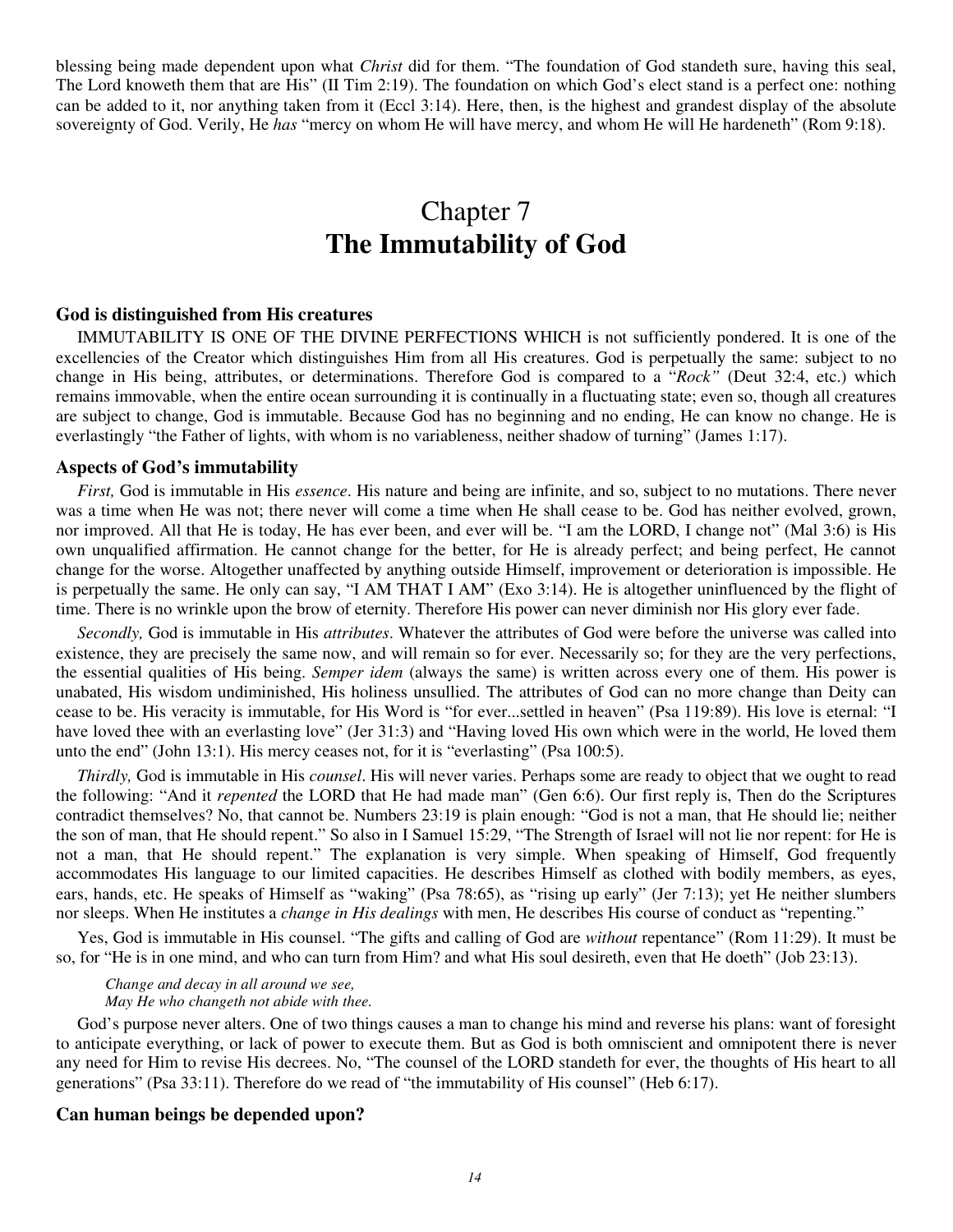Herein we may perceive the infinite distance which separates the highest creature from the Creator. Creaturehood and mutability are correlative terms. If the creature was not mutable by nature, it would not be a creature; it would be God. By nature we tend toward nothingness, since we came from nothing. Nothing stays our annihilation but the will and sustaining power of God. None can sustain himself a single moment. We are entirely dependent on the Creator for every breath we draw. We gladly own with the Psalmist, Thou "holdeth our soul in life" (Psa 66:9). The realization of this ought to make us lie down under a sense of our own nothingness in the presence of Him in Whom "we live, and move, and have our being" (Acts 17:28).

As fallen creatures we are not only mutable, but everything in us is *opposed* to God. As such we are "wandering stars" (Jude 13), out of our proper orbit. "The wicked are like the troubled sea, when it *cannot rest"* (Isa 57:20). Fallen man is inconstant. The words of Jacob concerning Reuben apply with full force to all of Adam's descendants: "unstable as water" (Gen 49:4). Thus it is not only a mark of piety, but also the part of wisdom to heed that injunction, "cease ye *from man"*  (Isa 2:22). No human being is to be depended on. "Put not your trust in princes, nor in the son of man, in whom there is *no*  help" (Psa 146:3). If I disobey God, then I deserve to be deceived and disappointed by my fellows. People who like you today may hate you tomorrow. The multitude who cried, "Hosanna to the Son of David," speedily changed to "Away with Him, crucify Him."

#### **Where to fix our feet**

Herein is *solid comfort*. Human nature cannot be relied upon; but God can! However unstable I may be, however fickle my friends may prove, God changes not. If He varied as we do; if He willed one thing today and another tomorrow; if He were controlled by caprice, who could confide in Him? But, all praise to His glorious name, He is ever the same. His purpose is fixed; His will is stable; His word is sure. Here then is a *Rock* on which we may fix our feet, while the mighty torrent is sweeping away everything around us. The permanence of God's character guarantees the fulfillment of His promises: "For the mountains shall depart, and the hills be removed; but My kindness shall not depart from thee, neither shall the covenant of My peace be removed, saith the LORD that hath mercy on thee" (Isa 54:10).

#### Herein is *encouragement to prayer* .

What comfort would it be to pray to a god that, like the chameleon, changed color every moment? Who would put up a petition to an earthly prince that was so mutable as to grant a petition one day, and deny it another? (Stephen Charnock, 1670). Should someone ask, But what is the use of praying to One whose will is already fixed? We answer, Because He so requires it. What blessings has God promised without our seeking them? "If we ask any thing according to His will, He heareth us" (I John 5:14), and He *has* willed everything that is for His child's good. To ask for anything contrary to His

will is not prayer, but rank rebellion.

Herein is *terror for the wicked.* Those who defy Him, who break His laws, who have no concern for His glory, but who live their lives as though He existed not, must not suppose that, when at the last they shall cry to Him for mercy, He will alter His will, revoke His word, and rescind His awful threatenings. No, He has declared, "Therefore will I also deal in fury: Mine eye shall not spare, neither will I have pity: and though they cry in Mine ears with a loud voice, yet will I not hear them" (Eze 8:18). God will not deny Himself to gratify their lusts. God is holy, unchangingly so. Therefore God hates sin, eternally hates it. Hence the *eternality* of the punishment of all who die in their sins.

The divine immutability, like the cloud which interposed between the Israelites and the Egyptian army, has a dark as well as a light side. It insures the execution of His threatenings, as well as the performance of His promises; and destroys the hope which the guilty fondly cherish, that He will be all lenity to His frail and erring creatures, and that they will be much more lightly dealt with than the declarations of His own Word would lead us to expect. We oppose to these deceitful and presumptuous speculations the solemn truth, that God is unchanging in veracity and purpose, in faithfulness and justice (John Dick, 1850).

# Chapter 8 **The Holiness of God**

### **Only God is holy**

"WHO SHALL NOT FEAR THEE, O LORD, AND GLORIFY THY name? for Thou only art holy" (Rev 15:4). He only is independently, infinitely, immutably holy. In Scripture He is frequently styled "The Holy One": He is so because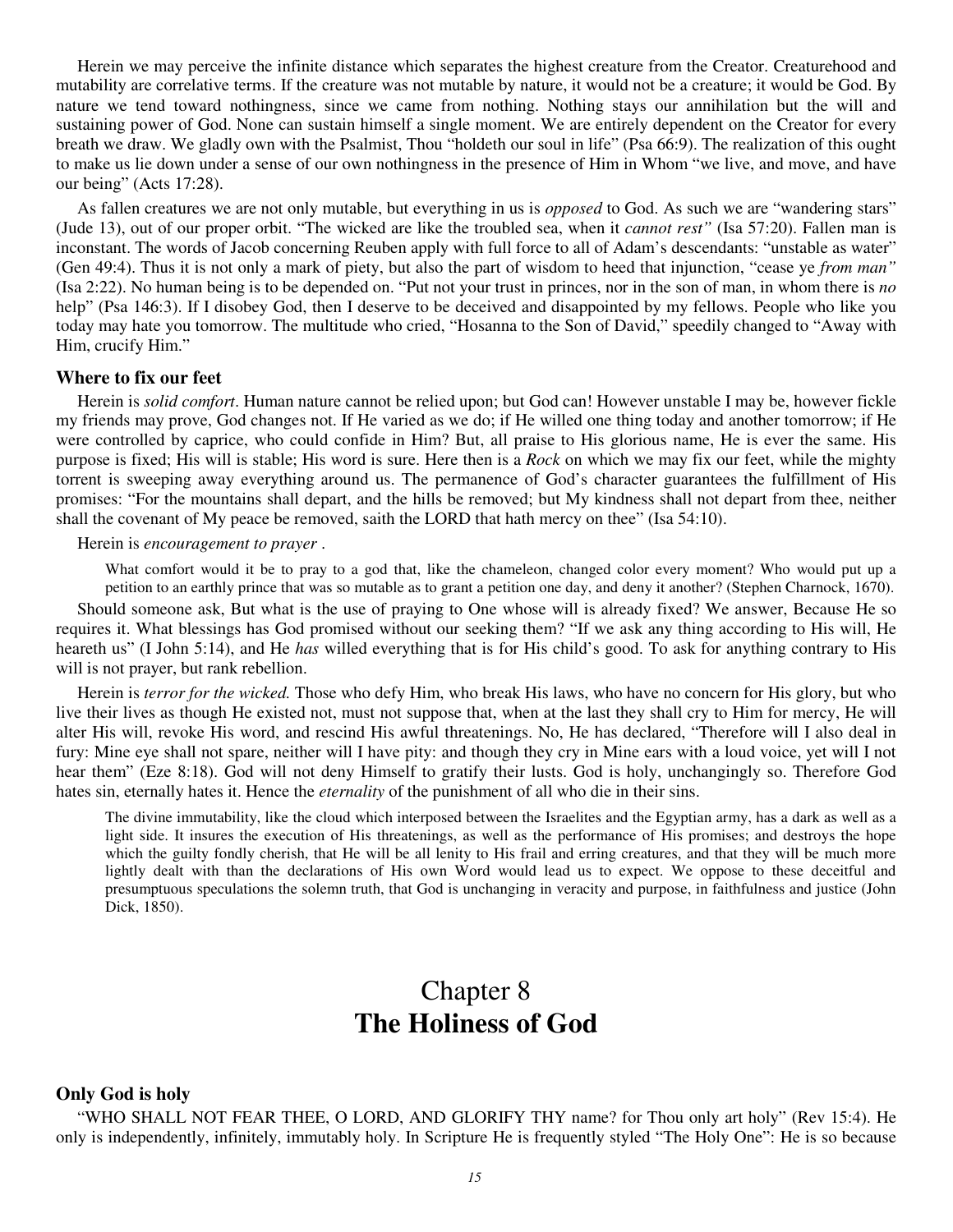the sum of all moral excellency is found in Him. He is absolute Purity, unsullied even by the shadow of sin. "God is light, and in Him is no darkness at all" (I John 1:5). Holiness is the very excellency of the divine nature: the great God is "glorious in holiness" (Exo 15:11). Therefore do we read, "Thou art of purer eyes than to behold evil, and canst not look on iniquity" (Hab 1:13). As God's power is the opposite of the native weakness of the creature, as His wisdom is in complete contrast from the least defect of understanding or folly, so His holiness is the very antithesis of all moral blemish or defilement. Of old God appointed singers in Israel "that should praise the beauty of holiness" (II Chron 20:21). "Power is God's hand or arm, omniscience His eye, mercy His bowels, eternity His duration, but holiness is His beauty" (S. Charnock). It is this, supremely, which renders Him lovely to those who are delivered from sin's dominion.

A chief emphasis is placed upon this perfection of God:

God is oftener styled Holy than Almighty, and set forth by this part of His dignity more than by any other. This is more fixed on as an epithet to His name than any other. You never find it expressed "His mighty name" or "His wise name," but His *great*  name, and most of all, His *holy* name. This is the greatest title of honour; in this latter doth the majesty and venerableness of His name appear (S. Charnock).

This perfection, as none other, is solemnly celebrated before the Throne of Heaven, the seraphim crying, "Holy, holy, holy, is the LORD of hosts" (Isa 6:3). God Himself singles out this perfection, "Once have I sworn by My holiness" (Psa 89:35). God swears by His "holiness" because that is a *fuller* expression of Himself than any thing else. Therefore we are exhorted, "Sing unto the LORD, O ye saints of His, and give thanks at the remembrance of His holiness" (Psa 30:4). "This may be said to be a transcendental attribute, that, as it were, runs through the rest, and casts luster upon them. It is an attribute of attributes" (J. Howe, 1670). Thus we read: "the *beauty* of the LORD" (Psa 27:4), which is none other than "the beauty of holiness" (Psa 110:3).

As it seems to challenge an excellency above all His other perfections, so it is the glory of all the rest: as it is the glory of the Godhead, so it is the glory of every perfection in the Godhead; as His power is the strength of them, so His holiness is the beauty of them; as all would be weak without almightiness to back them, so all would be uncomely without holiness to adorn them. Should this be sullied, all the rest would lose their honour; as at the same instant the sun should lose its light, it would lose its heat, its strength, its generative and quickening virtue. As sincerity is the luster of every grace in a Christian, so is purity the splendor of every attribute in the Godhead. His justice is a holy justice, His wisdom a holy wisdom, His power a "holy arm" (Psa 98:1). His truth or promise a "holy promise" (Psa 105:42). His name, which signifies all His attributes in conjunction is *"* holy" (Psa 103:1) (S. Charnock).

#### **The manifestation of God's holiness**

God's holiness is manifested *in His works*. "The LORD is righteous in all His ways, and holy in all His works" (Psa 145:17). Nothing but that which is excellent can proceed from Him. Holiness is the rule of all His actions. At the beginning He pronounced all that He made "very good" (Gen 1:31), which He could not have done had there been anything imperfect or unholy in them. Man was made "upright" (Eccl 7:29), in the image and likeness of his Creator. The angels that fell were created holy, for we are told that they "kept not their first estate [habitation]" (Jude 6). Of Satan it is written, "Thou wast perfect in thy ways from the day that thou wast created, till iniquity was found in thee" (Eze 28:15).

God's holiness is manifested *in His law*. That law forbids sin in *all* of its modifications: in its most refined as well as its grossest forms, the intent of the mind as well as the pollution of the body, the secret desire as well as the overt act. Therefore do we read, "The law is holy, and the commandment holy, and just, and good" (Rom 7:12). Yes, "the commandment of the LORD is pure, enlightening the eyes. The fear of the LORD is clean, enduring for ever: the judgments of the LORD are true and righteous altogether" (Psa 19:8,9).

God's holiness is manifested *at the cross*. Wondrously and yet most solemnly does the atonement display God's infinite holiness and abhorrence of sin. How hateful sin must be to God for Him to punish it to its utmost deserts when it was imputed to His Son!

Not all the vials of judgment that have or shall be poured out upon the wicked world, nor the flaming furnace of a sinner's conscience, nor the irreversible sentence pronounced against the rebellious demons, nor the groans of the damned creatures, give such a demonstration of God's hatred of sin, as the wrath of God let loose upon His Son. Never did divine holiness appear more beautiful and lovely than at the time our Savior's countenance was most marred in the midst of His dying groans. This He Himself acknowledges in Psalm 22. When God had turned His smiling face from Him, and thrust His sharp knife into His heart, which forced that terrible cry from Him, "My God, My God, why hast Thou forsaken Me?" He adores this perfection—"Thou art holy" (v.3) (S. Charnock).

Because God is holy He *hates all sin.* He loves everything which is in conformity to His laws, and loathes everything which is contrary to it. His Word plainly declares, "The froward is abomination to the LORD" (Prov 3:32). And again, "The thoughts of the wicked are an abomination to the LORD" (Prov 15:26). It follows, therefore, that He must necessarily punish sin. Sin can no more exist without demanding His punishment than without requiring His hatred of it.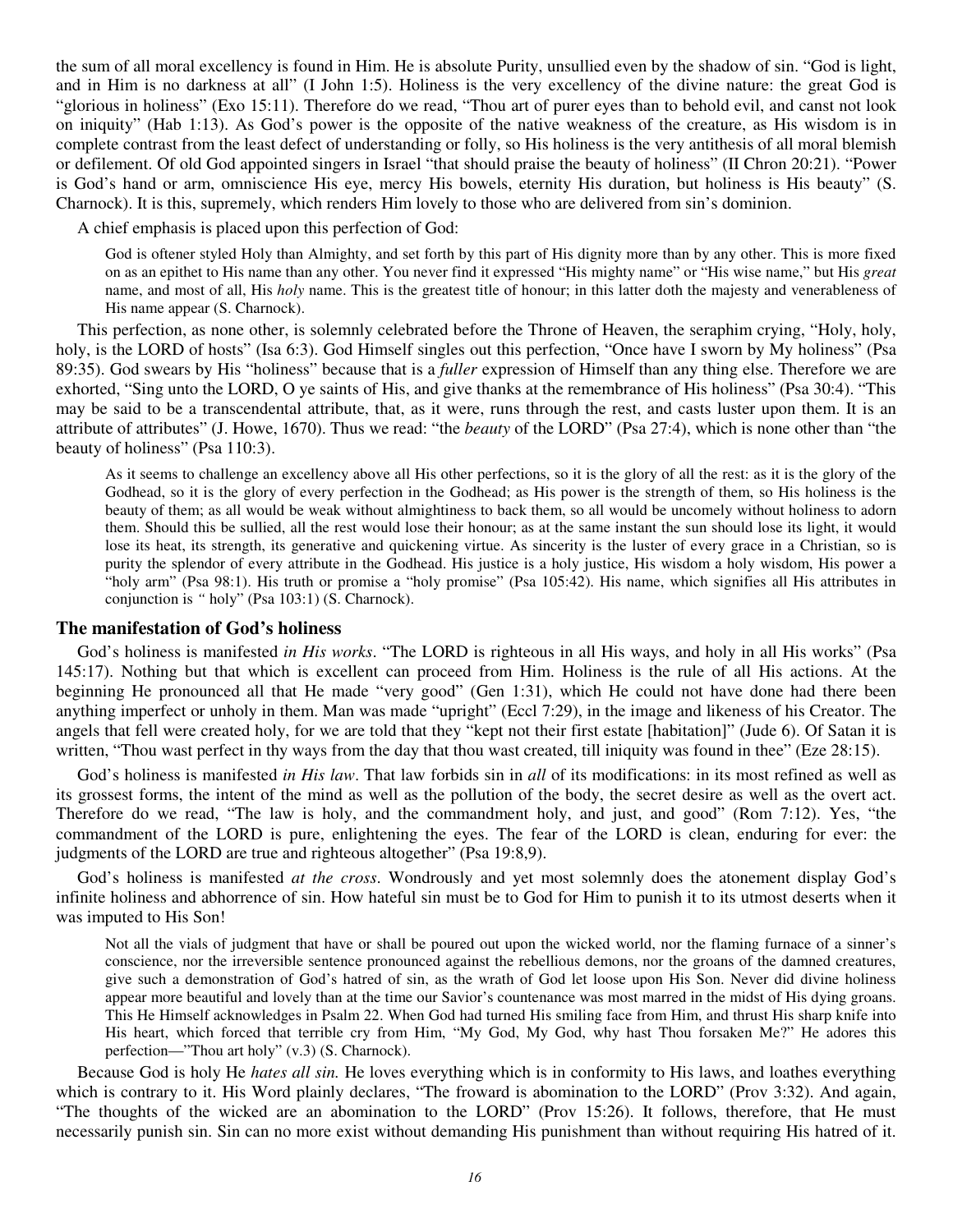God has often forgiven sinners, but He never forgives sin; and the sinner is only forgiven on the ground of Another having borne his punishment: for "without shedding of blood is no remission" (Heb 9:22). Therefore we are told "The LORD will take vengeance on His adversaries, and He reserveth wrath for His enemies" (Nahum 1:2). For one sin God banished our first parents from Eden. For one sin all the posterity of Canaan, a son of Ham, fell under a curse which remains over them to this day (Gen 9:21). For one sin Moses was excluded from Canaan, Elisha's servant smitten with leprosy, Ananias and Sapphira cut off out of the land of the living.

### **God's holiness from a worldly perspective**

Herein we find proof for the divine inspiration of the Scriptures. The unregenerate do not really believe in the holiness of God. Their conception of His character is altogether one-sided. They fondly hope that His mercy will override everything else. "Thou thoughtest that I was altogether as thyself" (Psa 50:21) is God's charge against them. They think only of a "god" patterned after their own evil hearts. Hence their continuance in a course of mad folly. Such is the holiness ascribed to the divine nature and character in Scripture that it clearly demonstrates their superhuman origin. The character attributed to the "gods" of the ancients and of modern heathendom is the very reverse of that immaculate purity which pertains to the true God. An ineffably holy God, who has the utmost abhorrence of all sin, was never invented by any of Adam's fallen descendants! The fact is that nothing makes more manifest the terrible depravity of man's heart and his enmity against the living God than to have set before him One who is infinitely and immutably holy. His own idea of sin is practically limited to what the world calls "crime." Anything short of that, man palliates as "defects," "mistakes," "infirmities," etc. And even where sin is owned at all, excuses and extenuations are made for it.

The "god" which the vast majority of professing Christians "love" is looked upon very much like an indulgent old man, who himself has no relish for folly, but leniently winks at the "indiscretions" of youth. But the Word says, "Thou hatest *all* workers of iniquity" (Psa 5:5). And again, "God is angry with the wicked every day" (Psa 7:11). But men refuse to believe in *this* God, and gnash their teeth when His hatred of sin is faithfully pressed upon their attention. No, sinful man was no more likely to devise a holy God than to create the Lake of Fire in which he will be tormented for ever and ever.

Because God is holy, acceptance with Him on the ground of creature doings is *utterly impossible.* A fallen creature could sooner create a world than produce that which would meet the approval of infinite Purity. Can darkness dwell with Light? Can the Immaculate One take pleasure in "filthy rags" (Isa 64:6)? The best that sinful man brings forth is defiled. A corrupt tree cannot bear good fruit. God would deny Himself, vilify His perfections, were He to account as righteous and holy that which is not so in itself; and nothing is so which has the least stain upon it contrary to the nature of God.

## *Mankind redeemed*

But blessed be His name, that which His holiness demanded, His grace has provided in Christ Jesus our Lord. Every poor sinner who has fled to Him for refuge stands "accepted in the Beloved" (Eph 1:6). Hallelujah!

#### **Man approaches God**

Because God is holy the *utmost reverence* becomes our approaches unto Him. "God is greatly to be feared in the assembly of the saints, and to be had in reverence of all them that are about Him" (Psa 89:7). Then "Exalt ye the LORD our God, and worship at His footstool; He is holy" (Psa 99:5). Yes, "at His *footstool* ," in the lowest posture of humility, prostrate before Him. When Moses would approach unto the burning bush, God said, "Put off thy shoes from off thy feet" (Exo 3:5). He is to be served "with fear" (Psa 2:11). Of Israel His demand was, "I will be sanctified in them that come nigh Me, and before all the people I will be glorified" (Lev 10:3). The more our hearts are awed by His ineffable holiness, the more acceptable will be our approaches unto Him.

Because God is holy we should desire to be *conformed to Him.* His commandment is, "Be ye holy, for I am holy" (I Peter 1:16). We are not bidden to be omnipotent or omniscient as God is, but we are to be holy, and that "in *all* manner of conversation [deportment]" (I Peter 1:15).

This is the prime way of honoring God. We do not so glorify God by elevated admirations, or eloquent expressions, or pompous services for Him as when we aspire to a conversing with Him with unstained spirits, and live *to* Him in living *like* Him (S. Charnock).

Then as God alone is the Source and Fount of holiness, let us earnestly seek holiness from Him; let our daily prayer be that He may "sanctify us *wholly;* and our whole spirit and soul and body be preserved blameless unto the coming of our Lord Jesus Christ" (I Thess 5:23).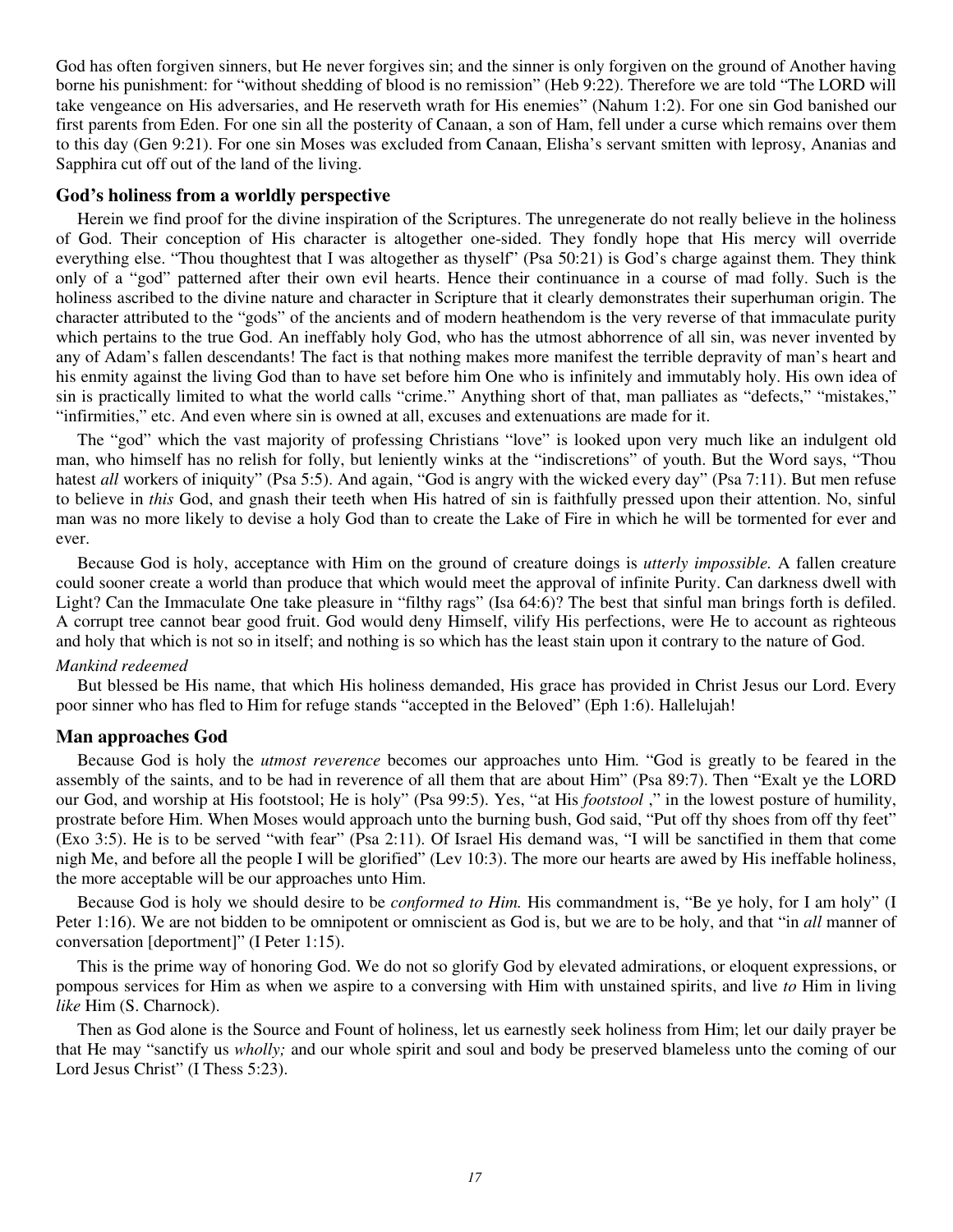# Chapter 9 **The Power of God**

### **Establishing a correct concept of God's power**

WE CANNOT HAVE A RIGHT CONCEPTION OF GOD UNLESS we think of Him as all-powerful, as well as allwise. He who cannot do what he will and perform all his pleasure cannot be God. As God hath a will to resolve what He deems good, so has He power to execute His will.

The power of God is that ability and strength whereby He can bring to pass whatsoever He pleases, whatsoever His infinite wisdom may direct, and whatsoever the infinite purity of His will may resolve...As holiness is the beauty of all God's attributes, so power is that which gives life and action to all the perfections of the divine nature. How vain would be the eternal counsels, if power did not step in to execute them. Without power His mercy would be but feeble pity, His promises an empty sound, His threatenings a mere scarecrow. God's power is like Himself: infinite, eternal, incomprehensible; it can neither be checked, restrained, nor frustrated by the creature (Stephen Charnock).

"God hath spoken once; twice have I heard this, that power belongeth unto God" (Psa 62:11). "God hath spoken once": nothing more is necessary! Heaven and earth shall pass away, but His word abideth forever. "God hath spoken once": how befitting His divine majesty! We poor mortals may speak often and yet fail to be heard. He speaks but once and the thunder of His power is heard on a thousand hills.

The LORD also thundered in the heavens, and the Highest gave His voice; hail stones and coals of fire. Yea, He sent out His arrows, and scattered them; He shot out lightnings, and discomfited them. Then the channels of waters were seen, and the foundations of the world were discovered at Thy rebuke, O LORD, at the blast of the breath of Thy nostrils (Psa 18:13-15).

"God hath spoken once": behold His unchanging authority. "For who in the heaven can be compared unto the LORD? who among the sons of the mighty can be likened unto the LORD?" (Psa 89:6). "And all the inhabitants of the earth are reputed as *nothing:* and He doeth according to His will in the army of heaven, and among the inhabitants of the earth: and none can stay His hand, or say unto Him, What doest Thou?" (Dan 4:35). This was openly displayed when God became incarnate and tabernacled among men. To the leper He said, "I will; be thou clean. And *immediately* his leprosy was cleansed" (Matt 8:3). To one who had lain in the grave four days He cried, "Lazarus, come forth," and the dead came forth. The stormy wind and the angry waves were hushed at a single word from Him. A legion of demons could not resist His authoritative command.

### **God's power and man's pride**

"Power *belongeth* unto God," and to Him alone. Not a creature in the entire universe has an atom of power save what God delegates. But God's power is not acquired, nor does it depend upon any recognition by any other authority. It belongs to Him inherently.

God's power is like Himself, self-existent, self-sustained. The mightiest of men cannot add so much as a shadow of increased power to the Omnipotent One. He sits on no buttressed throne and leans on no assisting arm. His court is not maintained by His courtiers, not does it borrow its splendor from His creatures. He is Himself the great central source and Originator of all power (C.H. Spurgeon).

Not only does all creation bear witness to the great power of God, but also to His entire independency of all created things. Listen to His own challenge: "Where wast thou when I laid the foundations of the earth? declare, if thou hast understanding. Who hath laid the measures thereof, if thou knowest? or who hath stretched the line upon it? Whereupon are the foundations thereof fastened? or who laid the corner stone thereof?" (Job 38:4-6). How completely is the pride of man laid in the dust!

Power is also used as a name of God, "the Son of man sitting on the right hand of power" (Mark 14:62), that is, at the right hand of God. God and power are so inseparable that they are reciprocated. As His essence is immense, not to be confined in place; as it is eternal, not to be measured in time; so it is almighty, not to be limited in regard of action (S. Charnock).

"Lo, these are parts of His ways: but how little a portion is heard of Him? but the thunder of His power who can understand?" (Job 26:14). Who is able to count all the monuments of His power? Even that which is displayed of His might in the visible creation is utterly beyond our powers of comprehension, still less are we able to conceive of omnipotence itself. There is infinitely more power lodged in the nature of God than is expressed in all His works.

### **The hiding of God's power**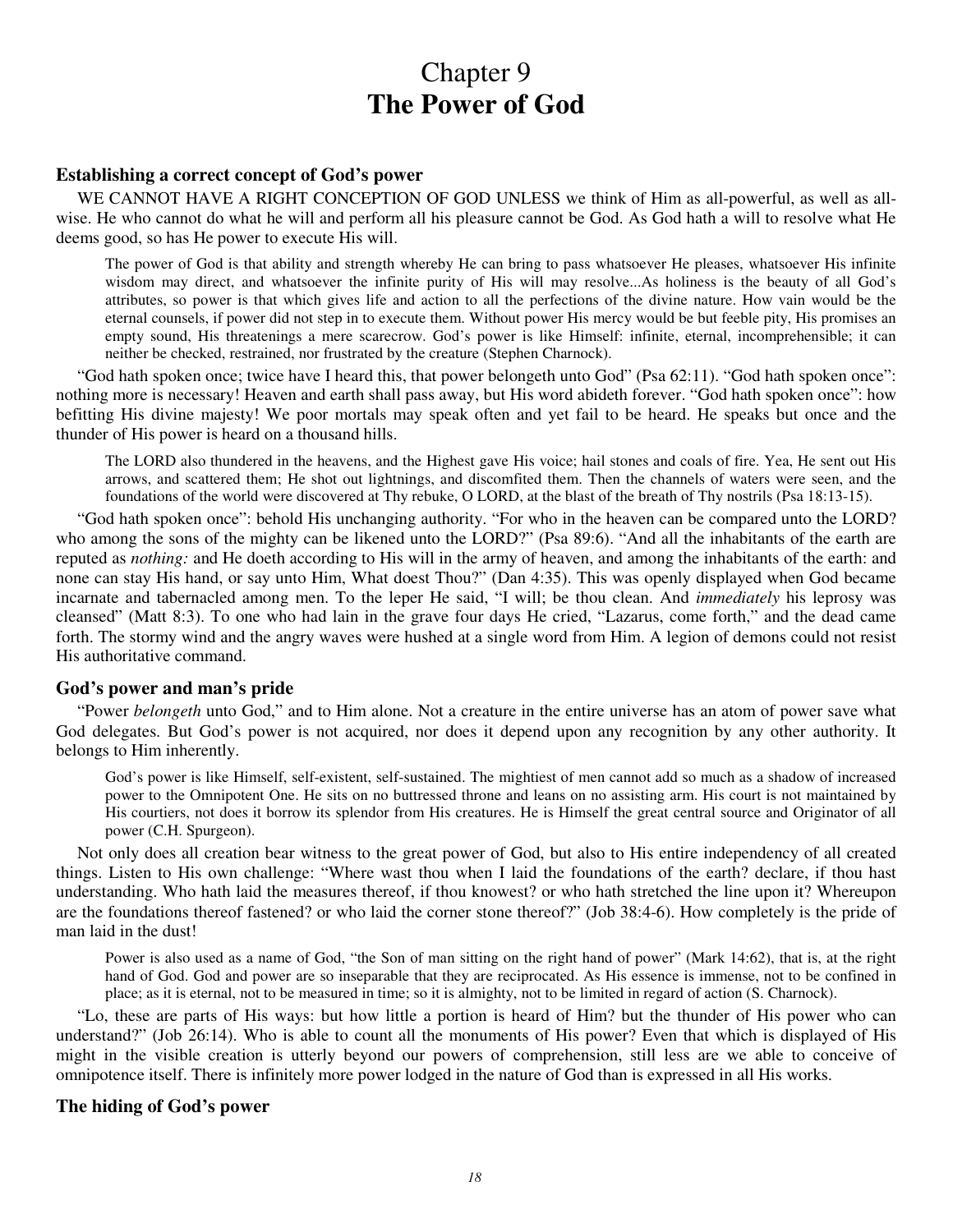"Parts of His ways" we behold in creation, providence, redemption, but only a "little part" of His might is seen in them. Remarkably is this brought out—"And there was the hiding of His power" (Hab 3:4). It is scarcely possible to imagine anything more grandiloquent than the imagery of this whole chapter, yet nothing in it surpasses the nobility of this statement. The prophet (in vision) beheld the mighty God scattering the hills and overturning the mountains, which one would think afforded an amazing demonstration of His power. Nay, says our verse, *that* is rather the "hiding" than the displaying of His power. What is meant? This: so inconceivable, so immense, so uncontrollable is the power of Deity, that the fearful convulsions which He works in nature conceal more than they reveal of His infinite might!

### **The immensity of God's power**

It is very beautiful to link together the following passages: He "treadeth upon the waves of the sea" (Job 9:8), which expresses God's uncontrollable power. "He walketh in the circuit of Heaven" (Job 22:14), which tells of the immensity of His presence. He "walketh upon the wings of the wind" (Psa 104:3), which signifies the amazing swiftness of His operations. This last expression is very remarkable. It is not that He "flieth," or "runneth," but that He "walketh" and that, on the very "wings of the wind"—on the most impetuous of the elements, tossed into utmost rage, and sweeping along with almost inconceivable rapidity, yet they are *under* His feet, beneath His perfect control!

Let us now consider God's power *in creation.* "The heavens are Thine, the earth also is Thine, as for the world and the fullness thereof, Thou hast founded them. The north and the south Thou hast created them" (Psa 89:11,12). Before man can work he must have both tools and materials, but God began with nothing, and by His word alone out of nothing made all things. The intellect cannot grasp it. God "spake, and it was done; He commanded, and it stood fast" (Psa 33:9). Primeval matter heard His voice. "God said, Let there be...and it was so" (Gen 1). Well may we exclaim, "Thou hast a mighty arm: strong is Thy hand, and high is Thy right hand" (Psa 89:13).

Who, that looks upward to the midnight sky; and, with an eye of reason, beholds its rolling wonders; who can forbear inquiring, Of what were their mighty orbs formed? Amazing to relate, they were produced without materials. They sprung from emptiness itself. The stately fabric of universal nature emerged out of *nothing.* What instruments were used by the Supreme Architect to fashion the parts with such exquisite niceness, and give so beautiful a polish to the whole? How was it all connected into one finely-proportioned and nobly finished structure? A bare fiat accomplished all. Let them be, said God. He added no more; and at once the marvelous edifice arose, adorned with every beauty, displaying innumerable perfections, and declaring amidst enraptured seraphs its great Creator's praise. "By the *word* of the LORD were the heavens made; and all the host of them by the breath of His mouth (Psa 33:6) (James Hervey, 1789).

Consider God's power *in preservation.* No creature has power to preserve itself. "Can the rush grow up without mire? Can the flag grow without water?" (Job 8:11). Both man and beast would perish if there were not herbs for food; herbs would wither and die if the earth were not refreshed with fruitful showers. Therefore is God called the Preserver of "man and beast" (Psa 36:6), "upholding all things by the word of His power" (Heb 1:3). What a marvel of divine power is the prenatal life of every human being! That an infant can live at all, and for so many months, in such cramped and filthy quarters, and that without breathing, is unaccountable without the power of God. Truly He "holdeth our soul in life" (Psa 66:9).

The preservation of the earth from the violence of the sea is another plain instance of God's might. How is that raging element kept pent up within those limits wherein He first lodged it, continuing its channel, without overflowing the earth and dashing in pieces the lower part of the creation? The natural situation of the water is to be above the earth, because it is lighter, and immediately under the air, because it is heavier. Who restrains the natural quality of it? Certainly man does not, and cannot. It is the fiat of its Creator which alone bridles it: "Hitherto shalt thou come, but no further: and here shall thy proud waves be stayed" (Job 38:11). What a standing monument to the power of God is the preservation of the world!

Consider God's power *in government.* Take His restraining of the malice of Satan. "The devil, as a roaring lion, walketh about, seeking whom he may devour" (I Peter 5:8). He is filled with hatred against God, and with fiendish enmity against men, particularly the saints. He that envied Adam in paradise envies us the pleasure of enjoying any of God's blessings. Could he have his will, he would treat all the same way he treated Job: he would send fire from heaven on the fruits of the earth, destroy the cattle, cause a wind to overthrow our houses, and cover our bodies with boils. But, little as men may realize it, God bridles him to a large extent, prevents him from carrying out his evil designs, and confines him within His ordinations.

So too God restrains the natural corruption of men. He suffers sufficient outbreakings of sin to show what fearful havoc has been wrought by man's apostasy from his Maker, but who can conceive the frightful lengths to which men would go were God to remove His curbing hand? "Whose mouth is full of cursing and bitterness, their feet are swift to shed blood" (Rom 3:14,15)—This is the nature of *every* descendant of Adam. Then what unbridled licentiousness and headstrong folly would triumph in the world, if the power of God did not interpose to lock down the floodgates of it! See Psalm 93:3,4.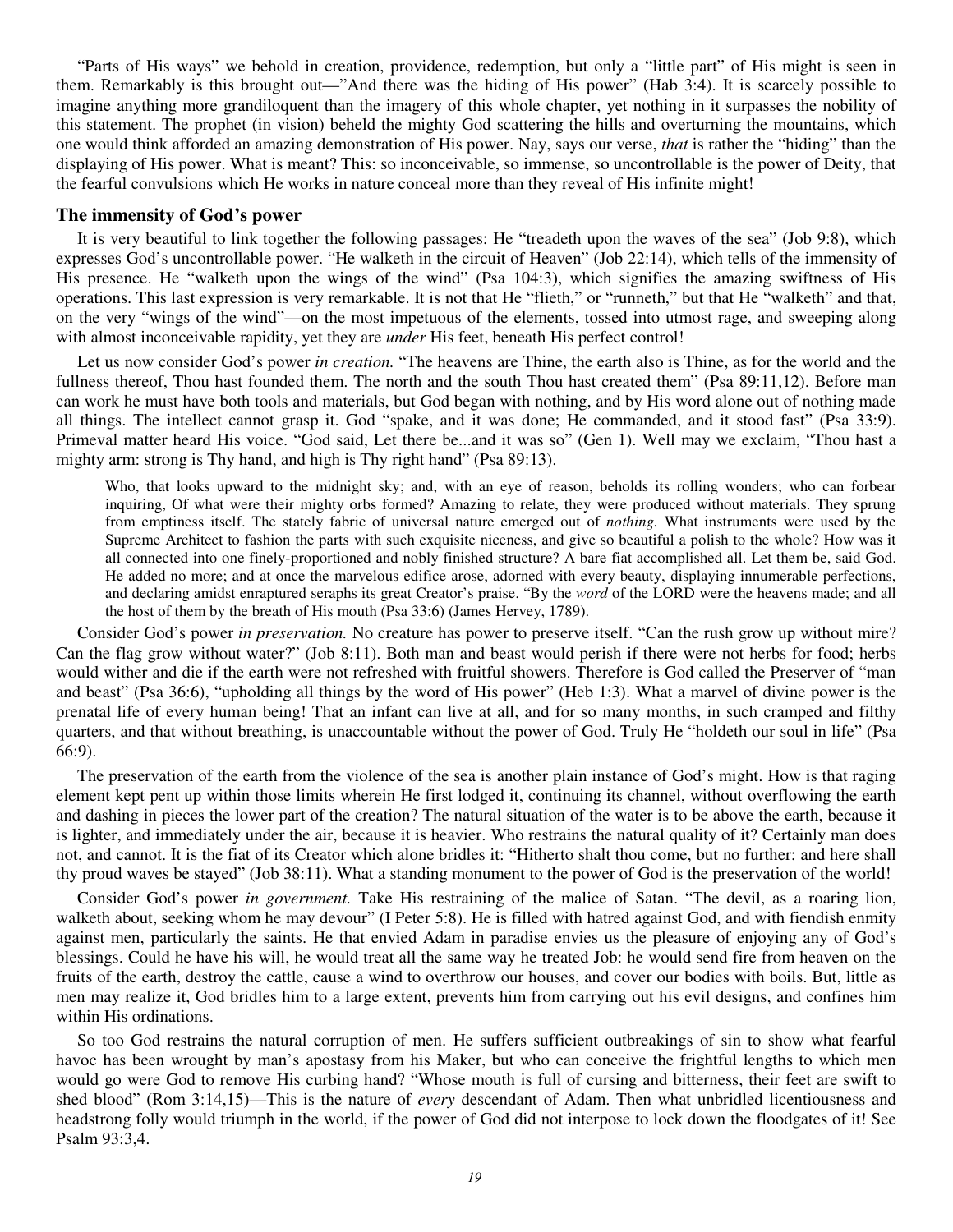Consider God's power *in judgment.* When He smites, none can resist Him: see Ezekiel 22:14. How terribly this was exemplified at the Flood! God opened the windows of heaven and broke up the great fountains of the deep, and (excepting those in the ark) the entire human race, helpless before the storm of His wrath, was swept away. A shower of fire and brimstone from heaven, and the cities of the plain were exterminated. Pharaoh and all his hosts were impotent when God blew upon them at the Red Sea. What a terrific word is that in Romans 9:22: "What if God, willing to shew His wrath, and to make His power known, endured with much longsuffering the vessels of wrath fitted to destruction." God is going to display His mighty power upon the reprobate not merely by incarcerating them in Gehenna, but by supernaturally preserving their bodies as well as souls amid the eternal burnings of the Lake of Fire.

Well may all *tremble* before such a God! To treat with impudence One who can crush us more easily than we can a moth, is a suicidal policy. To openly defy Him who is clothed with omnipotence, who can rend us in pieces or cast us into Hell any moment He pleases, is the very height of insanity. To put it on its lowest ground, it is but the part of wisdom to heed His command, "Kiss the Son, lest He be angry, and ye perish from the way, when His wrath is kindled but a little" (Psa 2:12).

Well may the enlightened soul *adore* such a God! The wondrous and infinite perfections of such a Being call for fervent worship. If men of might and renown claim the admiration of the world, how much more should the power of the Almighty fill us with wonderment and homage. "Who is like unto Thee, O LORD, among the gods? who is like Thee, glorious in holiness, fearful in praises, doing wonders?" (Exo 15:11).

Well may the saint *trust* such a God! He is worthy of implicit confidence. Nothing is too hard for Him. If God were stinted in might and had a limit to His strength we might well despair. But seeing that He is clothed with omnipotence, no prayer is too hard for *Him* to answer, no need too great for Him to supply, no passion too strong for Him to subdue; no temptation too powerful for Him to deliver from, no misery too deep for Him to relieve. "The LORD is the strength of my life; of whom shall I be afraid?" (Psa 27:1).

*Now unto Him that is able to do exceeding abundantly above all that we ask or think, according to the power that worketh in us, unto Him be glory in the church by Christ Jesus throughout all ages, world without end. Amen (Eph 3:20, 21).* 

# Chapter 10 **The Faithfulness of God**

#### **Faithful in all things, at all times**

UNFAITHFULNESS IS ONE OF THE MOST OUTSTANDING sins of these evil days. In the business world, a man's word is, with exceedingly rare exceptions, no longer his bond. In the social world, marital infidelity abounds on every hand, the sacred bonds of wedlock being broken with as little regard as the discarding of an old garment. In the ecclesiastical realm, thousands who have solemnly covenanted to preach the truth make no scruple to attack and deny it. Nor can reader or writer claim complete immunity from this fearful sin. In how many ways have we been unfaithful to Christ, and to the light and privileges which God has entrusted to us! How refreshing, then, how unspeakably blessed, to lift our eyes above this scene of ruin, and behold One who *is* faithful—faithful in all things, faithful at all times.

"Know therefore that the LORD Thy God, He is God, the *faithful* God" (Deut 7:9). This quality is essential to His being; without it He would not be God. For God to be unfaithful would be to act contrary to His nature, which were impossible: "If we believe not, yet He abideth faithful; He cannot deny Himself" (II Tim 2:13). Faithfulness is one of the glorious perfections of His being. He is as it were clothed with it: "O LORD God of hosts, who is a strong LORD like unto Thee? or to Thy faithfulness *round about* Thee?" (Psa 89:8). So too when God became incarnate it was said, "Righteousness shall be the girdle of His loins, and faithfulness the girdle of His reins" (Isa 11:5).

What a word is that in Psalm 36:5, "Thy mercy, O LORD, is in the heavens; and Thy faithfulness reacheth unto the clouds." Far above all finite comprehension is the unchanging faithfulness of God. Everything about God is great, vast, incomparable. He never forgets, never fails, never falters, never forfeits His word. To every declaration of promise or prophecy the Lord has exactly adhered, every engagement of covenant or threatening He will make good, for "God is not a man, that He should lie; neither the son of man, that He should repent: hath He said, and shall He not do it? or hath He spoken, and shall He not make it good?" (Num 23:19). Therefore does the believer exclaim, "His compassions fail not, they are new every morning: *great* is Thy faithfulness" (Lam 3:22,23).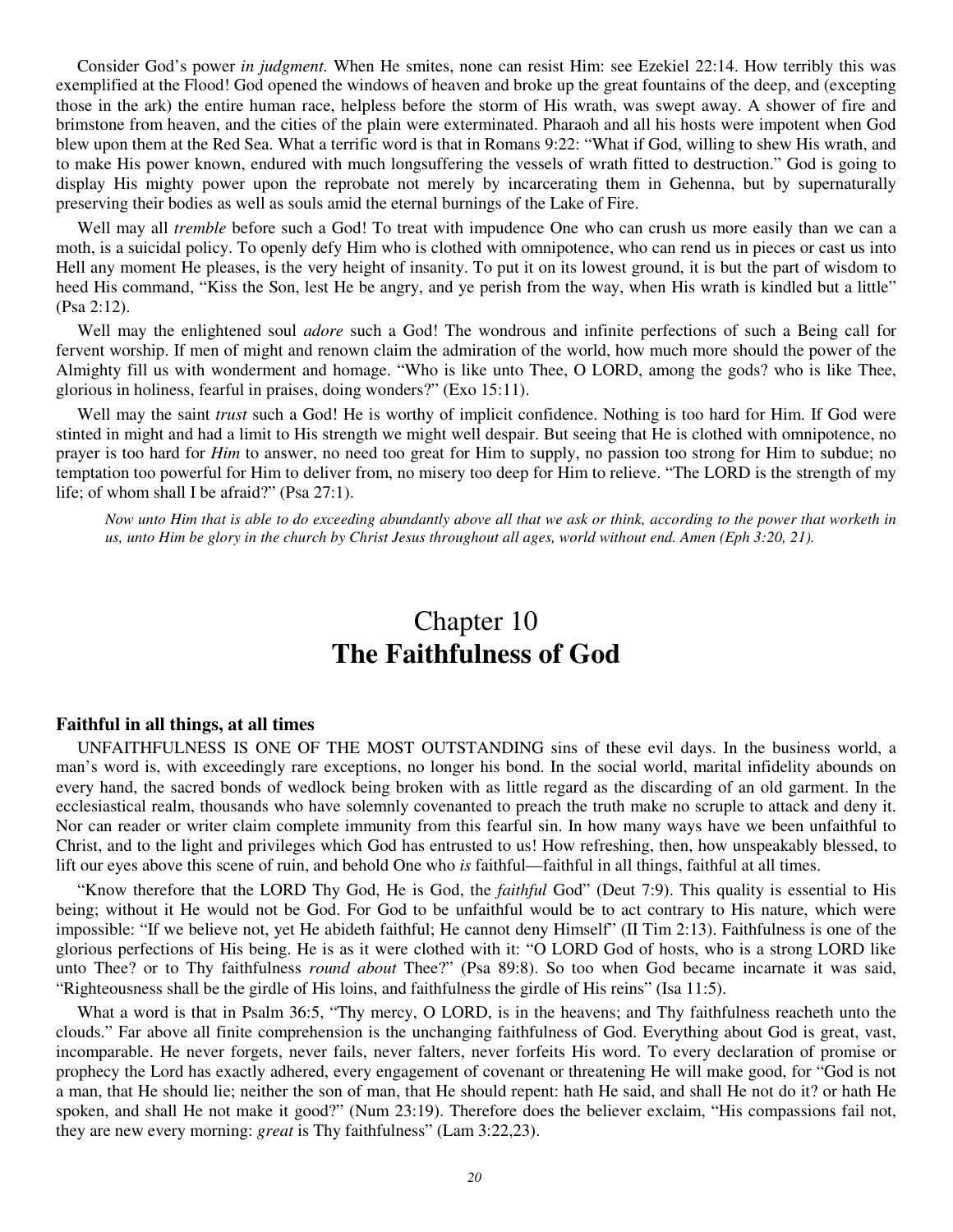Scripture abounds in illustrations of God's faithfulness. More than four thousand years ago He said, "While the earth remaineth, seedtime and harvest, and cold and heat, and summer and winter, and day and night shall not cease" (Gen 8:22). Every year that comes furnishes a fresh witness to God's fulfillment of this promise. In Genesis 15 we find that Jehovah declared unto Abraham, "Thy seed shall be a stranger in a land that is not theirs, and shall serve them...But in the fourth generation they shall come hither again" (vv.13-16). Centuries ran their weary course. Abraham's descendants groaned amid the brick-kilns of Egypt. Had God forgotten His promise? No, indeed. Read Exodus 12:41, "And it came to pass at the end of the four hundred and thirty years, even the selfsame day it came to pass, that all the hosts of the LORD went out from the land of Egypt." Through Isaiah the Lord declared, "Behold, a virgin shall conceive, and bear a Son, and shall call His name Immanuel" (7:14). Again centuries passed, but "When the fullness of the time was come, God sent forth His Son, made of a woman" (Gal 4:4).

God is true. His Word of promise is sure. In all His relations with His people God is faithful. He may be safely relied upon. No one ever yet really trusted Him in vain. We find this precious truth expressed almost everywhere in the Scriptures, for His people need to know that faithfulness is an essential part of the divine character. This is the basis of our confidence in Him. But it is one thing to accept the faithfulness of God as a divine truth, it is quite another to *act upon it.*  God has given us many "exceeding great and precious promises," but are we really counting on His fulfillment of them? Are we actually *expecting* Him to do for us all that He has said? Are we resting with implicit assurance on these words, "He is *faithful* that promised" (Heb 10:23)?

#### **When difficulties occur**

There are seasons in the lives of all when it is not easy, no not even for Christians, to believe that God *is* faithful. Our faith is sorely tried, our eyes be dimmed with tears, and we can no longer trace the outworkings of His love. Our ears are distracted with the noises of the world, harassed by the atheistic whisperings of Satan, and we can no longer hear the sweet accents of His still small voice. Cherished plans have been thwarted, friends on whom we relied have failed us, a professed brother or sister in Christ has betrayed us. We are staggered. We sought to be faithful to God, and now a dark cloud hides Him from us. We find it difficult, yea, impossible, for carnal reason to harmonize His frowning providence with His gracious promises. Ah, faltering soul, severely tried fellow pilgrim, seek grace to heed Isaiah 50:10, "Who is among you that feareth the LORD, that obeyeth the voice of His servant, that walketh in darkness, and hath no light? let him trust in the name of the LORD, and *stay upon his God.* "

When you are tempted to doubt the faithfulness of God, cry out, "Get thee hence, Satan." Though you cannot now harmonize God's mysterious dealings with the avowals of His love, wait on Him for more light. In His own good time He will make it plain to you. "What I do thou knowest not *now*; but thou shalt know hereafter" (John 13:7). The sequel will yet demonstrate that God has neither forsaken nor deceived His child. "And therefore will the LORD wait, that He may be gracious unto you, and therefore will He be exalted, that He may have mercy upon you: for the LORD is a God of judgment: blessed are all they *that wait for Him* " (Isa 30:18).

> *"Judge not the Lord by feeble sense, But trust Him for His grace, Behind a frowning providence He hides a smiling face.*

*Ye fearful saints, fresh courage take, The clouds ye so much dread, Are rich with mercy, and shall break In blessing o'er your head."* 

"Thy testimonies which Thou hast commanded are righteous and very faithful" (Psa 119:138). God has not only told us the best, but He has not withheld the worst. He has faithfully described the ruin which the Fall has effected. He has faithfully diagnosed the terrible state which sin has produced. He has faithfully made known his inveterate hatred of evil, and that He must punish the same. He has faithfully warned us that He is "a consuming fire" (Heb 12:29). Not only does His Word abound in illustrations of His fidelity in fulfilling His promises, but it also records numerous examples of His faithfulness in making good His threatenings. Every stage of Israel's history exemplifies that solemn fact. So it was with individuals: Pharaoh, Korah, Achan and a host of others are so many proofs. And thus it will be with *you,* my reader: unless you have fled or do flee to Christ for refuge, the everlasting burning of the Lake of Fire will be your sure and certain portion. God *is* faithful.

### **Faithfulness demonstrated**

God is faithful in *preserving* His people. "God is faithful, by Whom ye were called unto the fellowship of His Son" (I Cor 1:9). In the previous verse promise was made that God would confirm unto the end His own people. The Apostle's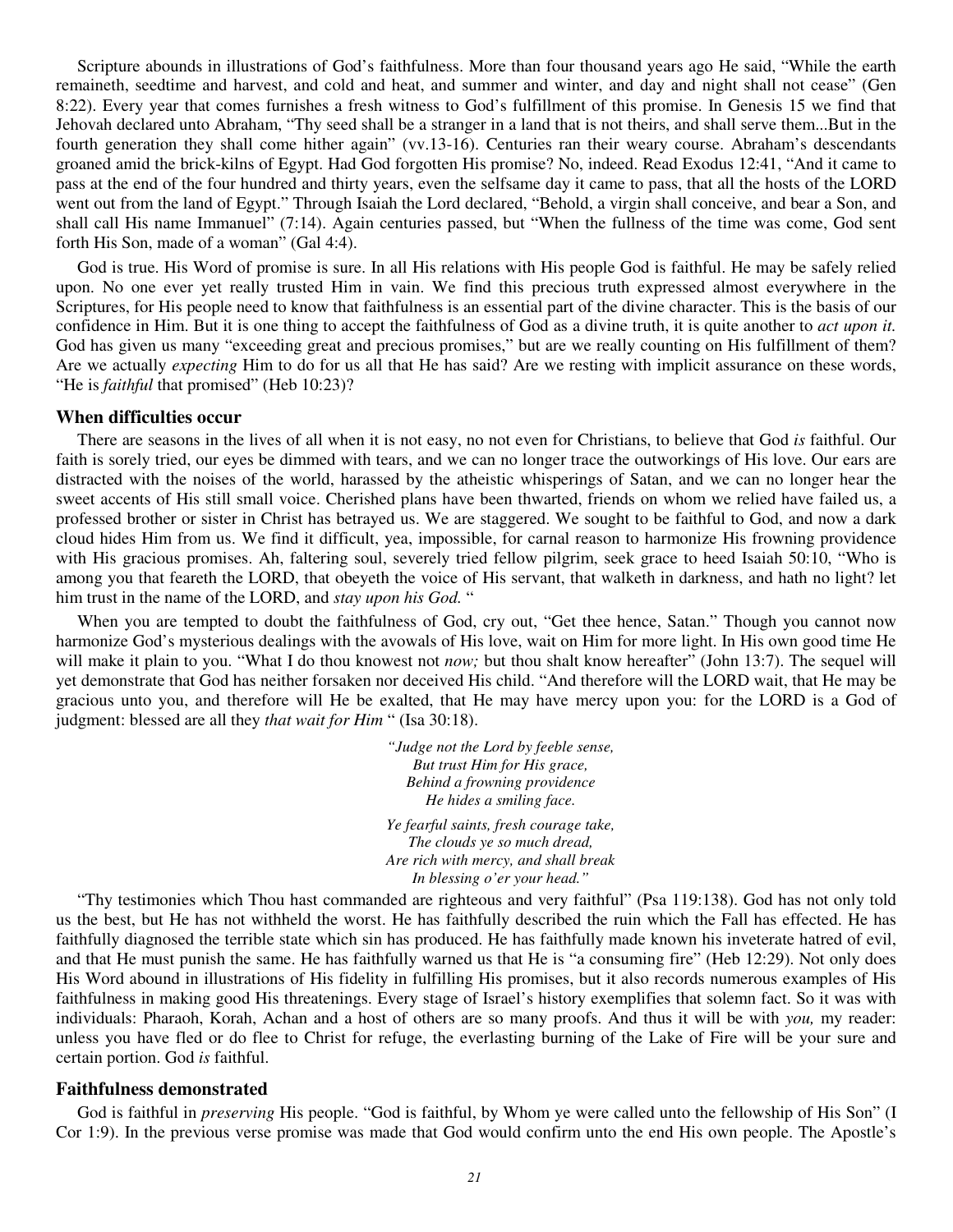confidence in the absolute security of believers was founded not on the strength of their resolutions or ability to persevere, but on the veracity of Him that cannot lie. Since God has promised to His Son a certain people for His inheritance, to deliver them from sin and condemnation, and to make them participants of eternal life in glory, it is certain that He will not allow any of them to perish.

God is faithful in *disciplining* His people. He is faithful in what He withholds, no less than in what He gives. He is faithful in sending sorrow as well as in giving joy. The faithfulness of God is a truth to be confessed by us not only when we are at ease, but also when we are smarting under the sharpest rebuke. Nor must this confession be merely of our mouths, but of our hearts, too. When God smites us with the rod of chastisement, it is *faithfulness* which wields it. To acknowledge this means that we humble ourselves before Him, own that we fully deserve His correction, and instead of murmuring, thank Him for it. God never afflicts without a reason. "For *this cause* many are weak and sickly among you" (I Cor 11:30), says Paul, illustrating this principle. When His rod falls upon us let us say with Daniel, "O LORD, righteousness belongeth unto Thee, but unto us confusion of faces" (9:7).

"I know, O LORD, that Thy judgments are right, and that Thou *in faithfulness* hast afflicted me" (Psa 119:75). Trouble and affliction are not only consistent with God's love pledged in the everlasting covenant, but they are parts of the administration of the same. God is not only faithful notwithstanding afflictions, but faithful in sending them. "Then will I visit their transgression with the rod, and their iniquity with stripes. Nevertheless My lovingkindness will I not utterly take from him, nor suffer My faithfulness to fail" (Psa 89:32,33). Chastening is not only reconcilable with God's lovingkindness, but it is the effect and expression of it. It would much quiet the minds of God's people if they would remember that His covenant love binds Him to lay on them seasonable correction. Afflictions are necessary for us: "In their affliction they will seek Me early" (Hosea 5:15).

God is faithful in *glorifying* His people. "Faithful is He that calleth you, Who also will do it" (I Thess 5:24). The immediate reference here is to the saints being "preserved blameless unto the coming of our Lord Jesus Christ." God deals with us not on the ground of our merits (for we have none), but for His own great name's sake. God is constant to Himself and to His own purpose of grace: "whom He called...them He also glorified" (Rom 8:30). God gives a full demonstration of the constancy of His everlasting goodness toward His elect by effectually calling them out of darkness into His marvelous light, and this should fully assure them of the certain continuance of it. "The foundation of God *standeth sure* " (II Tim 2:19). Paul was resting on the faithfulness of God when he said, "I know whom I have believed, and am persuaded that He is able to keep that which I have committed unto Him against that day" (II Tim 1:12).

#### **Faith in God's faithfulness**

The apprehension of this blessed truth will *preserve us from worry.* To be full of care, to view our situation with dark forebodings, to anticipate the morrow with sad anxiety, is to reflect poorly upon the faithfulness of God. He who has cared for His child through all the years will not forsake him in old age. He who has heard your prayers in the past will not refuse to supply your need in the present emergency. Rest on Job 5:19, "He *shall* deliver thee in six troubles: yea, in seven there shall no evil touch thee."

The apprehension of this blessed truth will *check our murmurings.* The Lord knows what is best for each one of us, and one effect of resting on this truth will be the silencing of our petulant complainings. God is greatly honored when, under trial and chastening, we have good thoughts of Him, vindicate His wisdom and justice, and recognize His love in His very rebukes.

The apprehension of this blessed truth will beget increasing *confidence in God.* "Wherefore let them that suffer according to the will of God commit the keeping of their souls to Him in well doing, as unto a faithful Creator" (I Peter 4:19). When we trustfully resign ourselves, and all our affairs into God's hands, fully persuaded of His love and faithfulness, the sooner shall we be satisfied with His providences and realize that "He doeth *all* things well."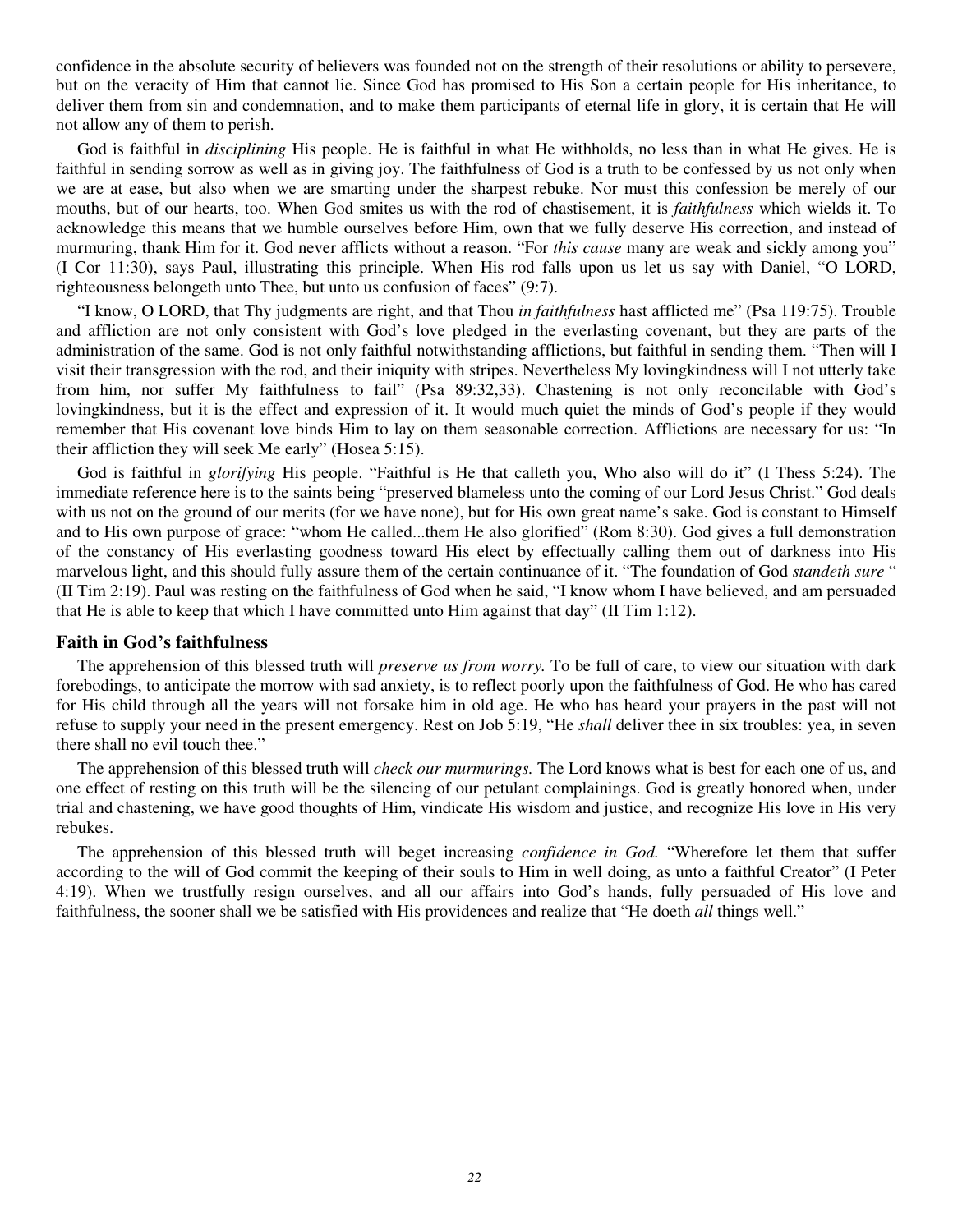# Chapter 11 **The Goodness of God**

### **God's goodness revealed**

"THE GOODNESS OF GOD ENDURETH CONTINUALLY"(Psa 52:1). The goodness of God refers to the perfection of His nature: "God is light, and in Him is no darkness at all" (I John 1:5). There is such an absolute perfection in God's nature and being that nothing is wanting to it or defective in it, and nothing can be added to it to make it better.

He is originally good, good of Himself, which nothing else is; for all creatures are good only by participation and communication from God. He is essentially good; not only good, but goodness itself: the creature's good is a super-added quality, in God it is His essence. He is infinitely good; the creature's good is but a drop, but in God there in an infinite ocean or gathering together of good. He is eternally and immutably good, for He cannot be less good than He is; as there can be no addition made to Him, so no subtraction from Him (Thomas Manton).

God is *summum bonum,* the highest good.

The original Saxon meaning of our English word *God* is "The Good." God is not only the greatest of all beings, but the best. All the goodness there is in any creature has been imparted from the Creator, but God's goodness in underived, for it is the essence of His eternal nature. As God is infinite in power from all eternity, before there was any display thereof, or any act of omnipotency put forth, so He was eternally good before there was any communication of His bounty, or any creature to whom it might be imparted. Thus, the first manifestation of this divine perfection was in giving being to all things. "Thou art good, and doest good" (Psa 119:68). God has in Himself an infinite and inexhaustible treasure of all blessedness, enough to fill all things.

All that emanates from God—His decrees, His creation, His laws, His providences—cannot be otherwise than good: as it is written, "And God saw everything that He had made, and, behold, it was very good" (Gen 1:31). Thus, the goodness of God is seen, first, in creation. The more closely the creature is studied, the more the beneficence of its Creator becomes apparent. Take the highest of God's earthly creatures—man. Abundant reason has he to say with the Psalmist, "I will praise Thee, for I am fearfully and wonderfully made: marvelous are Thy works; and that my soul knoweth right well" (139:14). Everything about the structure of our bodies attest to the goodness of their Maker. How suited the hands to perform their allotted work! How good of the Lord to appoint sleep to refresh the wearied body! How benevolent His provision to give to the eyes lids and brows for their protection! And so we might continue indefinitely.

Nor is the goodness of the Creator confined to man; it is exercised toward all His creatures. "The eyes of all wait upon Thee; and Thou givest them their meat in due season. Thou openest Thine hand, and satisfiest the desire of every living thing" (Psa 145:15,16). Whole volumes might be written, yea have been, to amplify this fact. Whether it be the birds of the air, the beasts of the forest, or the fish in the sea, abundant provision has been made to supply their every need. God "giveth food to all flesh, for His mercy endureth for ever" (Psa 136:25). Truly, "The earth is full of the goodness of the LORD" (Psa 33:5).

The goodness of God is seen in the variety of natural pleasures which He has provided for His creatures. God might have been pleased to satisfy our hunger without the food being pleasing to our palates—how His benevolence appears in the varied flavors which He has given to meats, vegetables, and fruits! God has not only given us senses, but also that which gratifies them; and this too reveals His goodness. The earth might have been as fertile as it is without its surface being so delightfully variegated. Our physical lives could have been sustained without beautiful flowers to regale our eyes with their colors, and our nostrils with their sweet perfumes. We might have walked the fields without our ears being saluted by the music of the birds. Whence, then, this loveliness, this charm, so freely diffused over the face of nature? Verily, the tender mercies of the Lord "are over all His works" (Psa 145:9).

The goodness of God is seen in that when man transgressed the law of His Creator a dispensation of unmixed wrath did not at once commence. Well might God have deprived His fallen creatures of every blessing, every comfort, every pleasure. Instead, He ushered in a regime of a mixed nature, of mercy and judgment. This is very wonderful if it be duly considered, and the more thoroughly that regime be examined the more will it appear that "mercy rejoiceth against judgment" (James 2:13). Notwithstanding all the evils which attend our fallen state, the balance of good greatly preponderates. With comparatively rare exceptions, men and women experience a far greater number of days of health than they do of sickness and pain. There is much more creature-happiness than creature-misery in the world. Even our sorrows admit of considerable alleviation, and God has given to the human mind a pliability which adapts itself to circumstances and makes the most of them.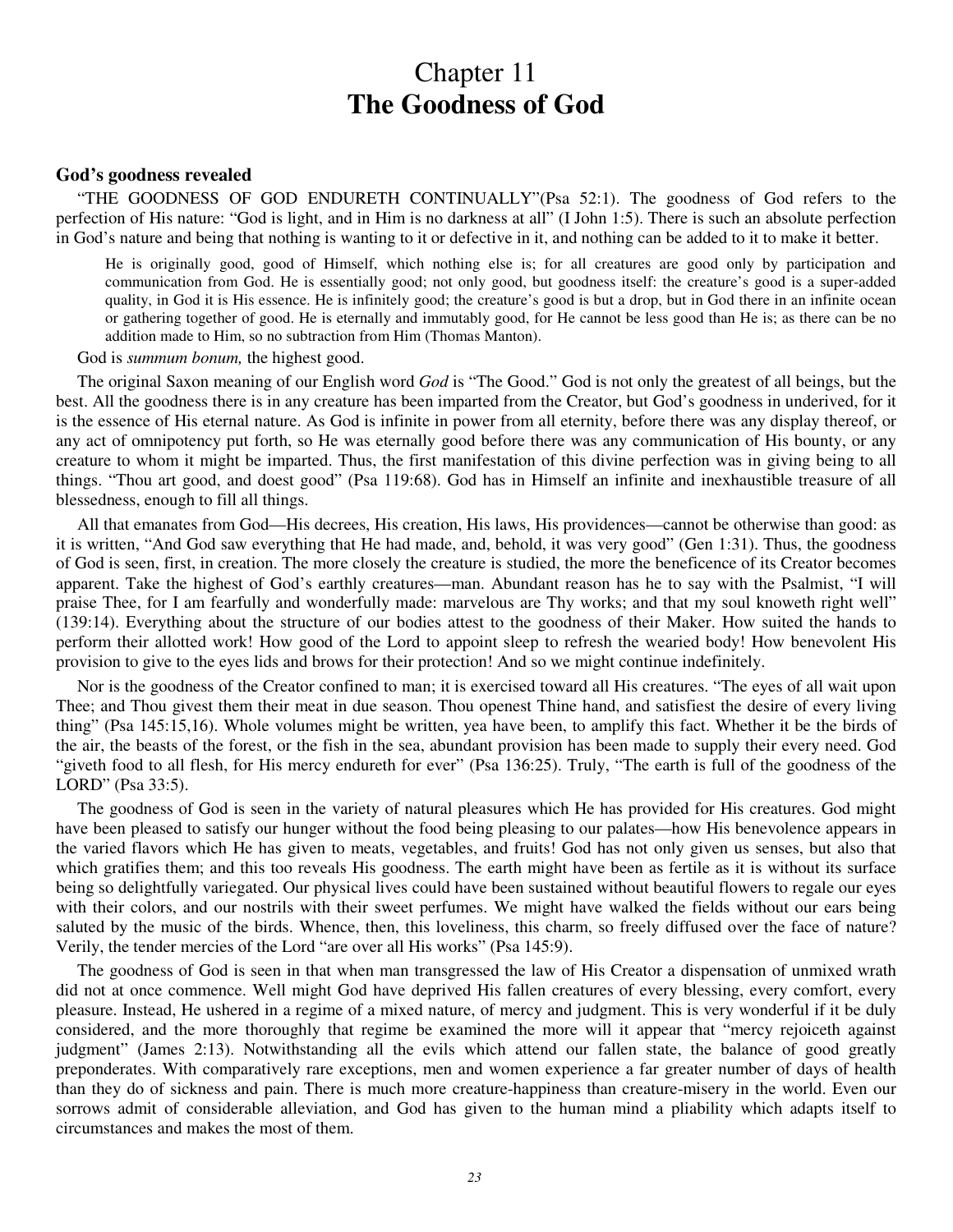Nor can the benevolence of God be justly called into question because there is suffering and sorrow in the world. If man sins against the goodness of God, if he despises "the riches of His goodness and forbearance and longsuffering," and after the hardness and impenitence of his heart treasurest up unto himself wrath against the day of wrath (Rom 2:4,5), who is to blame but himself? Would God be "good" if He punished not those who ill-use His blessings, abuse His benevolence, and trample His mercies beneath their feet? It will be no reflection upon God's goodness, but rather the brightest exemplification of it, when He shall rid the earth of those who have broken His laws, defied His authority, mocked His messengers, scorned His Son, and persecuted those for whom He died.

The goodness of God appeared most illustriously when He sent forth His Son "made of a woman, made under the law, to redeem them that were under the law, that we might receive the adoption of sons" (Gal 4:4,5). Then it was that a multitude of the heavenly host praised their Maker and said, "Glory to God in the highest and on earth peace, good will toward men" (Luke 2:14). Yes, in the Gospel the "grace [which word in Greek conveys the idea if benevolence or goodness] of God that bringeth salvation hath appeared to all men" (Titus 2:11). Nor can God's benignity be called into question because He has not made every sinful creature to be a subject of His redemptive grace. He did not bestow it upon the fallen angels. Had God left all to perish it would have been no reflection on His goodness. To any who would challenge this statement we will remind him of our Lord's sovereign prerogative: "Is it not lawful for Me to do what I will with Mine own? Is thine eye evil, because I am good?" (Matt 20:15).

#### **Praise the Lord for His goodness**

"Oh that men would praise the LORD for His goodness, and for His wonderful works to the children of men!" (Psa 107:8). Gratitude is the return justly required from the objects of His beneficence; yet is it often withheld from our great Benefactor simply because His goodness is so constant and so abundant. It is lightly esteemed because it is exercised toward us in the common course of events. It is not felt because we daily experience it. "Despisest *thou* the riches of His goodness?" (Rom 2:4). His goodness is "despised" when it is not improved as a means to lead men to repentance, but, on the contrary, serves to harden them from the supposition that God entirely overlooks their sin.

The goodness of God is the life of the believer's trust. It is this excellency in God which most appeals to our hearts. Because His goodness endureth for ever, we ought never to be discouraged: "The LORD is good, a strong hold in the day of trouble, and He knoweth them that trust in Him" (Nahum 1:7).

When others behave badly to us, it should only stir us up the more heartily to give thanks unto the Lord, because He is good; and when we ourselves are conscious that we are far from being good, we should only the more reverently bless Him that He is good. We must never tolerate an instant's unbelief as to the goodness of the Lord; whatever else may be questioned, this is absolutely certain, that Jehovah is good; His dispensations may vary, but His nature is always the same (C.H. Spurgeon).

# Chapter 12 **The Patience of God**

FAR LESS HAS BEEN WRITTEN UPON THIS THAN THE OTHER excellencies of the divine character. Not a few of those who have expatiated at length upon the divine attributes have passed over the patience of God without any comment. It is not easy to suggest a reason for this, for surely the longsuffering of God is as much one of the divine perfections as is His wisdom, power, or holiness, and as much to be admired and revered by us. True, the actual term will not be found in a concordance as frequently as the others, but the glory of this grace itself shines forth on almost every page of Scripture. Certain it is that we lose much if we do not frequently meditate upon the patience of God and earnestly pray that our hearts and ways may be more completely conformed thereto.

Most probably the principal reason why so many writers have failed to give us anything, separately, upon the patience of God was because of the difficulty of distinguishing this attribute from the divine goodness and mercy, particularly the latter. God's longsuffering is mentioned in conjunction with His grace and mercy again and again, as may be seen by consulting Exodus 34:6, Numbers 14:18, Psalm 86:15, etc. That the *patience* of God is really a display of His *mercy*, that it is indeed one way in which it is frequently manifested, cannot be denied. But that patience and mercy are one and the same excellency, and are not to be separated, we cannot concede. It may not be easy to discriminate between them, nevertheless, Scripture fully warrants us in affirming some things about the one which we cannot about the other.

#### **God's patience prevails**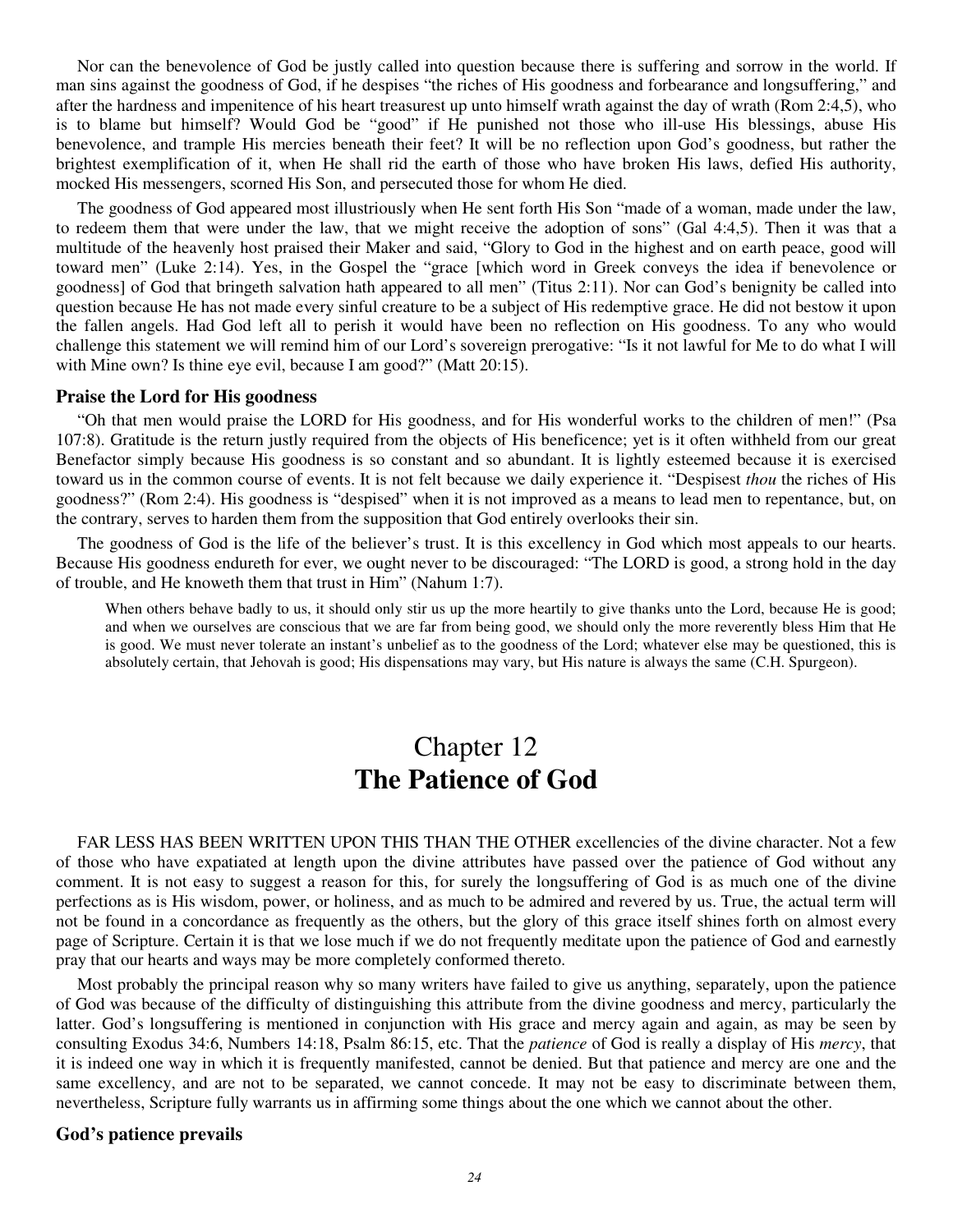Stephen Charnock, the Puritan, defines God's patience, in part, thus:

It is part of the divine goodness and mercy, yet differs from both. God being the greatest goodness, hath the greatest mildness; mildness is always the companion of true goodness, and the greater the goodness, the greater the mildness. Who so holy as Christ, and who so meek? God's slowness to anger is a branch...from His mercy: "The Lord is full of compassion, slow to anger" (Psa 145:8). It differs from mercy in the formal consideration of the object: mercy respects the creature as miserable, patience respects the creature as criminal; mercy pities him in his misery, and patience bears with the sin which engendered the misery, and is giving birth to more.

Personally, we would define the divine patience as that power of control which God exercises over Himself, causing Him to bear with the wicked and forbear so long in punishing them. In Nahum 1:3 we read, "The Lord is slow to anger and great in power," upon which Mr. Charnock said:

Men that are great in the world are quick in passion, and are not so ready to forgive an injury, or bear with an offender, as one of a meaner rank. It is a want of power over that man's self that makes him do unbecoming things upon a provocation. A prince that can bridle his passions is a king over himself as well as over his subjects. God is slow to anger *because* great in power. He has no less power over Himself than over His creatures.

It is at the above point, we think, that God's patience is most clearly distinguished from His mercy. Though the creature is benefited thereby, the patience of God chiefly respects Himself, a restraint placed upon His acts by His will; whereas His mercy terminates wholly upon the creature. The patience of God is that excellency which causes Him to sustain great injuries without immediately avenging Himself. He has a power of patience as well as a power of justice. Thus the Hebrew word for the divine longsuffering is rendered "slow to anger" in Nehemiah 9:17, Psalm 103:8, etc. Not that there are any passions in the divine nature, but that God's wisdom and will is pleased to act with that stateliness and sobriety which is becoming to His exalted majesty.

In support of our definition above let us point out that it was to this excellency in the divine character that Moses appealed, when Israel sinned so grievously at Kadesh-Barnea, and there provoked Jehovah so sorely. Unto His servant the Lord said, "I will smite them with the pestilence and disinherit them." Then it was that the mediator Moses, as a type of the Christ to come, pleaded, "I beseech Thee, let *the power* of my Lord be great, according as Thou hast spoken saying, The LORD is longsuffering" (Num 14:17). Thus, His " *longsuffering* " is His "power" of self-restraint.

Again, in Romans 9:22 we read, "What if God, willing to shew His wrath, and to make His *power* known, endured with much *longsuffering* the vessels of wrath fitted to destruction." Were God to immediately break these reprobate vessels into pieces, His power of self-control would not so eminently appear; by bearing with their wickedness and forbearing punishment so long, the power of His patience is gloriously demonstrated. True, the wicked interpret His longsuffering quite differently—"Because sentence against an evil work is not executed speedily, therefore the heart of the sons of men is fully set in them to do evil" (Eccl 8:11)—but the anointed eye adores what they abuse.

"The God of patience" (Rom 15:5) is one of the divine titles. Deity is thus denominated, first, because God is both the Author and Object of the grace of patience in the saint. Secondly, because this is what He is in Himself: patience is one of His perfections. Thirdly, as a pattern for us: "Put on therefore, as the *elect of God,* holy and beloved, bowels of mercy, kindness, humbleness of mind, meekness, *longsuffering* " (Col 3:12). And again, "Be ye therefore followers [emulators] of God, as dear children" (Eph 5:1). When tempted to be disgusted at the dullness of another, or to be revenged on one who has wronged you, call to remembrance God's infinite patience and longsuffering with yourself.

#### **God's patience—then and now**

The patience of God is manifested *in His dealings with sinners*. How strikingly was it displayed toward the antediluvians. When mankind was universally degenerate, and all flesh had corrupted its way, God did not destroy them till He had forewarned them. He "waited" (I Peter 3:20), probably no less than 120 years (Gen 6:3), during which time Noah was a "preacher of righteousness" (II Peter 2:5). So, later, when the Gentiles not only worshipped and served the creature more than the Creator, but also committed the vilest abominations contrary even to the dictates of nature (Rom 1:19-26) and thereby filled up the measure of their iniquity, yet, instead of drawing His sword for the extermination of such rebels, God "suffered all nations to walk in their own ways," and gave them "rain from heaven and fruitful seasons" (Acts 14:16,17).

Marvelously was God's patience exercised and manifested *toward Israel.* First, He "suffered their manners" for forty years in the wilderness (Acts 13:18). Later, when they had entered Canaan, but followed the evil customs of the nations around them, and turned to idolatry, though God chastened them sorely, He did not utterly destroy them, but in their distress, raised up deliverers for them. When their iniquity was raised to such a height that none but a God of infinite patience could have borne them, He spared them many years before He allowed them to be carried down into Babylon.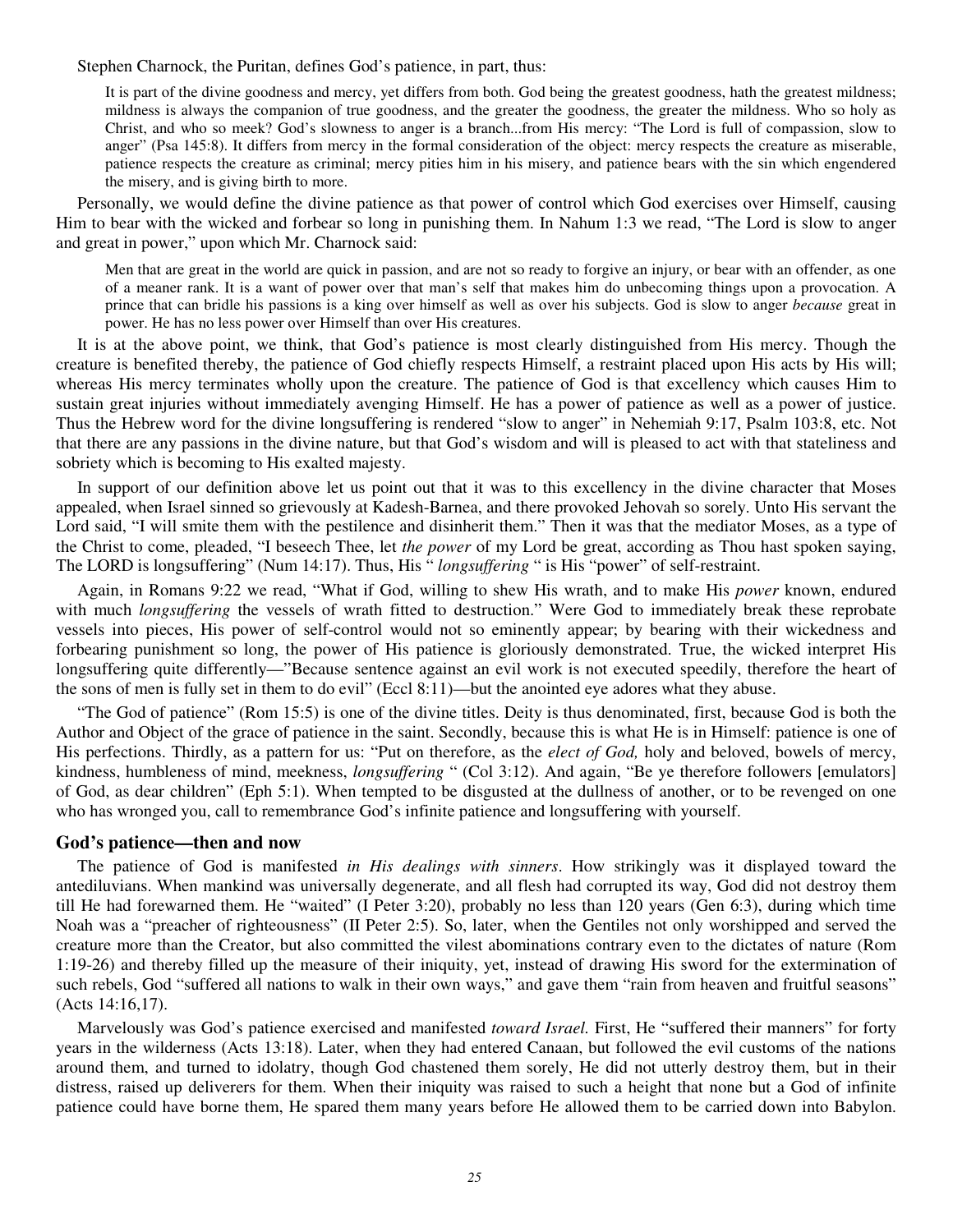Finally, when their rebellion against Him reached its climax by crucifying His Son, He waited forty years ere He sent the Romans against them, and that, only after they had judged themselves "unworthy of everlasting life" (Acts 13:46).

How wondrous is God's patience *with the world today*. On every side people are sinning with a high hand. The divine law is trampled under foot and God Himself openly despised. It is truly amazing that He does not instantly strike dead those who so brazenly defy Him. Why does He not suddenly cut off the haughty infidel and blatant blasphemer, as He did Ananias and Sapphira? Why does He not cause the earth to open its mouth and devour the persecutors of His people, so that, like Dathan and Abiram, they shall go down alive into the Pit? And what of apostate Christendom, where every possible form of sin is now tolerated and practiced under cover of the holy name of Christ? Why does not the righteous wrath of Heaven make an end of such abominations? Only one answer is possible: because God bears with " *much*  longsuffering the vessels of wrath fitted to destruction."

And what of the writer and the reader? Let us review our own lives. It is not long since *we* followed a multitude to do evil, had no concern for God's glory, and lived only to gratify self. How patiently He bore with our vile conduct! And now that grace has snatched us as brands from the burning, giving us a place in God's family, and has begotten us unto an eternal inheritance in glory, how miserably we requite Him. How shallow our gratitude, how tardy our obedience, how frequent our backslidings! One reason why God suffers the flesh to remain in the believer is that He may exhibit His "longsuffering to *us-ward* " (II Peter 3:9). Since this divine attribute is manifested only in this world, God takes advantage to display it toward "His own."

#### **The school of holy experience**

May our meditation upon this divine excellency soften our hearts, make our consciences tender, and may we learn in the school of holy experience the "patience of saints," namely, submission to the divine will and continuance in well doing. Let us earnestly seek grace to emulate this divine excellency. "Be ye therefore perfect, even as your Father which is in heaven is perfect" (Matt 5:48). In the immediate context of this verse Christ exhorts us to love our enemies, bless them that curse us, do good to them that hate us. God bears long with the wicked notwithstanding the multitude of their sins, and shall we desire to be revenged because of a single injury?

# Chapter 13 **The Grace of God**

### **A perfection of the divine character**

GRACE IS A PERFECTION OF THE DIVINE CHARACTER WHICH is exercised only toward the elect. Neither in the Old Testament nor in the New is the grace of God ever mentioned in connection with mankind generally, still less with the lower orders of His creatures. In this it is distinguished from "mercy," for the mercy of God is "over all His works" (Psa 145:9). Grace is the sole source from which flows the goodwill, love, and salvation of God unto His chosen people. This attribute of the divine character was defined by Abraham Booth in his helpful book *The Reign of Grace* thus:

It is the eternal and absolute free favor of God, manifested in the vouchsafement of spiritual and eternal blessings to the guilty and the unworthy.

Divine grace is the sovereign and saving favor of God exercised in the bestowment of blessings upon those who have no merit in them and for which no compensation is demanded *from* them. Nay, more; it is the favor of God shown to those who not only have no positive deserts of their own, but who are thoroughly ill-deserving and hell-deserving. It is completely unmerited and unsought, and is altogether unattracted by anything in or from or by the objects upon which it is bestowed. Grace can neither be bought, earned, nor won by the creature. If it could be, it would cease to be *grace.* When a thing is said to be of "grace," we mean that the recipient has no claim upon it, that it was in nowise due him. It comes to him as pure charity, and, at first, unasked and undesired.

The fullest exposition of the amazing grace of God is to be found in the Epistles of the Apostle Paul. In his writings "grace" stands in direct opposition to works and worthiness, *all* works and worthiness, of whatever kind or degree. This is abundantly clear from Romans 11:6, "And if by grace, then is it no more of works: otherwise grace is no more grace. But if it be of works, then is it no more grace, otherwise work is no more work." Grace and works will no more unite than an acid and an alkali. "By grace are ye saved through faith; and that not of yourselves; it is the gift of God: not of works, lest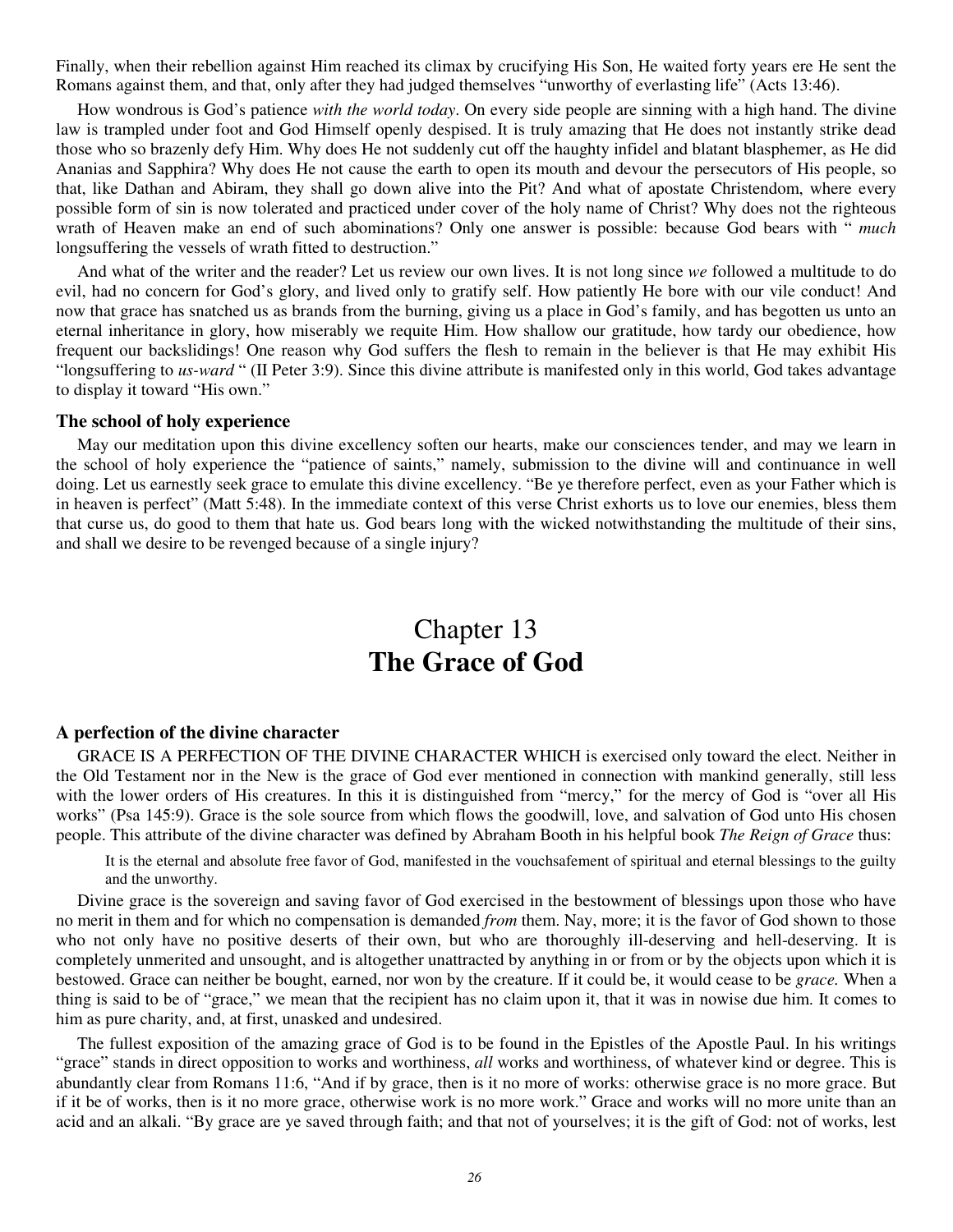any man should boast" (Eph 2:8,9). The absolute favor of God can no more consist with human merit than oil and water will fuse into one (see also Rom 4:4,5).

There are three principal characteristics of divine grace. First, it is *eternal.* Grace was planned before it was exercised, purposed before it was imparted: "Who hath saved us, and called us with an holy calling, not according to our works, but according to His own purpose and grace, which was given us in Christ Jesus *before* the world began" (II Tim 1:9). Secondly, it is *free,* for none did ever purchase it: "Being justified *freely* by His grace" (Rom 3:24). Thirdly, it is sovereign, because God exercises it toward and bestows it upon whom He pleases: "Even so might grace *reign* " (Rom 5:21). If grace "reigns" then it is on the throne, and the occupant of the throne is sovereign. Hence "the *throne* of grace" (Heb 4:16).

### **God's sovereign selection**

Just because grace is *unmerited* favor, it must be exercised in a *sovereign* manner. Therefore does the Lord declare, "I will be gracious to whom I will be gracious" (Exo 33:19). Were God to show grace to all of Adam's descendants, men would at once conclude that He was righteously compelled to take them to heaven as a meet compensation for allowing the human race to fall into sin. But the great God is under no obligation to any of His creatures, least of all to those who are rebels against Him.

Eternal life is a *gift,* therefore it can neither be earned by good works, nor claimed as a right. Seeing that salvation *is* a "gift," who has any right to tell God on whom He ought to bestow it? It is not that the Giver ever *refuses* this gift to any who seek it wholeheartedly, and according to the rules which He has prescribed. No! He refuses none who come to Him empty-handed and in the way of His appointing. But if out of a world of impenitent and unbelieving rebels, God is determined to exercise His sovereign right by choosing a limited number to be saved, who is wronged? Is God *obliged* to force His gift on those who value it not? Is God compelled to save those who are determined to go *their own* way?

But nothing more riles the natural man and brings to the surface his innate and inveterate enmity against God than to press upon him the eternality, the freeness, and the absolute sovereignty of divine grace. That God should have formed His purpose from everlasting, without in anywise consulting the creature, is too abasing for the unbroken heart. That grace cannot be earned or won by any efforts of man is too self-emptying for self-righteousness. And that grace singles out whom it pleases to be its favored objects arouses hot protests from haughty rebels. The clay rises up against the Potter and asks, "Why hast Thou made me thus?" A lawless insurrectionist dares to call into question the justice of divine sovereignty.

The distinguishing grace of God is seen in saving those people whom He has sovereignly singled out to be His high favorites. By "distinguishing" we mean that grace discriminates, makes differences, chooses some and passes by others. It was distinguishing grace which selected Abraham from the midst of his idolatrous neighbors and made him "the friend of God." It was distinguishing grace which saved "publicans and sinners," but said of the religious Pharisees, "Let them alone" (Matt 15:14). Nowhere does the glory of God's free and sovereign grace shine more conspicuously than in the unworthiness and unlikeliness of its objects. Beautifully was this illustrated by James Hervey, (1751):

Where sin has abounded, says the proclamation from the court of heaven, grace doth much more abound. *Manasseh* was a monster of barbarity, for he caused his own children to pass through the fire, and filled Jerusalem with innocent blood. Manasseh was an adept in iniquity, for he not only multiplied, and to an extravagant degree, his own sacrilegious impieties, but he poisoned the principles and perverted the manners of his subjects, making them do worse than the most detestable of the heathen idolaters (see II Chron 33). Yet, through this superabundant grace he is humbled, he is reformed, and becomes a child of forgiving love, an heir of immortal glory.

Behold that bitter and bloody persecutor, *Saul;* when, breathing out threatenings and bent upon slaughter, he worried the lambs and put to death the disciples of Jesus. The havoc he had committed, the inoffensive families he had already ruined, were not sufficient to assuage his vengeful spirit. They were only a taste, which, instead of glutting the bloodhound, made him more closely pursue the track, and more eagerly pant for destruction. He is still athirst for violence and murder. So eager and insatiable is his thirst, that he even *breathes out* threatening and slaughter (Acts 9:1). His words are spears and arrows, and his tongue a sharp sword. 'Tis as natural for him to menace the Christians as to breathe the air. Nay, they bled every hour in the purposes of his rancorous heart. It is only owing to want of power that every syllable he utters, every breath he draws, does not deal out deaths, and cause some of the innocent disciples to fall. Who, upon the principles of human judgment, would not have pronounced *him* a vessel of wrath, destined to unavoidable damnation? Nay, who would not have been ready to conclude that, if there were heavier chains and a deeper dungeon in the world of woe, they must surely be reserved for such an implacable enemy of true godliness? Yet, admire and adore the inexhaustible treasures of grace— *this* Saul is admitted into the goodly fellowship of the prophets, is numbered with the noble army of martyrs and makes a distinguished figure among the glorious company of the apostles.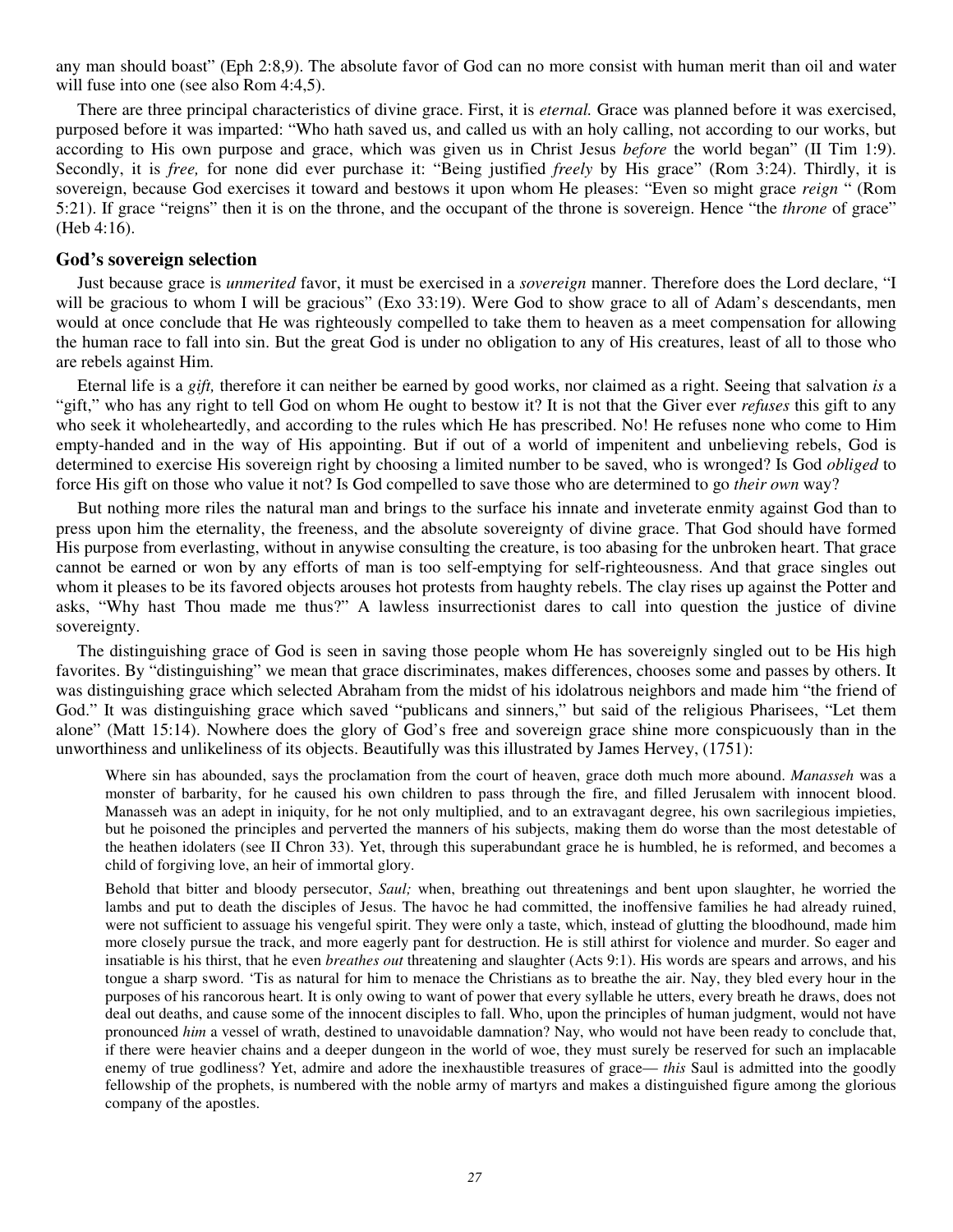The *Corinthians* were flagitious [shamefully wicked] even to a proverb [to the point of making a standard phrase in the language]. Some of them wallowed in such abominable vices, and habituated themselves to such outrageous acts of injustice, as were a reproach to human nature. Yet even these sons of violence and slaves of sensuality were washed, sanctified, justified (I Cor 6:9-11). "Washed," in the precious blood of a dying Redeemer; "sanctified," by the powerful operations of the blessed Spirit; "justified," through the infinitely tender mercies of a gracious God. Those who were once the burden of the earth are now the joy of heaven, the delight of angels.

Now the grace of God is manifested *in and by and through the Lord Jesus Christ.* "The law was given by Moses, but grace and truth came by Jesus Christ" (John 1:17). This does not mean that God never exercised grace toward any before His Son became incarnate—Genesis 6:8, Exodus 33:19, etc., clearly show otherwise. But grace and truth were fully revealed and perfectly exemplified when the Redeemer came to this earth, and died for His people upon the cross. It is through Christ the Mediator alone that the grace of God flows to His elect. "Much more the grace of God, and the gift of grace, which is by one man, Jesus Christ...much more they which receive abundance of grace, and of the gift of righteousness, shall reign in life *by* one, Jesus Christ...so might grace reign through righteousness unto eternal life *by* Jesus Christ our Lord" (Rom 5:15,17,21).

The grace of God is *proclaimed in the Gospel* (Acts 20:24), which is to the self-righteous Jew a "stumbling block," and to the conceited and philosophizing Greek "foolishness." And why so? Because there is nothing whatever in it that is adapted to the gratifying of the pride of man. It announces that unless we are saved by grace, we cannot be saved at all. It declares that apart from Christ, the unspeakable Gift of God's grace, the state of every man is desperate, irremediable, hopeless. The Gospel addresses men as guilty, condemned, perishing criminals. It declares that the most chaste moralist is in the same terrible plight as is the most voluptuous profligate; and the zealous professor, with all his religious performances, is no better off than the most profane infidel.

The Gospel contemplates every descendant of Adam as a fallen, polluted, hell-deserving and helpless sinner. The grace which the Gospel publishes is his only hope. All stand before God convicted as transgressors of His holy law, as guilty and condemned criminals, who are not merely awaiting sentence, but the execution of the sentence already passed upon them (John 3:18; Rom 3:19). To complain against the partiality of grace is suicidal. If the sinner insists upon bare justice, then the Lake of Fire must be his eternal portion. His only hope lies in bowing to the sentence which divine justice has passed upon him, owning the absolute righteousness of it, casting himself on the mercy of God, and stretching forth empty hands to avail himself of the grace of God now made known to him in the Gospel.

The third Person in the Godhead is the *Communicator of grace*, therefore is He denominated "the Spirit of grace" (Zech 12:10). God the Father is the Fountain of all grace, for He purposed in Himself the everlasting covenant of redemption. God the Son is the only Channel of grace. The Gospel is the Publisher of grace. The Spirit is the Bestrew. He is the One who applies the Gospel in saving power to the soul: quickening the elect while spiritually dead, conquering their rebellious wills, melting their hard hearts, opening their blind eyes, cleansing them from the leprosy of sin. Thus we may say with the late G.S. Bishop:

Grace is a provision for men who are so fallen that they cannot lift the ax of justice, so corrupt that they cannot change their own natures, so averse to God that they cannot turn to Him, so blind that they cannot see Him, so deaf that they cannot hear Him, and so dead that He Himself must open their graves and lift them into resurrection.

# Chapter 14 **The Mercy of God**

### **God's mercy originates in His goodness**

"O GIVE THANKS UNTO THE LORD: FOR HE IS GOOD: FOR His mercy endureth for ever" (Psa 136:1). For this perfection of the divine character God is greatly to be praised. Three times over in as many verses does the Psalmist here call upon the saints to give thanks unto the Lord for this adorable attribute. And surely this is the least that can be asked for from those who have been recipients of such bounty. When we contemplate the characteristics of this divine excellency, we cannot do otherwise than bless God for it. His mercy is "great" (I Kings 3:6), "plenteous" (Psa 86:5), "tender" (Luke 1:78), "abundant" (I Peter 1:3); it is "from everlasting to everlasting upon them that fear Him" (Psa 103:17). Well may we say with the Psalmist, "I will sing aloud of Thy mercy" (59:16).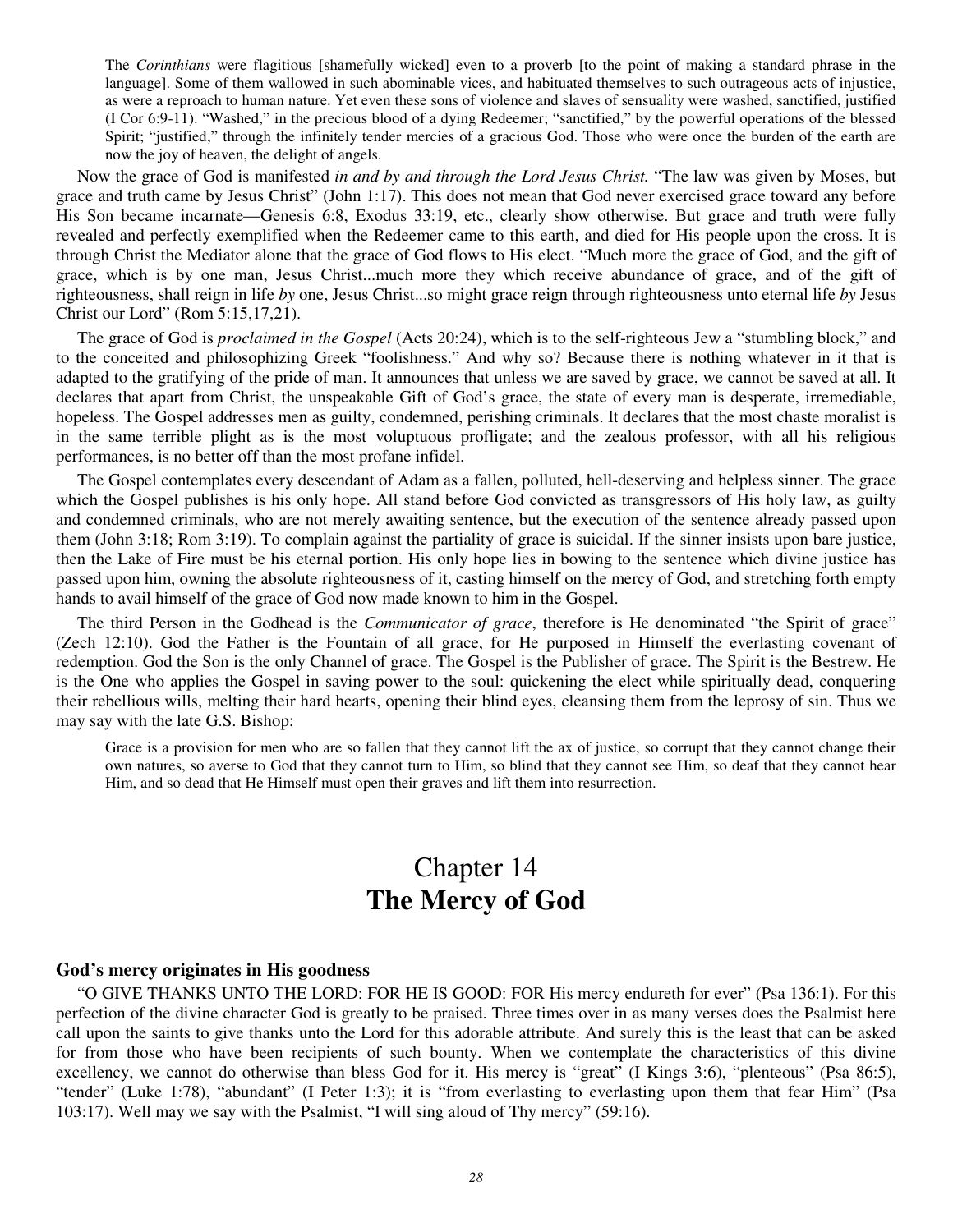"I will make all My goodness pass before thee, and I will proclaim the name of the LORD before thee; and will be gracious to whom I will be gracious, and will show mercy on whom I will show mercy" (Exo 33:19). Wherein differs the "mercy" of God from His "grace"? The mercy of God has its spring in the divine goodness. The first issue of God's goodness is his benignity or bounty, by which He gives liberally to His creatures as creatures; thus has He given being and life to all things. The second issue of God's goodness is His mercy, which denotes the ready inclination of God to relieve the misery of fallen creatures. Thus, mercy presupposes *sin* .

Though it may not be easy at the first consideration to perceive a real difference between the grace and the mercy of God, it helps us thereto if we carefully ponder His dealings with the unfallen angels. He has never exercised mercy toward them, for they have never stood in any need thereof, not having sinned or come beneath the effects of the curse. Yet, they certainly are the objects of God's free and sovereign grace. First, because of His *election* of them from out of the whole angelic race (I Tim 5:21). Secondly, and in consequence of their election, because of His *preservation* of them from apostasy, when Satan rebelled and dragged down with him one-third of the celestial hosts (Rev 12:4). Thirdly, in making Christ their *Head* (Col 2:10; I Peter 3:22), whereby they are eternally secured in the holy condition in which they were created. Fourthly, because of the exalted *position* which has been assigned them: to live in God's immediate presence (Dan 7:10), to serve Him constantly in His heavenly temple, to receive honorable commissions from Him (Heb 1:14). This is abundant *grace* toward them; but "mercy" it is not.

In endeavoring to study the mercy of God as it is set forth in Scripture, a threefold distinction needs to be made, if the Word of Truth is to be "rightly divided" thereon. First, there is a *general* mercy of God, which is extended not only to all men, believers and unbelievers alike, but also to the entire creation: "His tender mercies are over *all* His works" (Psa 145:9); "He giveth to all life, and breath, and all things" (Acts 17:25). God has pity upon the brute creation in their need, and supplies them with suitable provision. Secondly, there is a *special* mercy of God, which is exercised toward the children of men, helping and succoring them, notwithstanding their sins. To them also He communicates all the necessities of life: "for He maketh His sun to rise on the evil and on the good, and sendeth rain on the just and on the unjust" (Matt 5:45). Thirdly, there is a *sovereign* mercy which is reserved for the heirs of salvation, which is communicated to them in a covenant way, through the Mediator.

#### **The bestowing of His mercy**

Following out a little further the difference between the second and third distinctions pointed out above, it is important to note that the mercies which God bestows on the wicked are solely of a *temporal* nature; that is to say, they are confined strictly to this present life. There will be no mercy extended to them beyond the grave: "It is a people of no understanding: therefore He that made them will not have mercy on them, and He that formed them will show them no favor" (Isa 27:11). But at this point a difficulty may suggest itself to some of our readers, namely, Does not Scripture affirm that "His mercy endureth for ever" (Psa 136:1)? Two things need to be pointed out in that connection. God can never cease to be merciful, for this is a quality of the divine essence (Psa 116:5); but the *exercise* of His mercy is regulated by His sovereign will. This must be so, for there is nothing outside Himself which obliges Him to act; if there were, that "something" would be *supreme,* and God would cease to be *God* .

It is pure sovereign grace which alone determines the exercise of divine mercy. God expressly affirms this fact in Romans 9:15, "For He saith to Moses, I will have mercy on whom *I will* have mercy." It is not the wretchedness of the creature which causes Him to show mercy, for God is not influenced by things outside of Himself as we are. If God *were*  influenced by the abject misery of leprous sinners, He would cleanse and save *all* of them. But He does not. Why? Simply because it is not His pleasure and purpose so to do. Still less is it the merits of the creatures which causes Him to bestow mercies upon them, for it is a contradiction in terms to speak of *meriting* "mercy." " *Not* by works of righteousness which we have done, but according to His mercy He saved us" (Titus 3:5)—the one standing in direct antithesis to the other. Nor is it the merit of Christ which moves God to bestow mercies on His elect: that would be substituting the effect for the cause. It is "through" or because of the tender mercy of our God that Christ was sent here to His people (Luke 1:78). The merits of Christ make it possible for God to *righteously* bestow spiritual mercies on His elect, justice having been fully satisfied by the Surety! No, mercy arises *solely* from God's imperial pleasure.

### **Who shall receive God's mercies?**

Again, though it be true, blessedly and gloriously true, that God's mercy "endureth for ever," yet we must observe carefully the objects *to whom* His "mercy" is shown. Even the casting of the reprobate into the Lake of Fire is an act of *mercy*. The punishment of the wicked is to be contemplated from a threefold viewpoint. From God's side, it is an act of *justice,* vindicating His honour. The mercy of God is never shown to the prejudice of His holiness and righteousness. From their side, it is an act of *equity,* when they are made to suffer the due reward of their iniquities. But from the standpoint of the redeemed, the punishment of the wicked is an act of unspeakable *mercy.* How dreadful would it be if the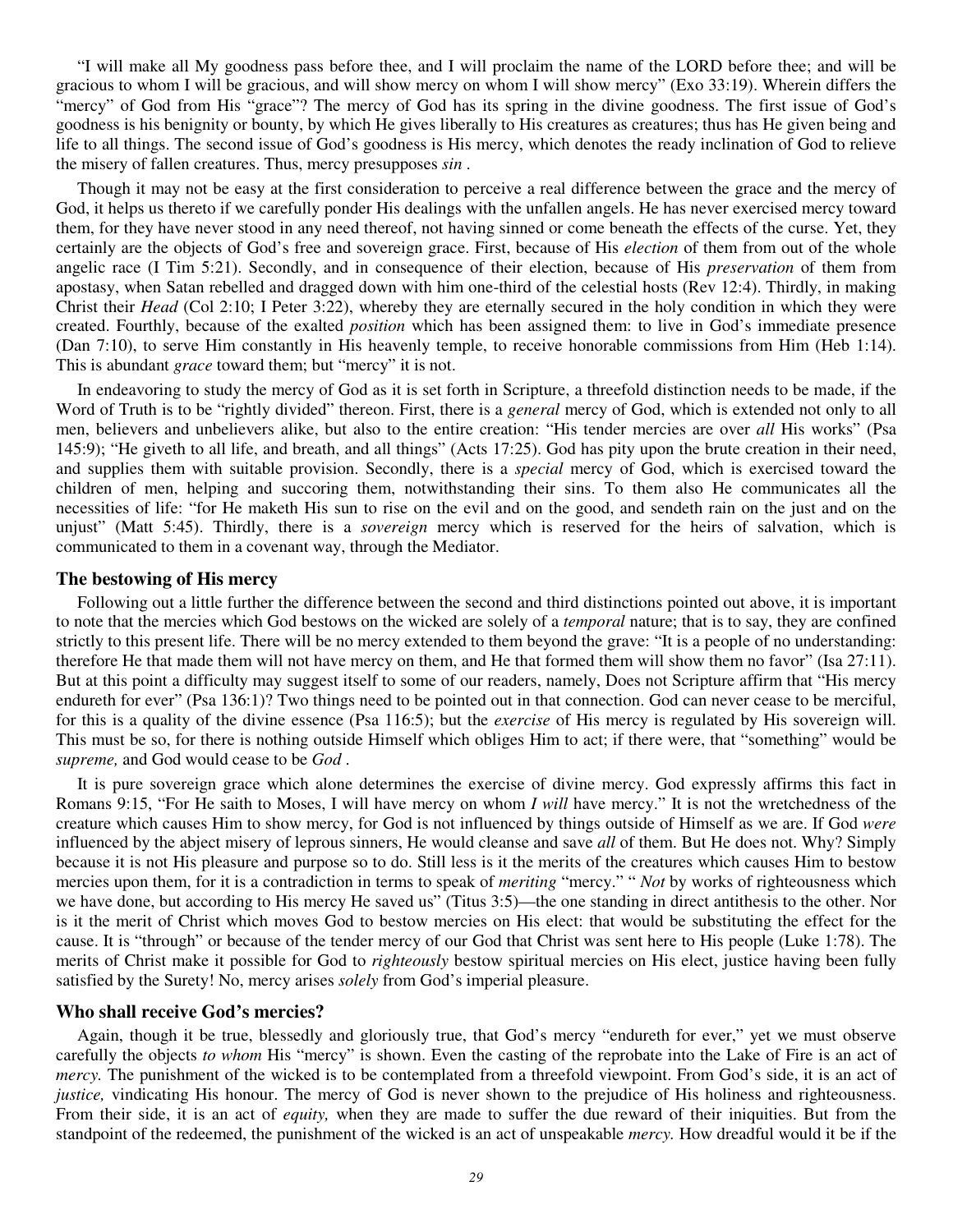present order of things, when the children of God are obliged to live in the midst of the children of the Devil, should continue for ever! Heaven would at once cease to be heaven if the ears of the saints still heard the blasphemous and filthy language of the reprobate. What a mercy that in the New Jerusalem "there shall in no wise enter into it any thing that defileth, neither whatsoever worketh abomination" (Rev 21:27)!

Lest the reader might think in the last paragraph we have been drawing upon our imagination, let us appeal to Holy Scripture in support of what has been said. In Psalm 143:12 we find David praying, "And of Thy *mercy* cut off mine enemies, and destroy all them that afflict my soul: for I am Thy servant." Again, in Psalm 136:15 we read that God "overthrew Pharaoh and his host in the Red Sea: *for* His *mercy* endureth for ever." It was an act of vengeance upon Pharaoh and his host, but it was an act of mercy unto the Israelites. Again, in Revelation 19:1-3 we read:

I heard a great voice of much people in heaven, saying, Alleluia; Salvation, and glory, and honour, and power, unto the Lord our God: for true and righteous are His judgments: for He hath *judged* the great whore, which did corrupt the earth with her fornication, and hath *avenged* the blood of His servants at her hand. And again they said, *Alleluia.* And her smoke rose up for ever and ever.

From what has just been before us, let us note how vain is the presumptuous hope of the wicked, who, notwithstanding their continued defiance of God, nevertheless count upon His being merciful to them. How many there are who say, I do not believe that God will ever cast me into Hell; He is too merciful. Such a hope is a viper, which if cherished in their bosoms will sting them to death. God is a God of justice as well as mercy, and He has expressly declared that He will "by no means clear the guilty" (Exo 34:7). Yea, He has said, "The wicked *shall* be turned into hell, and all the nations that forget God" (Psa 9:17). As well might men reason thus: I do not believe that if filth be allowed to accumulate and sewage become stagnant and people deprive themselves of fresh air, that a merciful God will let them fall a prey to a deadly fever. The fact is that those who neglect the laws of health *are* carried away by disease, notwithstanding God's mercy. Equally true is it that those who neglect the laws of spiritual health shall forever suffer the second death.

Unspeakably solemn is it to see so many *abusing* this divine perfection. They continue to despise God's authority, trample upon His laws, continue in sin, and yet presume upon His mercy. But God will not be unjust to Himself. God shows mercy to the truly penitent, but not to the impenitent (Luke 13:3). To continue in sin and yet reckon upon divine mercy remitting punishment is diabolical. It is saying, "Let us do evil that good may come," and of all such it is written that their "damnation is just" (Rom 3:8). Presumption shall most certainly be disappointed; read carefully Deuteronomy 29:18-20. Christ is the spiritual Mercyseat, and all who despise and reject His Lordship shall "perish from the way, when His wrath is kindled but a little" (Psa 2:12).

But let our final thought be of God's spiritual mercies unto His own people. "Thy mercy is great unto the heavens" (Psa 57:10). The riches thereof transcend our loftiest thought. "For as the heaven is high above the earth, so great is His mercy toward them that fear Him" (Psa 103:11). None can measure it. The elect are designated "vessels of mercy" (Rom 9:23). It is mercy that quickened them when they were dead in sins (Eph 2:4,5). It is mercy that saves them (Titus 3:5). It is His abundant mercy which begat them unto an eternal inheritance (I Peter 1:3). Time would fail us to tell of His preserving, sustaining, pardoning, supplying mercy. Unto His own, God is "the Father of mercies" (II Cor 1:3).

> *"When all Thy mercies, O my God, My rising soul surveys, Transported with the view I'm lost, In wonder, love, and praise."*

# Chapter 15 **The Lovingkindness of God**

WE PROPOSE TO ENGAGE THE READER WITH ANOTHER OF His excellencies—of which every Christian receives innumerable proofs. We turn to a consideration of God's lovingkindness because our aim is to maintain a due proportion in treating of the divine perfections, for all of us are apt to entertain one-sided views of them. A balance must be preserved here (as everywhere), as it appears in those two statements of the divine attributes, "God is light" (I John 1:5), "God is love" (I John 4:8). The sterner, more awe-inspiring aspects of the divine character are offset by the gentler, more winsome ones. It is to our irreparable loss if we dwell exclusively on God's sovereignty and majesty, or His holiness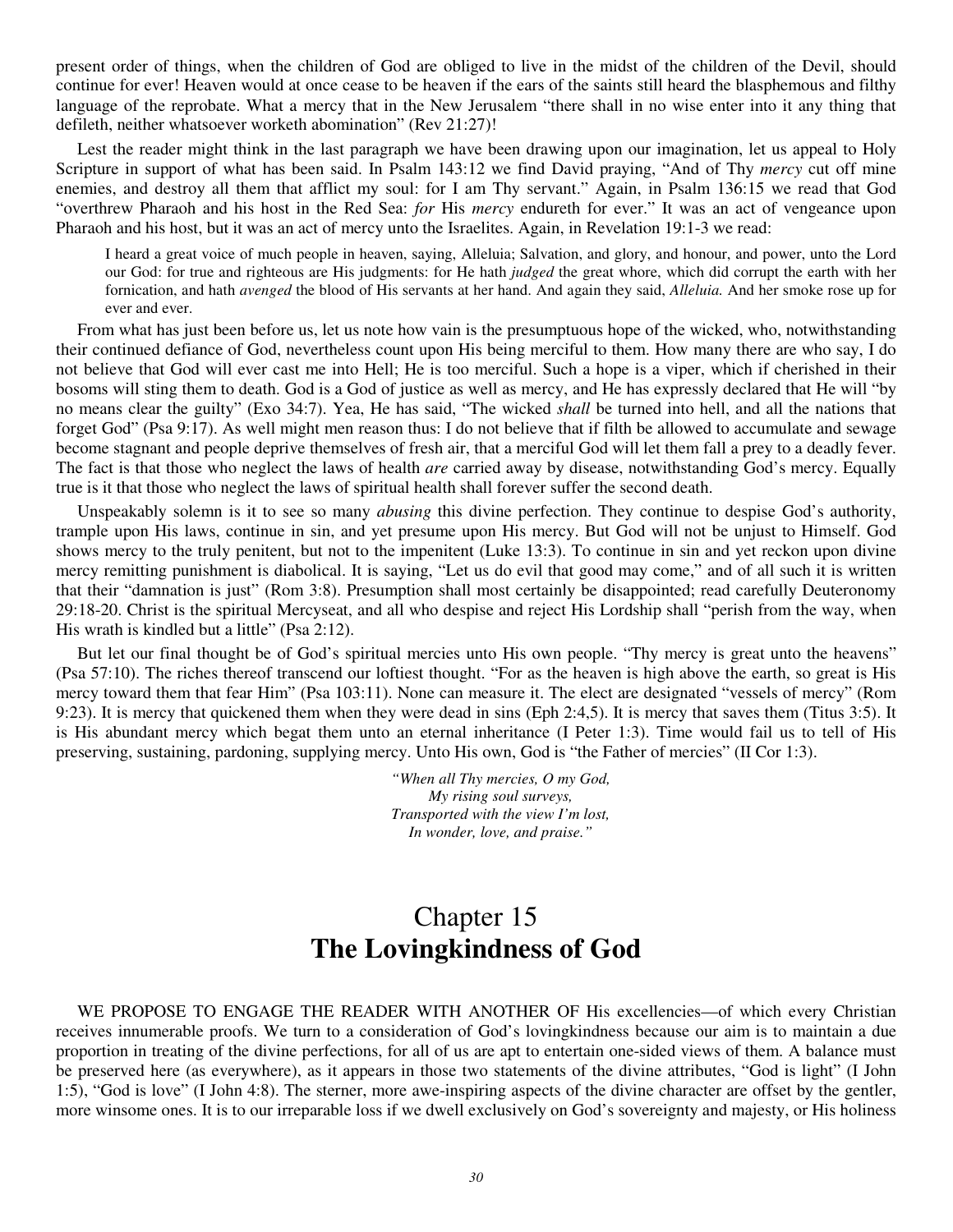and justice; we need to meditate frequently, though not exclusively, on His goodness and mercy. Nothing short of a fullorbed view of the divine perfections—as revealed in Holy Writ—should satisfy us.

#### **The innumerable blessings on the Christian**

Scripture speaks of "the multitude of His lovingkindnesses," and who is capable of numbering them? (Isa 63:7). Said the Psalmist, "How excellent is Thy lovingkindness, O God!" (36:7). No pen of man, no tongue of angel, can adequately express it. Familiar as this blessed attribute of God's may be to people, it is something entirely peculiar to divine revelation. None of the ancients ever dreamed of investing his "gods" with such endearing perfection as this. None of the objects worshipped by present-day heathen possess gentleness and tenderness; very much the reverse is true, as the hideous features of their idols exhibit. Philosophers regard it as a serious reflection upon the honour of the Absolute to ascribe such qualities to it. But the Scriptures have much to say about God's lovingkindness, or His paternal favor to His people, His tender affection toward them.

The first time this divine perfection is mentioned in the Word is in that wondrous manifestation of Deity to Moses, when Jehovah proclaimed His "Name," i.e., Himself as made known. "The LORD, the LORD God, merciful and gracious, longsuffering, and abundant in goodness and truth" (Exo 34:6), though much more frequently the Hebrew word, *chesed,* is rendered "kindness" and "lovingkindness." In our English Bibles the initial reference, as connected with God, is Psalm 17:7, where David prayed, "Shew Thy marvelous lovingkindness, O Thou that savest by Thy right hand them which put their trust in Thee." Marvelous it is that One so infinitely above us, so inconceivably glorious, so ineffably holy, should not only notice such worms of the earth, but also set His heart upon them, give His Son for them, send His Spirit to indwell them, and so bear with all their imperfections and waywardness as never to remove His lovingkindness from them.

Consider some of the evidences and exercises of this divine attribute unto the saints, "In love having predestinated us unto the adoption of children by Jesus Christ to Himself" (Eph 1:4,5). As the previous verse shows, that love was engaged in their behalf before this world came into existence. "In this was manifested the love of God toward us, because that God sent His only begotten Son into the world, that we might live through Him" (I John 4:9), which was His amazing provision for us fallen creatures. "I have loved thee with an everlasting love: therefore with lovingkindness have I drawn thee" (Jer 31:3), by the quickening operations of My Spirit, by the invincible power of My grace, by creating in you a deep sense of need, by attracting you by My winsomeness. "I will betroth thee unto Me for ever; yea, I will betroth thee unto Me in righteousness, and in judgment, and in lovingkindness, and in mercies" (Hosea 2:19). Having made us willing in the day of His power to give ourselves to Him, the Lord enters into an everlasting marriage contract with us.

This lovingkindness of the Lord is never removed from His children. To our reason it may *appear* to be so, yet it never is. Since the believer be in Christ, nothing can separate him from the love of God (Rom 8:39). God has solemnly engaged Himself by covenant, and our sins cannot make it void. God has sworn that if His children keep not His commandments He will "visit their transgression with the rod, and their iniquity with stripes." Yet He adds, "Nevertheless My lovingkindness will I not utterly take from him, nor suffer my faithfulness to fail. My covenant will I not break" (Psa 89:31-34). Observe the change of number from "their" and "them" to "Him." The lovingkindness of God toward His people is centered in Christ. Because His exercise of lovingkindness is a covenant engagement it is repeatedly linked to His "truth" (Psa 40:11; 138:2), showing that it proceeds to us by promise. Therefore we should never despair.

"For the mountains shall depart, and the hills be removed; but My kindness shall not depart from thee, neither shall the covenant of My peace be removed, saith the LORD that hath mercy on thee" (Isa 54:10). No, that covenant has been ratified by the blood of its Mediator, by which blood the enmity (occasioned by sin) has been removed and perfect reconciliation effected. God knows the thoughts which He entertains for those embraced in His covenant and who have been reconciled to Him; namely, "thoughts of peace, and not of evil" (Jer 29:11). Therefore we are assured, "The LORD will command His lovingkindness in the daytime, and in the night His song shall be with me" (Psa 42:8). What a word that is! Not merely that the Lord will give or bestow, but command His lovingkindness. It is given by decree, bestowed by royal engagement, as He also commands "deliverances...the blessing, even life for evermore" (Psa 44:4; 133:3), which announces that nothing can possibly hinder these bestowments.

### **The response of the saints**

What ought our response to be? First, "Be ye therefore followers [imitators] of God as dear children; and walk in love" (Eph 5:1,2). "Put on therefore, as the elect of God, holy and beloved, bowels of mercies, kindness" (Col 3:12). Thus it was with David: "Thy lovingkindness is before mine eyes: and I have walked in Thy truth" (Psa 26:3). He delighted to ponder it. It refreshed his soul to do so, and it molded his conduct. The more we are occupied with God's goodness, the more careful we will be about *our obedience*. The constraints of God's love and grace are more powerful to the regenerate than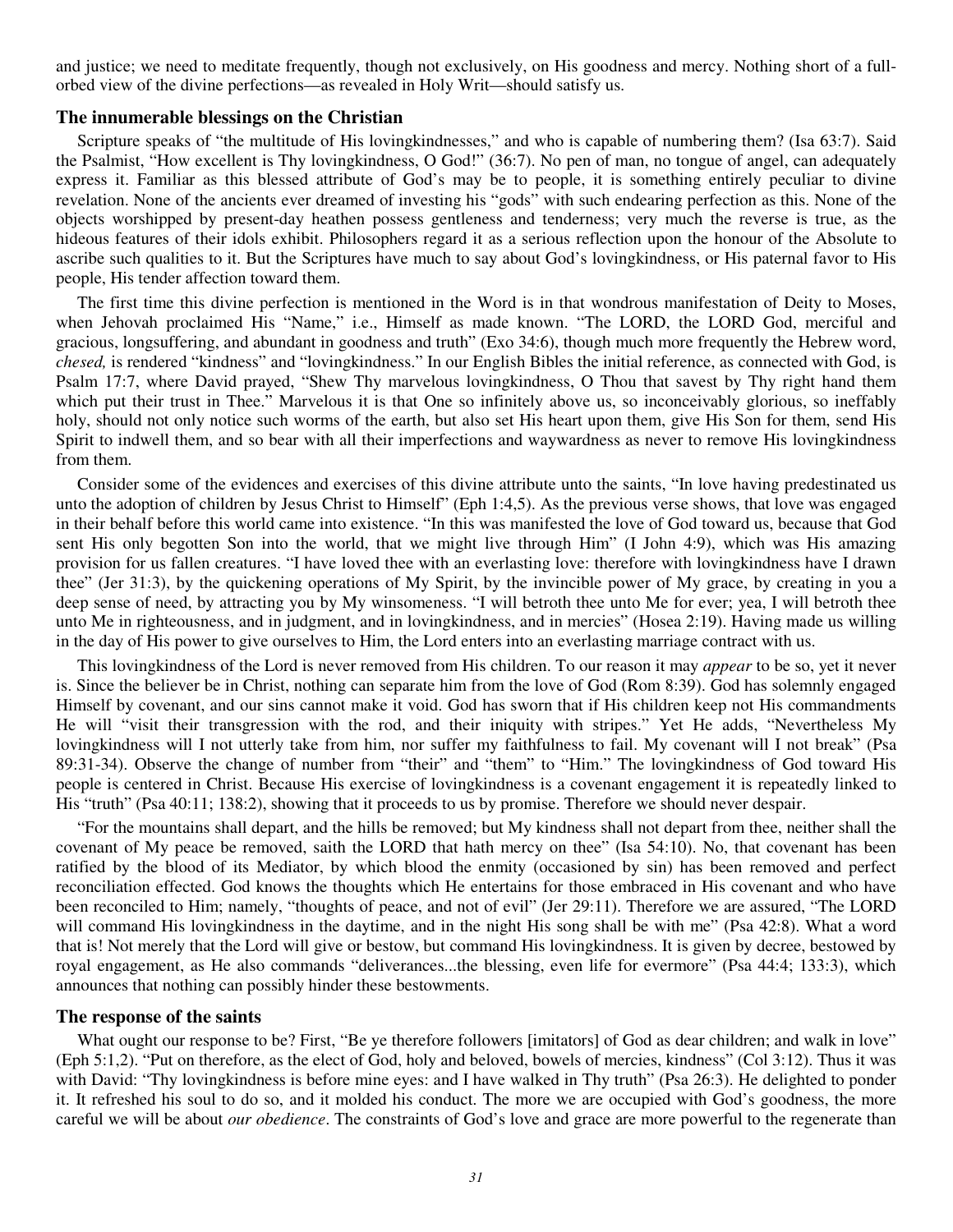the terrors of His Law. "How excellent is Thy lovingkindness, O God! therefore the children of men put their trust under the shadow of Thy wings" (Psa 36:7).

Second, a sense of this divine perfection strengthens *our faith*, and promotes confidence in God.

Third, it should stimulate *the spirit of worship*. "Because Thy lovingkindness is better than life, my lips shall praise Thee" (Psa 63:3; cf. 138:2). Fourth, it should be our cordial when depressed. "Let...Thy merciful kindness [same Hebrew word] be for my comfort" (Psa 119:76). It was so with Christ in His anguish (Psa 69:17). Fifth, it should be our plea in prayer, "Quicken me, O LORD, according to Thy lovingkindness" (Psa 119:159). David applied to that divine attribute for new strength and increased vigor. Sixth, we should appeal to it when we have fallen by the wayside. "Have mercy upon me, O God, according to Thy lovingkindness" (Psa 51:1). Deal with me according to the gentlest of Thy attributes, make my case an exemplification of Thy tenderness. Seventh, it should be a petition in our evening devotions. "Cause me to hear Thy lovingkindness in the morning" (Psa 143:8). Arouse me with my soul in tune therewith, let my waking thoughts be of Thy goodness.

# Chapter 16 **The Love of God**

#### **The nature of God**

THERE ARE THREE THINGS TOLD US IN SCRIPTURE concerning the *nature* of God. First, "God is spirit" (John 4:24). In the Greek there is no indefinite article, and to say "God is *a* spirit" is most objectionable, for it places Him in a class with others. God is "spirit" in the highest sense. Because He is "spirit" He is incorporeal, having no visible substance. Had God a tangible body, He would not be omnipresent, He would be limited to one place; because He is "spirit" He fills heaven and earth. Secondly, "God is light" (I John 1:5), which is the opposite of darkness. In Scripture "darkness" stands for sin, evil, death, and "light" for holiness, goodness, life. "God is light" means that He is the *sum* of all excellency. Thirdly, "God is love" (I John 4:8). It is not simply that God "loves," but that He *is* Love itself. Love is not merely one of His attributes, but His very nature.

There are many today who talk about the love of God, who are total strangers to the God of love. The divine love is commonly regarded as a species of amiable weakness, a sort of good-natured indulgence; it is reduced to a mere sickly sentiment, patterned after human emotion. Now the truth is that on this, as on everything else, our thoughts need to be formed and regulated by what is revealed thereon in Holy Scripture. That there is urgent need for this is apparent not only from the ignorance which so generally prevails, but also the low state of spirituality which is now so sadly evident everywhere among professing Christians. How little real love there is for God. One chief reason for this is because our hearts are so little occupied with His wondrous love for His people. The better we are acquainted with His love—its character, fullness, blessedness—the more will our hearts be drawn out in love to Him.

#### **The character and blessedness of God's love**

1. The love of God is *uninfluenced.* By this we mean, there was nothing whatever in the objects of His love to call it into exercise, nothing in the creature to attract or prompt it. The love which one creature has for another is because of something in the object; but the love of God is free, spontaneous, uncaused. The only reason why God loves any is found in His own sovereign will: "The LORD did not set His love upon you, nor choose you, because ye were more in number than any people; for ye were the fewest of all people: but *because* the LORD loved you" (Deut 7:7-8). God has loved His people from everlasting, and therefore nothing about the creature can be the cause of what is found in God from eternity. He loves *from* Himself: "according to His own purpose" (II Tim 1:9).

"We love Him, because He first loved us" (I John 4:19). God did not love us because we loved Him, but He loved us before we had a particle of love for Him. Had God loved us in return for ours, then it would not be spontaneous on His part; but because He loved us when we were loveless, it is clear that His love was uninfluenced. It is highly important, if God is to be honored and the heart of His child established, that we should be quite clear upon this precious truth. God's love for me and for each of "His own" was entirely unmoved by anything in us. What was there in me to attract the heart of God? Absolutely nothing. But, to the contrary, there was everything to repel Him, everything calculated to make Him loathe me—sinful, depraved, a mass of corruption, with " *no* good thing" in me.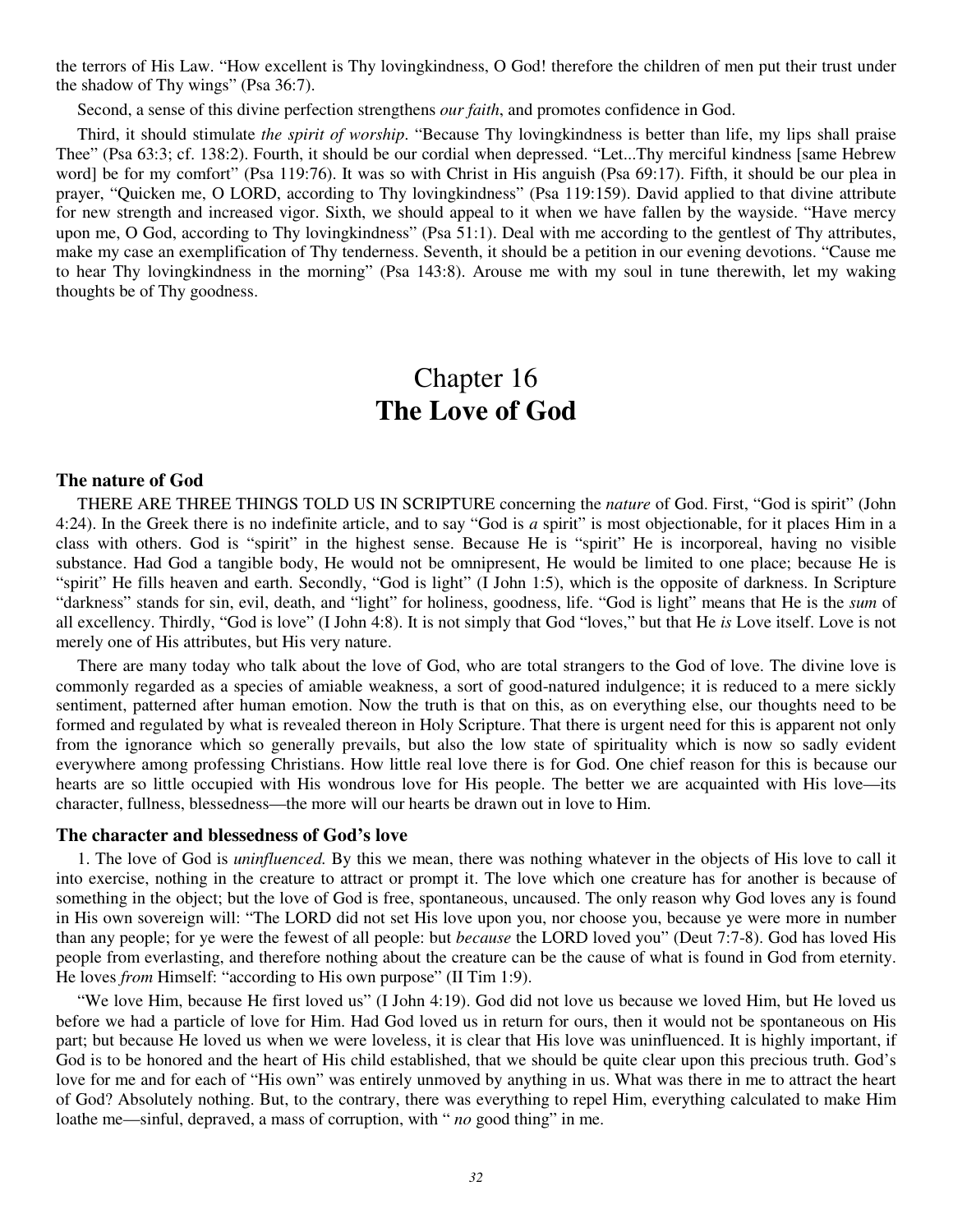*"What was there in me that could merit esteem, Or give the Creator delight? 'Twas even so, Father, I ever must sing, Because it seemed good in Thy sight."* 

2. It is *eternal.* This is of necessity. God Himself is eternal, and God *is* love; therefore, as God Himself had no beginning, His love had none. Granted that such a concept far transcends the grasp of our feeble minds, nevertheless, where we cannot comprehend we can bow in adoring worship. How clear is the testimony of Jeremiah 31:3, "I have loved thee with an everlasting love: therefore with lovingkindness have I drawn thee." How blessed to know that the great and holy God loved His people before heaven and earth were called into existence, that He had set His heart upon them from all eternity. Clear proof is this that His love is spontaneous, for He loved them endless ages before they had any being.

The same precious truth is set forth in Ephesians 1:4-5: "According as He hath chosen us in Him *before* the foundation of the world, that we should be holy and without blame before Him. *In love* having predestinated us." What praise should this evoke from each of His children! How tranquilizing for the heart: since God's love toward me had no beginning, it can have no ending! Since it is true that "from everlasting to everlasting" He is God, and since God is "love," then it is equally true that "from everlasting *to* everlasting" He loves His people.

3. It is *sovereign.* This also is self-evident. God Himself is sovereign, under obligations to none, a law unto Himself, acting always according to His own imperial pleasure. Since God is sovereign, and since He is love, it necessarily follows that His love is sovereign. Because God *is* God, He does as He pleases; because God is love, He loves whom He pleases. Such is His own express affirmation: "Jacob have I loved, but Esau have I hated" (Rom 9:13). There was no more reason in Jacob why he should be the object of divine love than there was in Esau. They both had the same parents, and were born at the same time, being twins; yet God loved the one and hated the other! Why? Because it pleased Him to do so.

The sovereignty of God's love necessarily follows from the fact that it is uninfluenced by anything in the creature. Thus, to affirm that the cause of His love lies in God Himself is only another way of saying, He loves whom He pleases. For a moment, assume the opposite. Suppose God's love were regulated by anything else than His will: in such a case He would love by rule, and loving by rule He would be under a law of love, and then so far from being free, God would Himself be *ruled by law.* "In love having predestinated us unto the adoption of children by Jesus Christ to Himself, according to"—what? Some excellency which He foresaw in them? No! What then? "According to the good pleasure of His will" (Eph 1:4-5).

4. It is *infinite.* Everything about God is infinite. His *essence* fills heaven and earth. His *wisdom* is illimitable, for He knows everything of the past, present, and future. His *power* is unbounded, for there is nothing too hard for Him. So His love is without limit. There is a depth to it which none can fathom; there is a height to it which none can scale; there is a length and breadth to it which defies measurement, by any creature-standard. Beautifully is this intimated in Ephesians 2:4: "But God, who is rich in mercy, for His *great* love wherewith He loved us": the word "great" there is parallel with the word "so" in John 3:16—"God *so* loved." It tells us that the love of God is so transcendent it cannot be estimated.

No tongue can fully express the infinitude of God's love, or any mind comprehend it: it "passeth knowledge" (Eph 3:19). The most extensive ideas that a finite mind can frame about divine love, are infinitely below its *true* nature. The heaven is not so far above the earth as the goodness of God is beyond the most raised conceptions which we are able to form of it. It is an *ocean* which swells higher than all the mountains of opposition in such as are the objects of it. It is a *fountain* from which flows all necessary good to all those who are interested in it (John Brine, 1743).

5. It is *immutable.* As with God Himself there is "no variableness, neither shadow of turning" (James 1:17), so His love knows neither change nor diminution. The worm Jacob supplies a forceful example of this: "Jacob have I loved," declared Jehovah, and despite all his unbelief and waywardness, He never ceased to love him. John 13:1 furnishes another beautiful illustration. That very night one of the apostles would say, "Show us the Father"; another would deny Him with cursings; all of them would be scandalized by, and forsake Him. Nevertheless, "having loved His own which were in the world, He loved them *unto the end* ." The divine love is subject to no vicissitudes. Divine love is "strong as death." "Many waters cannot quench love, neither can the floods drown it" (Song 8:6-7). Nothing can separate from it (Rom 8:35-39).

> *"His love no end nor measure knows, No change can turn its course, Eternally the same it flows From one eternal source."*

6. It is *holy.* God's love is not regulated by caprice, passion, or sentiment, but by principle. Just as His grace reigns not at the expense of it, but "through righteousness" (Rom 5:21), so His love never conflicts with His holiness. "God is light" (I John 1:5) is mentioned *before* "God is love" (I John 4:8). God's love is no mere amiable weakness or effeminate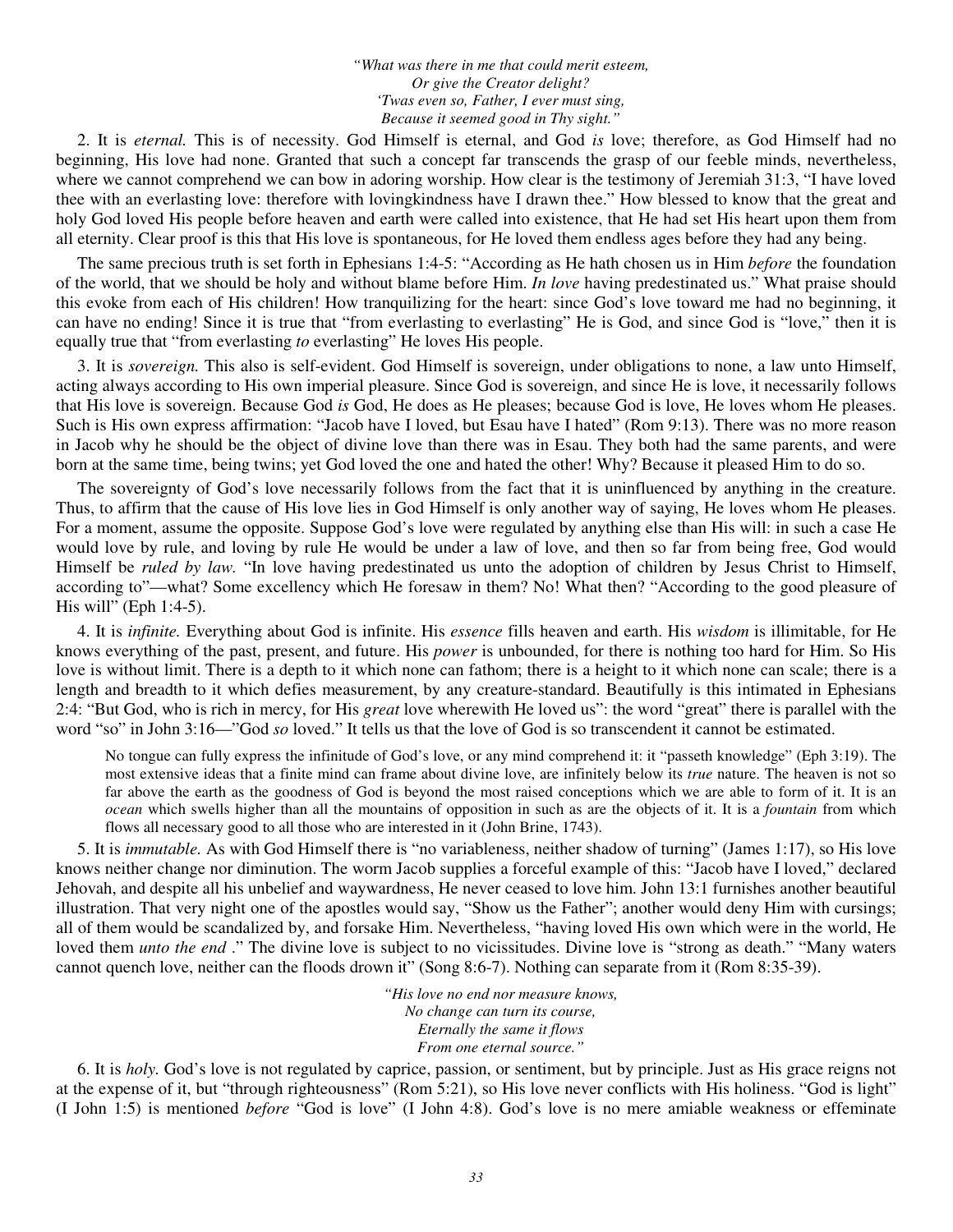softness. Scripture declares that "whom the Lord loveth He chasteneth, and scourgeth every son whom He receiveth" (Heb 12:6). God will not wink at sin, even in His own people. His love is *pure,* unmixed with any maudlin sentimentality.

7. It is *gracious.* The love and favor of God are inseparable. This is clearly brought out in Romans 8:32-39. What that love is, from which there can be no "separation," is easily perceived from the design and scope of the immediate context: it is that goodwill and grace of God which determined Him to give His Son for sinners. That *love* was the impulsive power of Christ's incarnation: "God so loved the world that He gave His only begotten Son" (John 3:16). Christ died not in order to make God love us, but because He did love His people. Calvary is the supreme demonstration of divine love. Whenever you are tempted to doubt the love of God, Christian reader, go back to Calvary.

Here then is abundant cause for trust and patience under divine affliction. Christ was beloved of the Father, yet *He* was not exempted from poverty, disgrace, and persecution. *He* hungered and thirsted. Thus, it was *not* incompatible with God's *love* for Christ when He permitted men to spit upon and smite Him. Then let no Christian call into question God's love when he is brought under painful afflictions and trials. God did not enrich Christ on earth with temporal prosperity, for He had not where to lay His head. But He *did* give Him the Spirit without measure (John 3:34). Learn then that *spiritual* blessings are the principal gifts of divine love. How blessed to know that when the world hates us, God loves us!

# Chapter 17 **The Love of God to Us**

BY "US" WE MEAN HIS PEOPLE. ALTHOUGH WE READ OF THE love "which is in Christ Jesus our Lord" (Rom 8:39), Holy Writ knows nothing of a love of God *outside* of Christ. "The LORD is good to all: and His tender mercies are over all His works" (Psa 145:9), so that He provides the ravens with food. "He is kind unto the unthankful and to the evil" (Luke 6:35), and His providence ministers unto the just and the unjust (Matt 5:45). But His *love* is reserved for His elect. That is unequivocally established by its characteristics, for the attributes of His love are identical with Himself. Necessarily so, for "God *is* love."

### **The love of God in Christ**

In making that postulate it is but another way to say God's love is like Himself, from everlasting to everlasting immutable. Nothing is more absurd than to imagine that anyone beloved of God can eternally perish or shall ever experience His everlasting vengeance. Since the love of God is "in Christ Jesus," it was attracted by nothing in its objects, nor can it be repelled by anything in, of, or by them. "Having loved His own which were in the world, He loved them unto the end" (John 13:1). The "world" in John 3:16 is a general term used in contrast with the Jews, and the verse must be interpreted so as not to contradict Psalms 5:5; 6:7; John 3:36; Romans 9:13.

The chief design of God is to commend the love of God in Christ, for He is the sole channel through which it flows. The Son has not induced the Father to love His people, but rather was it His love for them which moved Him to give His Son for them. Ralph Erskine said:

God hath taken a marvelous way to manifest His love. When He would show His power, He makes a world. When He would display His wisdom, He puts it in a frame and form that discovers its vastness. When He would manifest the grandeur and glory of His name, He makes a heaven, and puts angels and archangels, principalities and powers therein. And when He would manifest His love, what will He not do? God hath taken a great and marvelous way of manifesting it in Christ: His person, His blood, His death, His righteousness.

"All the promises of God in Him [Christ] are yea, and in Him Amen, unto the glory of God" (II Cor 1:20). As we were chosen in Christ (Eph 1:4), as we were accepted in Him (Eph 1:6), as our life is hid in Him (Col 3:3), so are we beloved in Him—"the love of God which is in Christ Jesus": in Him as our Head and Husband, which is why nothing can separate us therefrom, for that union is indissoluble.

#### **God's love to the saints**

Nothing so warms the heart of the saint as a spiritual contemplation of God's love. As he is occupied with it, he is lifted outside of and above his wretched self. A believing apprehension fills the renewed soul with holy satisfaction, and makes him as happy as it is possible for one to be this side of heaven. To know and believe the love which God has toward me is both an earnest and a foretaste of heaven itself. Since God loves His people in Christ, it is not for any amiableness in or attraction about them: "Jacob have I loved." Yes, the naturally unattractive, yes, despicable, Jacob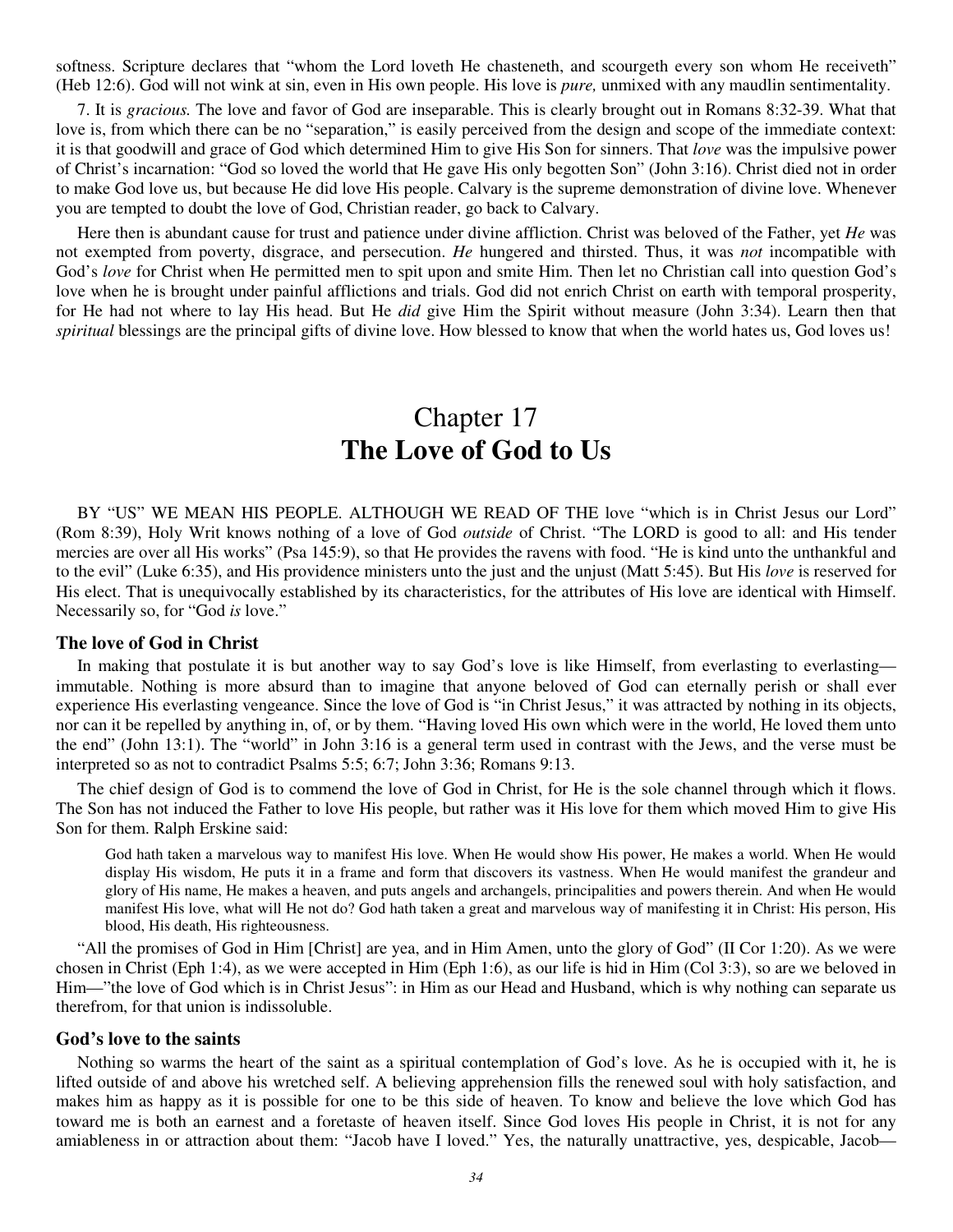"thou worm Jacob." Since God loves His people in Christ, it is not regulated by their fruitfulness, but is the same at all times. Because He loves them *in* Christ, the Father loves them *as* Christ. The time will come when His prayer will be answered, "that the world may know that Thou hast sent Me, and hast loved them, as Thou hast loved Me" (John 17:23). Only faith can grasp those marvelous things, for neither reasoning nor feelings can do so. God loves us in Christ. What infinite delight the Father has as He beholds His people in His dear Son! All our blessings flow from that precious fountain.

God's love to His people is not of yesterday. It did not begin with their love to Him. No, "we love Him, because He first loved us" (I John 4:19). We do not first give to Him, that He may return to us again. Our regeneration is not the motive of His love, rather His love is the reason why He renews us after His image. This is often made to appear in the first manifestation of it, when so far from its objects being engaged in seeking Him, they are at their worst.

*Now when I passed by thee, and looked upon thee, behold, thy time was the time of love; and I spread My skirt over thee, and covered thy nakedness: yea, I sware unto thee, and entered into a covenant with thee, saith the LORD GOD, and thou becamest [manifestatively] Mine (Eze 16:8).* 

Not only are its objects often at their worst when God's love is first revealed to them, but actually doing their worst, as in the case of Saul of Tarsus. Not only is God's love antecedent to ours, but also it was borne in His heart toward us long before we were delivered from the power of darkness and translated into the Kingdom of His dear Son. It began not in time, but bears the date of eternity. "I have loved thee with an everlasting love" (Jer 31:3).

"Herein is love, not that we loved God, but that He loved us, and sent His Son to be the propitiation for our sins" (I John 4:10). It is clear from those words that God loved His people while they were in a state of nature, destitute of all grace, without a particle of love towards Him or faith in Him; yes, while they were His enemies (Rom 5:8,10). Clearly that lays me under a thousand times greater obligation to love, serve, and glorify Him than had He loved me for the first time when my heart was won. All the acts of God to His people in time are the expressions of the love He bore them from eternity. It is because God loves us in Christ, and has done so from everlasting, that the gifts of His love are irrevocable. They are the bestowal of "the Father of lights, with whom is no variableness, neither shadow of turning." The love of God indeed makes a change in us when it is "shed abroad in our hearts," but it makes none in Him. He sometimes varies the dispensations of His providence toward us, but that is not because His affection has altered. Even when He chastens us, it is in love (Heb 12:6), since He has our good in view.

#### **The operations of God's love**

Let us look more closely at some of the operations of God's love. First, in *election.* "We are bound to give thanks alway to God for you, brethren beloved of the Lord, because God hath from the beginning chosen you to salvation through sanctification of the Spirit [His quickening] and belief of the truth" (II Thess 2:13). There is an infallible connection between God's love and His selection of those who were to be saved. That election is the consequence of His love is clear again from Deuteronomy: "The LORD did not [1] set His love upon you, nor [2] choose you, because ye were more in number than any people" (7:7). So again: "In love, having predestinated us unto the adoption of children by Jesus Christ to Himself, according to the good pleasure of His will" (Eph 1:4,5).

Second, in *redeeming.* As we have seen from I John 4:10, out of His sovereign love God made provision for Christ to render satisfaction for their sins, though prior to their conversion He was angry with them in respect to His violated Law. And "how shall He not with Him also freely give us all things?" (Rom 8:32)—another clear proof that His Son was not "delivered up" to the cross for all mankind. For He gives them neither the Holy Spirit, a new nature, nor repentance and faith.

Third, *effectual calling*. From the enthroned Savior the Father sends forth the Holy Spirit (Acts 2:33). Having loved His elect with an everlasting love, with loving kindness He draws them (Jer 31:3), quickens into newness of life, calls them out of darkness into His marvelous light, makes them His children. "Behold, what manner of love the Father hath bestowed upon us, that we should be called the sons of God" (I John 3:1). If filiation does not issue from God's love as a sure effect, to what purpose are those words?

Fourth, *healing of backslidings:* "I will heal their backsliding, I will love them freely" (Hosea 14:4), without reluctance or hesitation. "Many waters cannot quench love, neither can the floods drown it" (Song 8:7). Such is God's love to His people—invincible, unquenchable. Not only is there no possibility of its expiring, but also the black waters of backsliding cannot extinguish it, nor the floods of unbelief put it out.

Nothing is more irresistible than death in the natural world, nothing so invincible as the love of God in the realm of grace. Goodwin remarked:

What difficulties does the love of God overcome! For God to overcome His own heart! Do you think it was nothing for Him to put His Son to death?...When He came to call us, had He no difficulties which love overcame? We were dead in trespasses and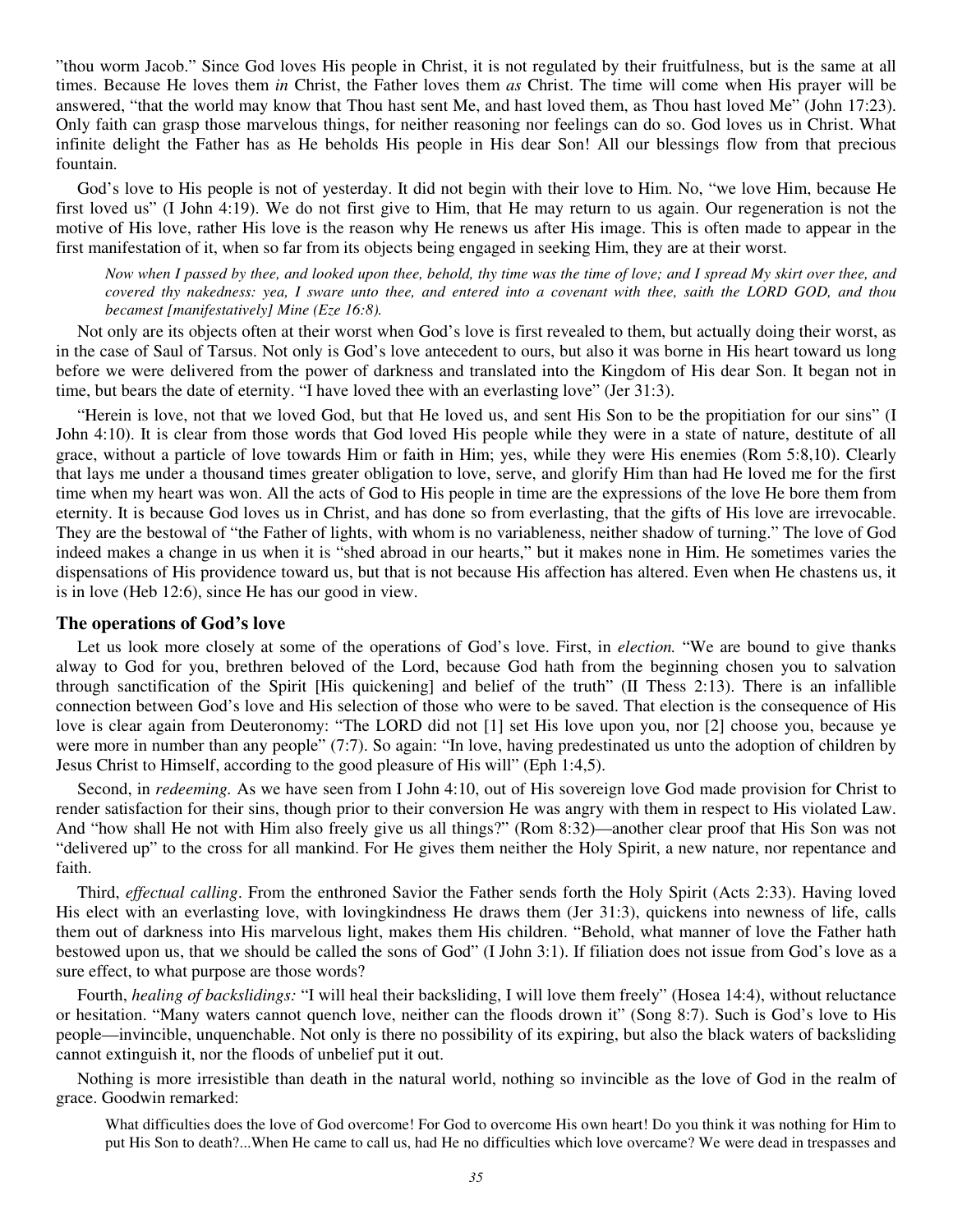sins, yet from the great love wherewith He loved us, He quickened us in the grave of our corruption: "lo, he stinketh"—even then did God come and conquer us. After our calling, how sadly do we provoke God! Such temptations that if it were possible the elect should be deceived. It is so with all Christians. No righteous man but he is *scarcely* saved (I Peter 4:18), and yet saved he *is,* because the love of God is invincible: it overcomes all difficulties.

An application is hardly necessary for such a theme. Let God's love daily engage your mind by devout meditations on it so that the affections of your heart may be drawn out to Him. When cast down in spirit, or in sore straits, plead His love in prayer, assured that it cannot deny anything good for you. Make God's wondrous love to you the incentive of your obedience to Him—gratitude requires nothing less.

# Chapter 18 **The Wrath of God**

IT IS SAD INDEED TO FIND SO MANY PROFESSING CHRISTIANS who appear to regard the wrath of God as something for which they need to make an apology, or who at least wish there were no such thing. While some who would not go so far as to openly admit that they consider it a blemish on the divine character, yet they are far from regarding it with delight; they like not to think about it, and they rarely hear it mentioned without a secret resentment rising up in their hearts against it. Even with those who are more sober in their judgment, not a few seem to imagine that there is a severity about the divine wrath that makes it too terrifying to form a theme for profitable contemplation. Others harbor the delusion that God's wrath is not consistent with His goodness, and so seek to banish it from their thoughts.

#### **God does not conceal the facts**

Yes, many there are who turn away from a vision of God's wrath as though they were called to look upon some blotch in the divine character or some blot upon the divine government. But what saith the Scriptures? As we turn to them we find that God has made no attempt to conceal the facts concerning His wrath. *He* is not ashamed to make it known that vengeance and fury belong unto Him. His own challenge is:

See now that I, even I, am He, and there is no god with Me: I kill, and I make alive; I wound, and I heal; neither is there any that can deliver out of My hand. For I lift up My hand to heaven, and say, I live for ever. If I whet My glittering sword, and Mine hand take hold on judgment; I will render vengeance to Mine enemies, and will reward them that hate Me (Deut 32:39-41).

A study of the concordance will show that there are *more* references in Scripture to the anger, fury, and wrath of God, than there are to His love and tenderness. Because God is holy, He hates all sin; and because He hates all sin, His anger burns against the sinner (Psa 7:11).

Now the wrath of God is as much a divine perfection as is His faithfulness, power, or mercy. It *must be* so, for there is no blemish whatever, not the slightest defect in the character of God; yet there *would be* if "wrath" were absent from Him! Indifference to sin is a moral blemish, and he who hates it not is a moral leper. How could He who is the Sum of all excellency look with equal satisfaction upon virtue and vice, wisdom and folly? How could He who is infinitely holy disregard sin and refuse to manifest His "severity" (Rom 11:22) toward it? How could He, who delights only in that which is pure and lovely, not loathe and hate that which is impure and vile? The very nature of God makes Hell as real a necessity, as imperatively and eternally requisite, as Heaven is. Not only is there no imperfection in God, but there is no perfection in Him that is less perfect than another.

The wrath of God is His eternal detestation of all unrighteousness. It is the displeasure and indignation of divine equity against evil. It is the holiness of God stirred into activity against sin. It is the moving cause of that just sentence which he passes upon evildoers. God is angry against sin because it is a rebelling against His authority, a wrong done to His inviolable sovereignty. Insurrectionists against God's government shall be made to know that God *is* the Lord. They shall be made to feel how great that Majesty is which they despise, and how dreadful is that threatened wrath which they so little regarded. Not that God's anger is a malignant and malicious retaliation, inflicting injury for the sake of it, or in return for injury received. No, though God will vindicate His dominion as the Governor of the universe, He will not be vindictive.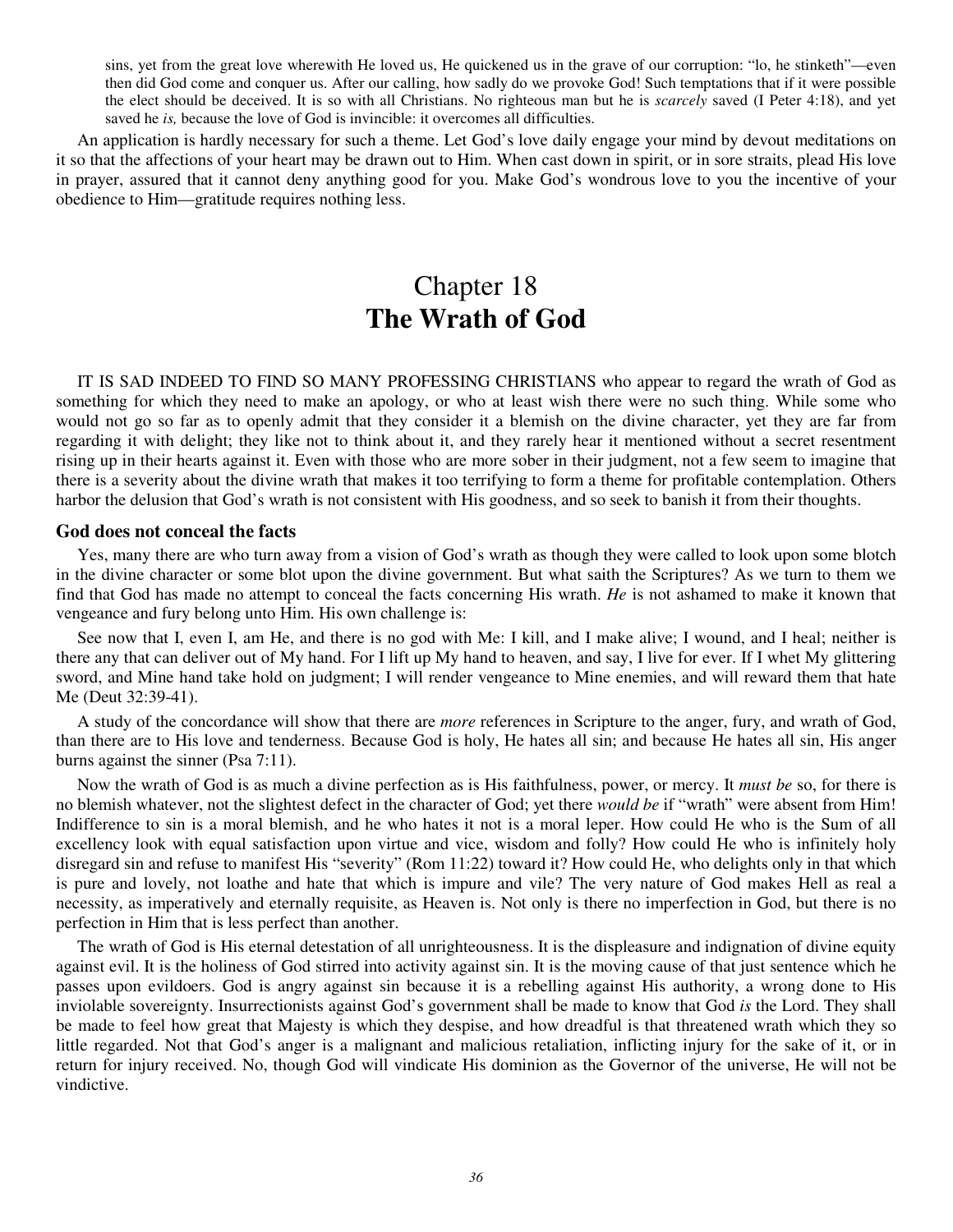That divine wrath *is* one of the *perfections* of God is not only evident from the considerations presented above, but is also clearly established by the express declarations of His own Word. "For the wrath of God is revealed *from heaven* " (Rom 1:18). Robert Haldane comments on this verse as follows:

It was revealed when the sentence of death was first pronounced, the earth cursed, and man driven out of the earthly paradise, and afterwards by such examples of punishment as those of the Deluge, and the destruction of the Cities of the Plain by fire from heaven, but especially by the reign of death throughout the world. It was proclaimed in the curse of the law on every transgression, and was intimated in the institution of sacrifice, and in all the services of the Mosaic dispensation. In the eighth chapter of this epistle, the Apostle calls the attention of believers to the fact that the whole creation has become subject to vanity, and groaneth and travaileth together in pain. The same creation which declares that there is a God, and publishes His glory, also proves that He is the Enemy of sin and the Avenger of the crimes of men...

But above all, the wrath of God was revealed from heaven when the Son of God came down to manifest the divine character, and when that wrath was displayed in His sufferings and death, in a manner more awful than by all the tokens God had before given of His displeasure against sin. Besides this, the future and eternal punishment of the wicked is now declared in terms more solemn and explicit than formerly. Under the new dispensation, there are two revelations given from heaven, one of wrath, the other of grace.

Again, that the wrath of God is a divine perfection is plainly demonstrated by what we read in Psalm 95:11: "Unto whom I sware in My wrath." There are two occasions of God's "swearing": in making promises (Gen 22:16), and in pronouncing judgments (Deut 1:34ff ). In the former, He swears in mercy to His children; in the latter, He swears to deprive a wicked generation of its inheritance because of murmuring and unbelief. An oath is for solemn confirmation (Heb 6:16). In Genesis 22:16 God says, " *By Myself* have I sworn." In Psalm 89:35 He declares, "Once have I sworn *by My holiness* ." While in Psalm 95:11 He affirms, "I swear *in My wrath* ." Thus the great Jehovah Himself appeals to His "wrath" as a perfection equal to His "holiness": He swears by the one as much as by the other! Again, as in Christ "dwelleth all the fullness of the Godhead bodily" (Col 2:9), and as all the divine perfections are illustriously displayed by Him (John 1:18), therefore do we read of "the *wrath* of the Lamb" (Rev 6:16).

### **The importance of reflecting upon God's wrath**

The wrath of God is a perfection of the divine character upon which we need to frequently meditate. First, that our hearts may be duly impressed by God's detestation of sin. We are ever prone to regard sin lightly, to gloss over its hideousness, to make excuses for it. But the more we study and ponder God's abhorrence of sin and His frightful vengeance upon it, the more likely are we to realize its heinousness. Secondly, to beget a true fear in our souls for God: "Let us have grace whereby we may serve God acceptably with reverence and godly fear: for our God is a consuming fire" (Heb 12:28-29). We cannot serve him "acceptably" unless there is due "reverence" for His awful Majesty and "godly fear" of His righteous anger; and these are best promoted by frequently calling to mind that "our God is a consuming fire." Thirdly, to draw out our souls in fervent praise for our having been delivered *from* "the wrath to come" (I Thess 1:10).

Our readiness or our reluctancy to *meditate* upon the wrath of God becomes a sure test of our hearts' true attitude toward Him. If we do not truly rejoice in God, for what He is in Himself, and that because of *all* the perfections which are eternally resident in Him, then how dwelleth *the love of God* in us? Each of us needs to be most prayerfully on his guard against devising an image of God in our thoughts which is patterned after our own evil inclinations. Of old the Lord complained, "Thou thoughtest that I was altogether such an one as *thyself* " (Psa 50:21). If we rejoice not "at the remembrance of His *holiness* " (Psa 97:12), if we rejoice not to know that in a soon-coming Day, God will make a most glorious display of His *wrath* by taking vengeance upon all who now oppose Him, it is proof positive that our hearts are *not* in subjection to Him, that we are yet in our sins, and that we are on the way to the everlasting burnings.

#### **God's justice exercised through His wrath**

*"Rejoice,* O ye nations [Gentiles] with His people, *for* He will avenge the blood of His servants, and will render vengeance to his adversaries" (Deut 32:43). And again we read—

*I heard a great voice of much people in heaven, saying, Alleluia; Salvation, and glory, and honour, and power, unto the Lord our God: For true and righteous are His judgments: for He hath judged the great whore, which did corrupt the earth with her fornication, and hath avenged the blood of His servants at her hand. And again they said, Alleluia (Rev 19:1-3).* 

Great will be the rejoicing of the saints in that day when the Lord shall vindicate His majesty, exercise His awful dominion, magnify His justice, and overthrow the proud rebels who have dared to defy Him.

"If Thou, LORD, shouldest mark [impute] iniquities, O Lord, who shall stand?" (Psa 130:3). Well may each of us ask this question, for it is written, "the ungodly shall not stand in the judgment" (Psa 1:5). How sorely was *Christ's* soul exercised with thoughts of God's marking the iniquities of His people when they were upon Him! He was amazed and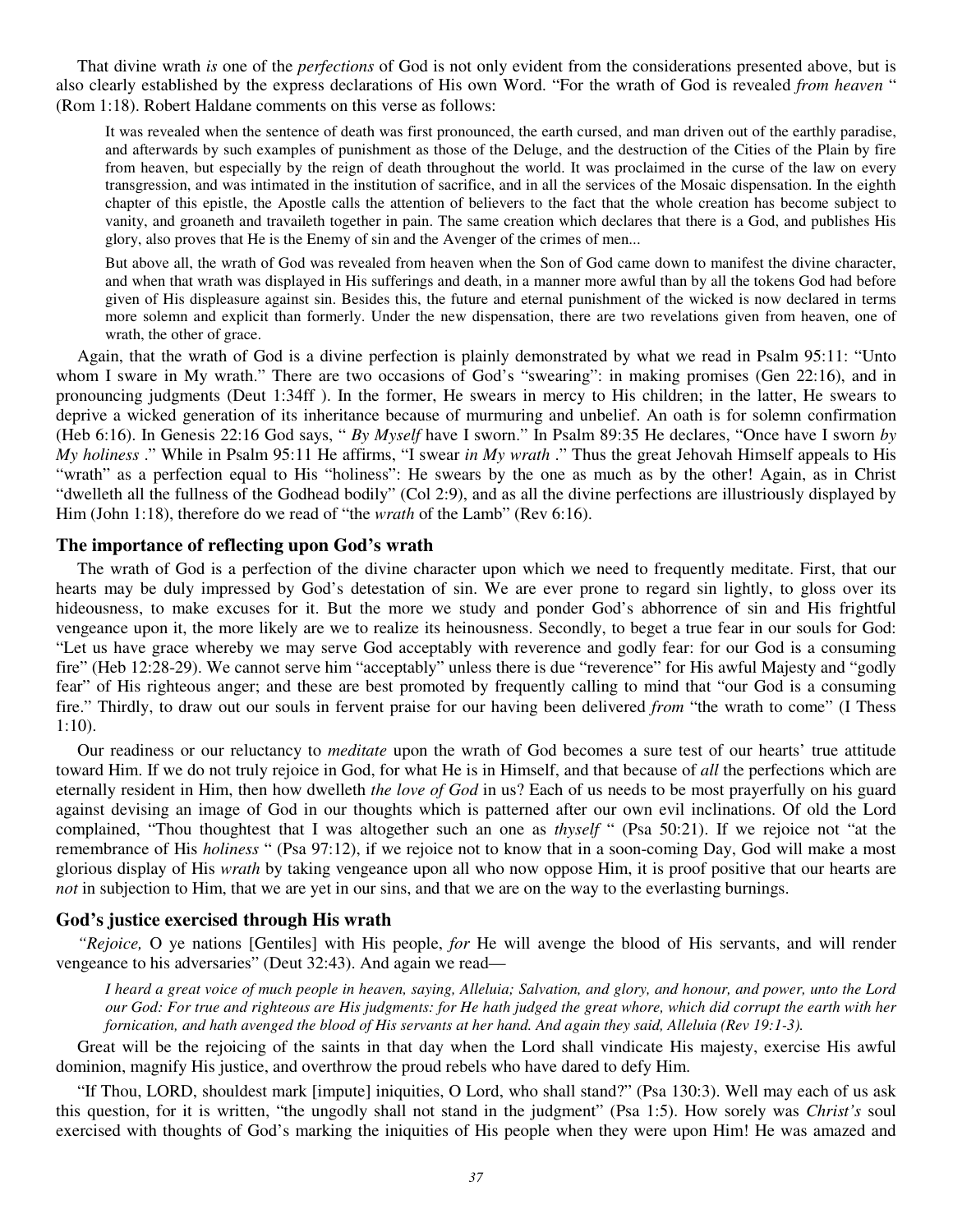very heavy (Mark 14:33). His awful agony, His bloody sweat, His strong cries and supplications (Heb 5:7), His reiterated prayers ("If it be possible, let this cup pass from Me"), His last dreadful cry ("My God, My God, why hast Thou forsaken Me?") all manifest what fearful apprehensions He had of *what* it was for God to "mark iniquities." Well may poor sinners cry out, "Lord, *who* shall stand," when the Son of God Himself so trembled beneath the weight of His wrath! If thou, my reader, hast not "fled for refuge" to Christ, the only Savior, "how wilt thou do in the swelling of the Jordan?" (Jer 12:5).

When I consider how the goodness of God is abused by the greatest part of mankind, I cannot but be of his mind that said, The greatest miracle in the world is God's patience and bounty to an ungrateful world. If a prince hath an enemy got into one of his towns, he doth not send them in provision, but lays close siege to the place, and doth what he can to starve them. But the great God, that could wink all His enemies into destruction, bears with them, and is at daily cost to maintain them. Well may He command us to bless them that curse us, who Himself does good to the evil and unthankful. But think not, sinners, that you shall escape thus; God's mill goes slow, but grinds small; the more admirable His patience and bounty now is, the more dreadful and insupportable will that fury be which ariseth out of His abused goodness. Nothing smoother than the sea, yet when stirred into a tempest, nothing rageth more. Nothing so sweet as the patience and goodness of God, and nothing so terrible as His wrath when it takes fire (William Gurnall, 1660).

Then "flee," my reader, flee to Christ; "flee *from* the wrath to come" (Matt 3:7) ere it be too late. Do not, we earnestly beseech you, suppose that this message is intended for somebody else. It is *to you* ! Do not be contented by *thinking* you *have* already fled to Christ. Make *certain* ! Beg the Lord to search your heart and show you yourself.

#### **A Word to Preachers**

Brethren, do we in our oral ministry, preach on this solemn subject as much as we ought? The Old Testament prophets frequently told their hearers that their wicked lives provoked the Holy One of Israel, and that they were treasuring up to themselves wrath against the day of wrath. And conditions in the world are no better now than they were then! Nothing is so calculated to arouse the careless and cause carnal professors to search their hearts, as to enlarge upon the fact that "God is angry with the wicked every day" (Psa 7:11). The forerunner of Christ warned his hearers to "flee from the wrath to come" (Matt 3:7). The Savior bade His auditors, "Fear Him, which after He hath killed hath power to cast into hell; yea, I say unto you, Fear Him" (Luke 12:5). The Apostle Paul said, "Knowing therefore the *terror* of the Lord, we persuade men" (II Cor 5:11). Faithfulness demands that we speak as plainly about hell as about heaven.

# Chapter 19 **The Contemplation of God**

### **The divine nature**

IN THE PREVIOUS STUDIES WE HAVE HAD IN REVIEW SOME of the wondrous and lovely perfections of the divine character. From this most feeble and faulty contemplation of His attributes, it should be evident to us all that God is—First, an *incomprehensible* Being, and, lost in wonder at His infinite greatness, we are constrained to adopt the words of Zophar, "Canst thou by searching find out God? canst thou find out the Almighty unto perfection? It is high as heaven; what canst thou do? deeper than hell; what canst thou know? The measure thereof is longer than the earth, and broader than the sea" (Job 11:7-9). When we turn our thoughts to God's eternity, His immateriality, His omnipresence, His almightiness, our minds are overwhelmed.

#### **The study of the Deity**

But the incomprehensibility of the divine nature is not a reason why we should desist from reverent inquiry and prayerful strivings to apprehend what He has so graciously revealed of Himself in His Word. Because we are unable to acquire perfect knowledge, it would be folly to say we will therefore make no efforts to attain to *any* degree of it. It has been well said:

Nothing will so enlarge the intellect, nothing so magnify the whole soul of man, as a devout, earnest, continued, investigation of the great subject of the Deity. The most excellent study for expanding the soul is the science of Christ and Him crucified and the knowledge of the Godhead in the glorious Trinity (C.H. Spurgeon).

Let us quote a little further from this prince of preachers:

The proper study of the Christian is the Godhead. The highest science, the loftiest speculation, the mightiest philosophy, which can engage the attention of a child of God is the name, the nature, the person, the doings, and the existence of the great God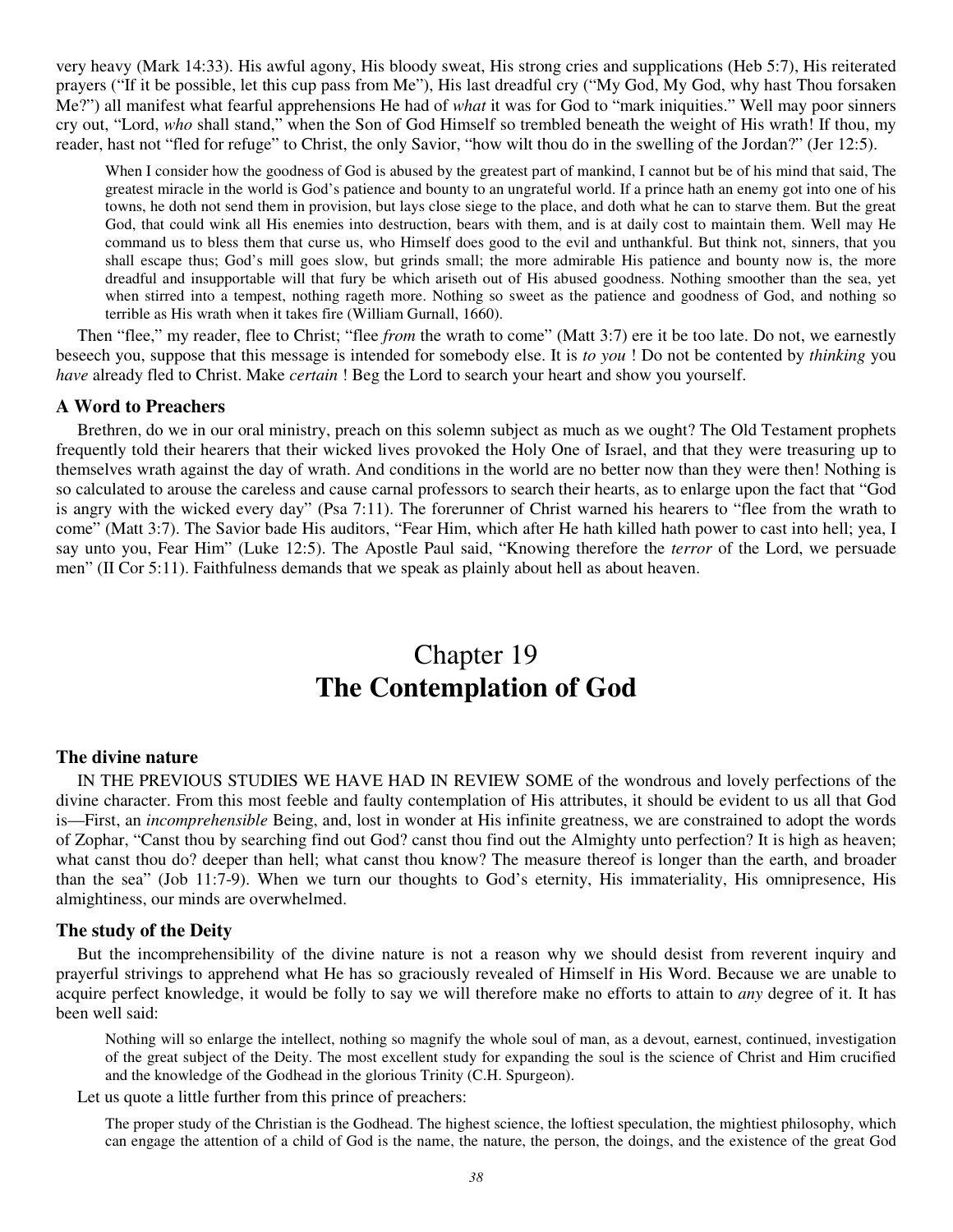which he calls his Father. There is something exceedingly improving to the mind in a contemplation of the Divinity. It is a subject so vast, that all our thoughts are lost in its immensity; so deep, that our pride is drowned in its infinity. Other subjects we can comprehend and grapple with; in them we feel a kind of self-contentment, and go on our way with the thought, "Behold I am wise." But when we come to this master science, finding that our plumb-line cannot sound its depth, and that our eagle eye cannot see its height, we turn away with the thought, "I am but of yesterday and know nothing" (Sermon on Mal 3:6).

Yes, the incomprehensibility of the divine nature should teach us *humility, caution, and reverence.* After all our searchings and meditations we have to say with Job, "Lo, these are parts of His ways: but how little a portion is heard of Him?" (26:14). When Moses besought Jehovah for a sight of His glory, He answered him, "I will proclaim the name of the LORD before thee" (Exo 33:19), and, as another has said: "The name is the collection of His attributes." Rightly did the Puritan John Howe declare:

The notion therefore we can hence form of His glory, is only such as we may have of a large volume by a brief synopsis, or of a spacious country by a little landscape. He hath here given us a true report of Himself, but not a full; such as will secure our apprehensions—being guided thereby—from error, but not from ignorance. We can apply our minds to contemplate the several perfections whereby the blessed God discovers to us His being, and can in our thoughts attribute them all to Him, though we have still but low and defective conceptions of each one. Yet so far as our apprehensions can correspond to the discovery that He affords us of His several excellencies, we have a present view of His glory.

As the difference is indeed great between the knowledge of God which His saints have in this life and that which they shall have in Heaven, yet, as the former should not be undervalued because it is imperfect, so the latter is not to be magnified above its reality. True, the Scripture declares that we shall see "face to face" and "know" even as we are known (1 Cor 13:12). But to infer from this that we shall then know God as fully as He knows us is to be misled by the mere sound of words, and to disregard the restriction of that knowledge that our finiteness necessarily requires. There is a vast difference between the saints being glorified and their being made divine. In their glorified state, Christians will still be finite creatures, and therefore, never able to fully comprehend the infinite God.

The saints in heaven will see God with the eye of the mind, for He will be always invisible to the bodily eye. They will see Him more clearly than they could see Him by reason and faith, and more extensively than all His works and dispensations had hitherto revealed Him. But their minds will not be so enlarged as to be capable of contemplating at once, or in detail, the whole excellence of His nature. To comprehend infinite perfection, they must become infinite themselves. Even in Heaven, their knowledge will be partial, but at the same time their happiness will be complete, because their knowledge will be perfect in this sense, that it will be adequate to the capacity of the subject, although it will not exhaust the fullness of the object. We believe that it will be progressive, and that as their views expand, their blessedness will increase. But it will never reach a limit beyond which there is nothing to be discovered, and when ages after ages have passed away, He will still be the incomprehensible God (John Dick, 1840).

Secondly, from a review of the perfections of God, it appears that He is an *all-sufficient Being.* He is all-sufficient in Himself and to Himself. As the First of beings, He could receive nothing from another, nor be limited by the power of another. Being infinite, He is possessed of all possible perfection. When the Triune God existed all alone, He was all to Himself. His understanding, His love, His energies, found an adequate object in Himself. Had He stood in need of anything external He would not have been *independent,* and therefore He would not have been God. He created all things, and that *for Himself* (Col 1:16), yet it was not in order to supply a lack, but that He might communicate life and happiness to angels and men, and admit them to the vision of His glory. True, He demands the allegiance and services of His intelligent creatures, yet *He* derives no benefit from their offices; all the advantage redounds to themselves (Job 22:2-3). He makes use of means and instruments to accomplish His ends, yet not from a deficiency of power, but oftentimes to more strikingly display His power through the feebleness of the instruments.

### **His lovingkindness is better than life**

The all-sufficiency of God makes Him to be the Supreme Object which is ever to be sought unto. True happiness consists only in the enjoyment of God. His favor is life, and His lovingkindness is better than life. "The LORD is my portion, saith my soul; therefore will I hope in Him" (Lam 3:24). His love, His grace, and His glory are the chief objects of the saints' desire and the springs of their highest satisfaction.

*There be many that say, Who will show us any good? Lord, lift Thou up the light of Thy countenance upon us. Thou hast put gladness in my heart, more than in the time that their corn and their wine increased (Psa 4:6,7).* 

Yea, the Christian, when in his right mind, is able to say:

*Although the fig tree shall not blossom, neither shall fruit be in the vines; the labor of the olive shall fail, and the fields shall yield no meat; the flock shall be cut off from the fold, and there shall be no herd in the stalls: yet I will rejoice in the LORD, I will joy in the God of my salvation (Hab 3:17,18).*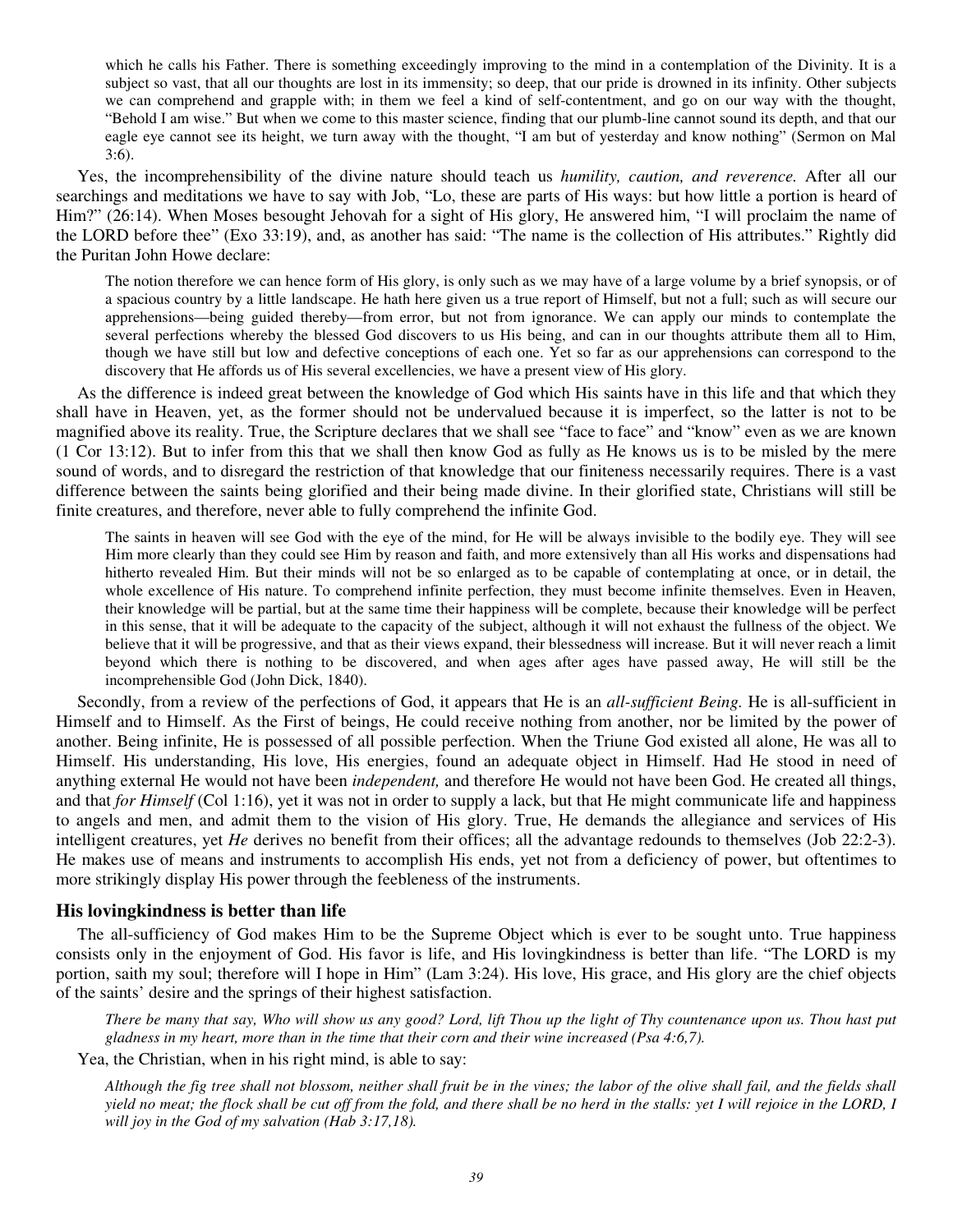## **The God of creation**

Thirdly, from a review of the perfections of God, it appears that He is the *Supreme Sovereign of the universe*. It has been rightly said:

No dominion is so absolute as that which is founded on creation. He who might not have made any thing, had a right to make all things according to His own pleasure. In the exercise of His uncontrolled power, He has made some parts of the creation mere inanimate matter, of grosser or more refined texture, and distinguished by different qualities, but all inert and unconscious. He has given organization to other parts, and made them susceptible of growth and expansion, but still without life in the proper sense of the term. To others He has given not only organization, but conscious existence, organs of sense and self-motive power. To these He has added in man the gift of reason, and an immortal spirit, by which he is allied to a higher order of beings who are placed in the superior regions.

Over the world which He has created, He sways the scepter of omnipotence. "I praised and honored Him that liveth for ever, whose dominion is an everlasting dominion, and His kingdom is from generation to generation: and all the inhabitants of the earth are reputed as nothing: and He doeth according to His will in the army of heaven, and among the inhabitants of the earth: and none can stay His hand, or say unto Him, What doest Thou?"—Daniel 4:34-35 (John Dick).

A creature, considered as such, has no rights. He can demand nothing from his Maker; and in whatever manner he may be treated, has no title to complain. Yet, when thinking of the absolute dominion of God over all, we ought never to lose sight of His moral perfections. God is just and good, and ever does that which is right. Nevertheless, He exercises His sovereignty according to His own imperial and righteous pleasure. He assigns each creature his place as seemeth good in His own sight. He orders the varied circumstances of each according to His own counsels. He molds each vessel according to His own uninfluenced determination. He has mercy on whom He will, and whom He will He hardens. Wherever we are, His eye is upon us. Whoever we are, our life and everything is held at His disposal. To the Christian, He is a tender Father; to the rebellious sinner He will yet be a consuming fire. "Now unto the King eternal, immortal, invisible, the only wise God, be honour and glory for ever and ever. Amen" (1 Tim 1:17).

# **Index of Authors Quoted**

| Bishop, G. S.     | 75                                                       |
|-------------------|----------------------------------------------------------|
| Booth, Abraham    | 70                                                       |
| Brine, John       | 88                                                       |
| Charnock, Stephen | 43,44 (twice),<br>45, 46, 48,<br>49.50-51.<br>66 (twice) |
| Dick, John        | 43, 103, 104, 105                                        |
| Edwards, Jonathan | 17                                                       |
| Erskine, Ralph    | $90 - 91$                                                |
| Gurnall, William  | 99,100                                                   |
| Goodwin, Thomas   | 93-94                                                    |
| Haldane, Robert   | 97                                                       |
| Hervey, James     | 52,72-74                                                 |
| Howe, John        | 45,102                                                   |
| Manton, Thomas    | 61                                                       |